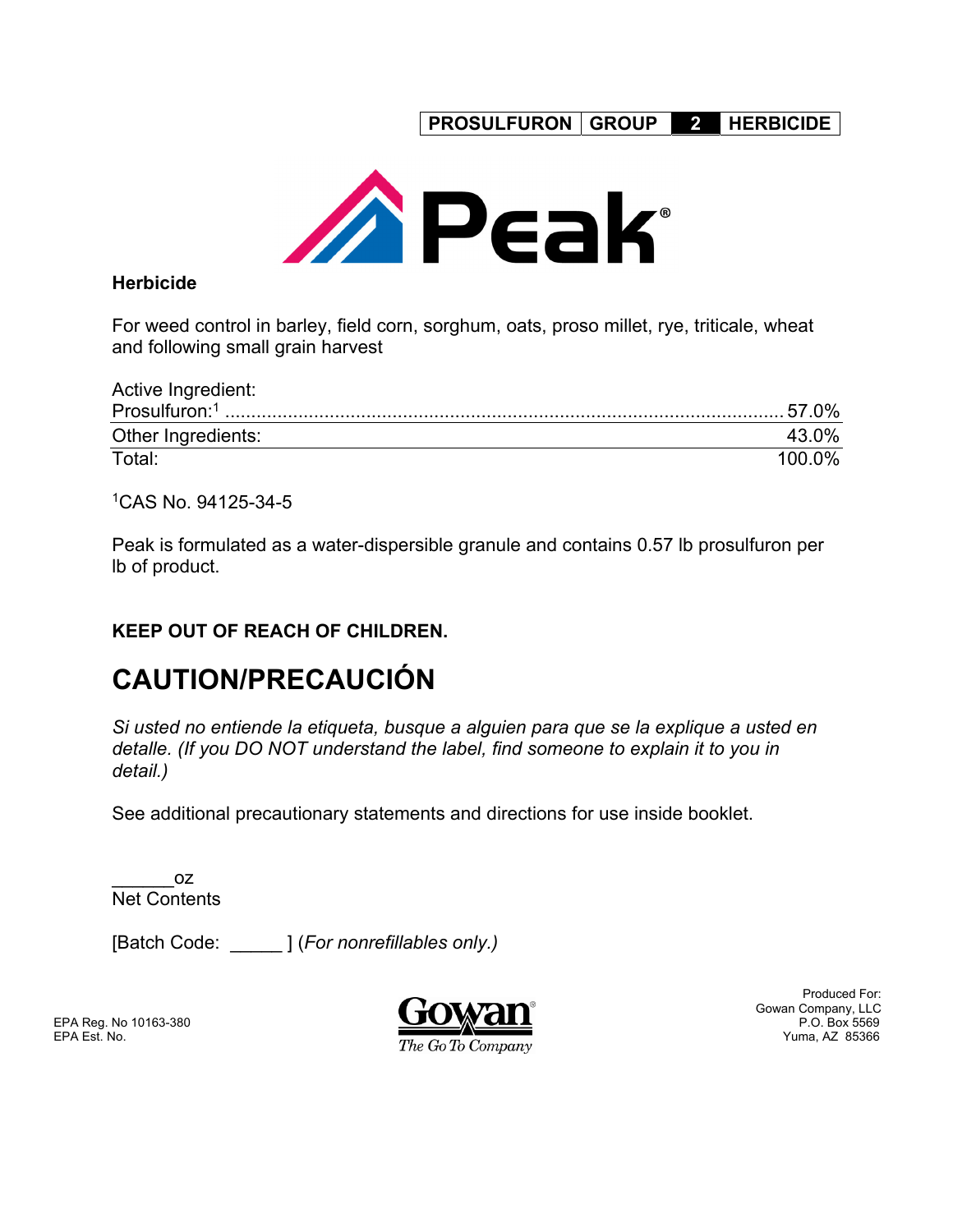|                                                                                      | <b>FIRST AID</b>                                                                                                                                                                    |  |  |
|--------------------------------------------------------------------------------------|-------------------------------------------------------------------------------------------------------------------------------------------------------------------------------------|--|--|
| If on skin or                                                                        | Take off contaminated clothing.<br>$\bullet$                                                                                                                                        |  |  |
| clothing                                                                             | Rinse skin immediately with plenty of water for 15-20 minutes.                                                                                                                      |  |  |
|                                                                                      | Call a poison control center or doctor for treatment advice.<br>$\bullet$                                                                                                           |  |  |
| If swallowed                                                                         | Call a poison control center or doctor immediately for treatment<br>$\bullet$<br>advice.                                                                                            |  |  |
|                                                                                      | Have person sip a glass of water if able to swallow.<br>$\bullet$                                                                                                                   |  |  |
|                                                                                      | Do not induce vomiting unless told to do so by a poison control<br>$\bullet$<br>center or doctor.                                                                                   |  |  |
|                                                                                      | Do not give anything by mouth to an unconscious person.                                                                                                                             |  |  |
| If in eyes                                                                           | Hold eye open and rinse slowly and gently with water for 15-20<br>$\bullet$<br>minutes. Remove contact lenses, if present, after the first 5<br>minutes, then continue rinsing eye. |  |  |
|                                                                                      | Call a poison control center or doctor for treatment advice.<br>$\bullet$                                                                                                           |  |  |
| If inhaled                                                                           | Move person to fresh air.<br>$\bullet$                                                                                                                                              |  |  |
|                                                                                      | If person is not breathing, call 911 or an ambulance, then give<br>artificial respiration, preferably mouth-to-mouth if possible.                                                   |  |  |
|                                                                                      | Call a poison control center or doctor for further treatment                                                                                                                        |  |  |
|                                                                                      | advice.                                                                                                                                                                             |  |  |
| Have the product container or label with you when calling a poison control center or |                                                                                                                                                                                     |  |  |
| doctor, or going for treatment.                                                      |                                                                                                                                                                                     |  |  |
| <b>HOT LINE NUMBER</b>                                                               |                                                                                                                                                                                     |  |  |
| For 24-Hour Medical Emergency Assistance (Human or Animal) Call<br>1-888-478-0798    |                                                                                                                                                                                     |  |  |

# **PRECAUTIONARY STATEMENTS**

### **Hazards to Humans and Domestic Animals**

# **CAUTION/PRECAUCIÓN**

Harmful if swallowed or absorbed through skin. Causes moderate eye irritation. Avoid contact with eyes, skin, or clothing. Harmful if inhaled. Avoid breathing spray mist. Wash thoroughly with soap and water after handling and before eating, drinking, chewing gum, using tobacco or using the toilet. Remove and wash contaminated clothing before reuse.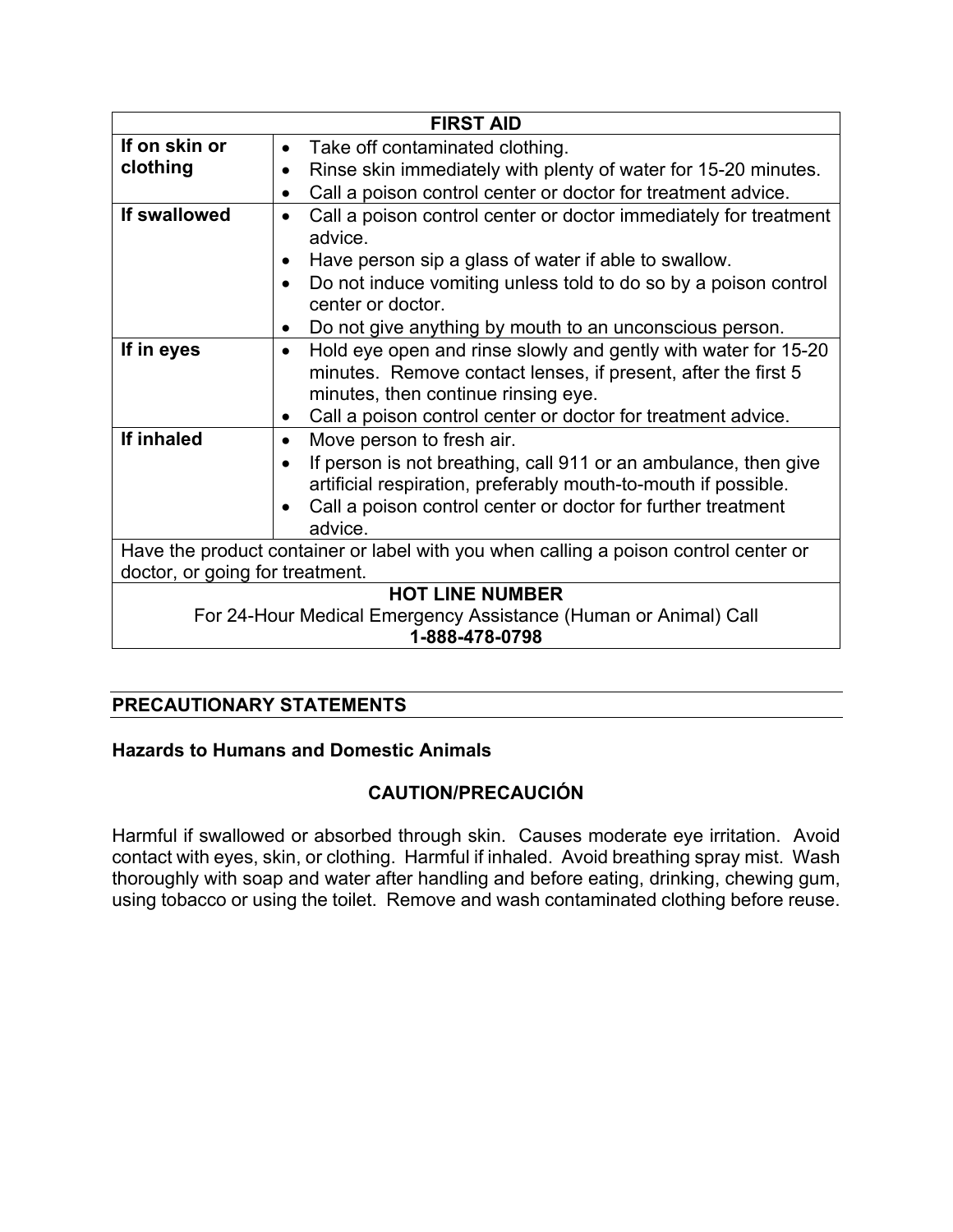# **Personal Protective Equipment (PPE)**

### **Applicators and other handlers must wear:**

- Long-sleeved shirt and long pants
- Waterproof gloves made of barrier laminate, butyl rubber ≥ 14 mils, nitrile rubber ≥ 14 mills, neoprene rubber ≥ 14 mils, natural rubber ≥ 14 mils, polyethylene, polyvinyl chloride (PVC) ≥ 14 mils or Viton® ≥ 14 mils
- Shoes plus socks

### **User Safety Requirements**

Follow manufacturer's instructions for cleaning/maintaining Personal Protective Equipment (PPE). If no such instructions for washables exist, use detergent and hot water. Keep and wash PPE separately from other laundry.

### **Engineering Controls**

When handlers use closed systems, enclosed cabs, or aircraft in a manner that meets the requirements listed in the Worker Protection Standard (WPS) for agricultural pesticides [40 CFR 170.240(d)(4-6)], the handler PPE requirements may be reduced or modified as specified in the WPS.

### **User Safety Recommendations Users should:**

- Wash hands before eating, drinking, chewing gum, using tobacco, or using the toilet.
- Remove clothing/PPE immediately if pesticide gets inside. Then wash thoroughly and put on clean clothing.
- Remove clothing/PPE immediately after handling this product. Wash the outside of gloves before removing. As soon as possible, wash thoroughly and change into clean clothing.

### **Environmental Hazards**

For crop uses: Do not apply directly to water, or to areas where surface water is present, or to intertidal areas below the mean high water mark. Do not contaminate water when disposing of equipment washwater or rinsate.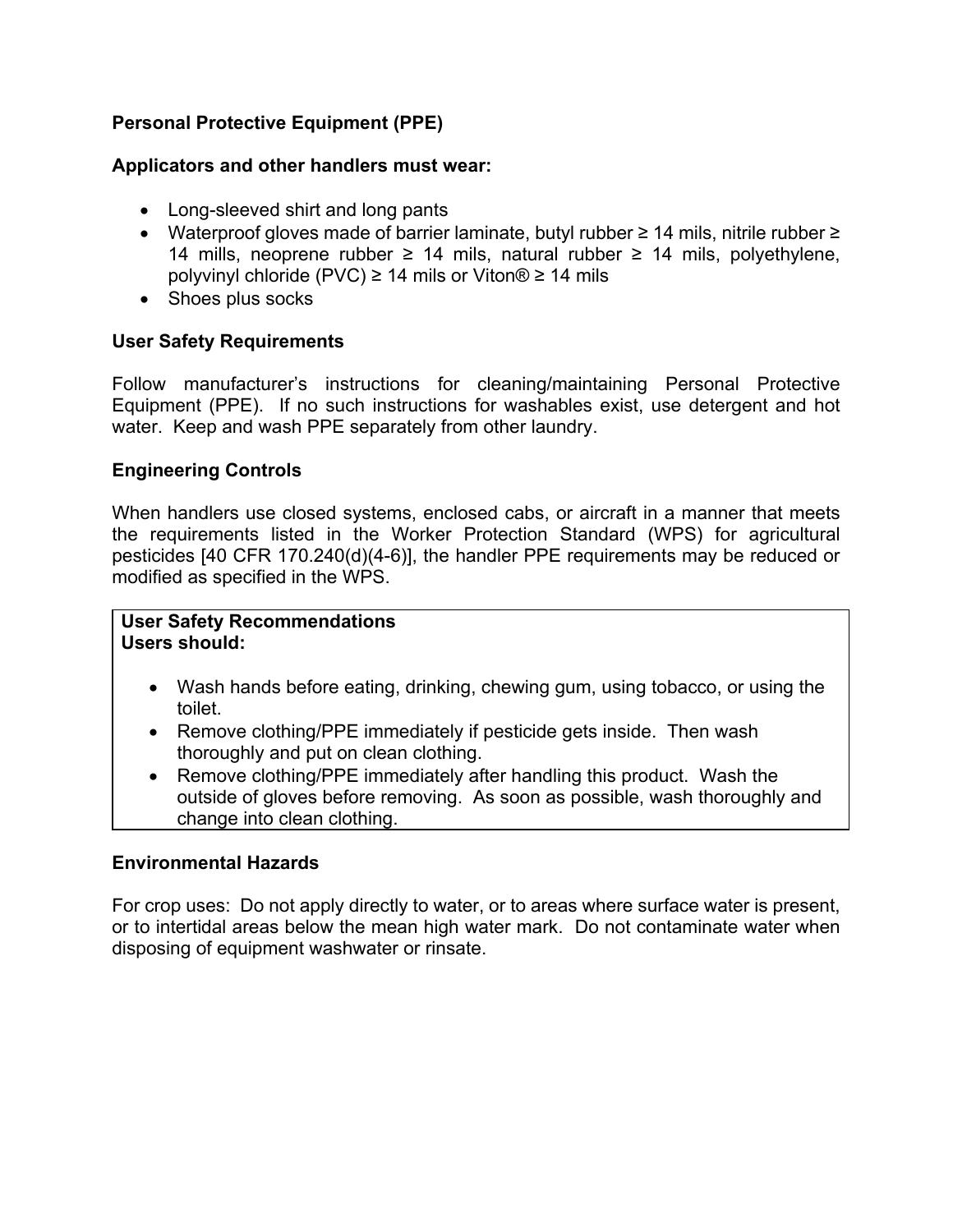### **Groundwater Advisory**

Prosulfuron is known to leach through soil into groundwater under certain conditions as a result of label use. This chemical may leach into groundwater if used in areas where soils are permeable, particularly where the water table is shallow.

# **Surface Water Advisory**

This product may impact surface water quality due to runoff of rain water. This is especially true for poorly draining soils and soils with shallow groundwater. This product is classified as having high potential for reaching surface water via runoff for several months or more after application.

A level, well-maintained vegetative buffer strip between areas to which this product is applied and surface water features including ponds, streams, and springs will reduce the potential loading of prosulfuron from runoff water and sediment. Runoff of this product will be reduced by avoiding applications when rainfall or irrigation is expected to occur within 48 hours.

### **Non-target Organism Advisory**

This product is toxic to plants and may adversely impact the forage and habitat of nontarget organisms, including pollinators, in areas adjacent to the treated area. Protect the forage and habitat of non-target organisms by minimizing spray drift. For further guidance and instructions on how to minimize spray drift, refer to the Spray Drift Management section of this label.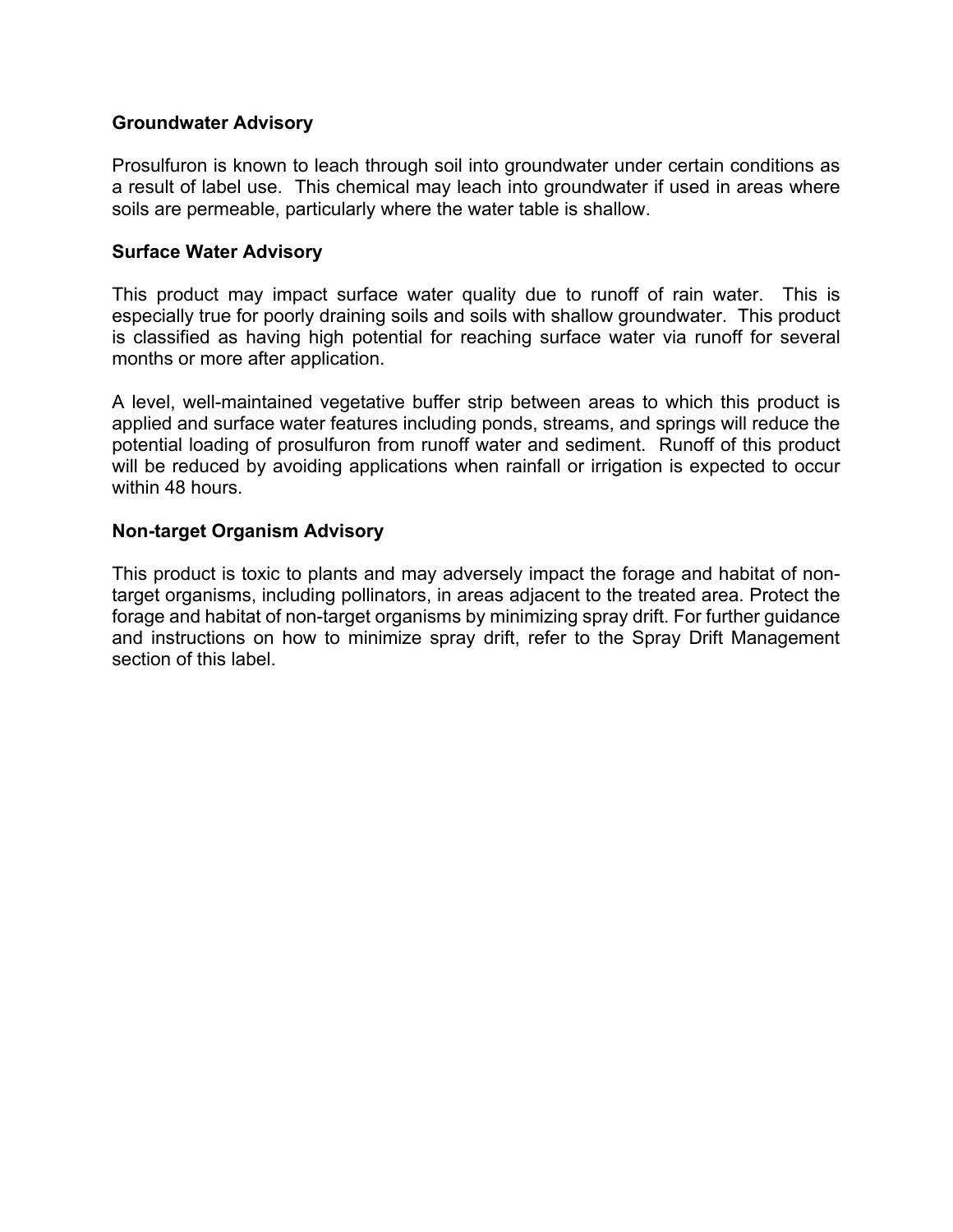# **DIRECTIONS FOR USE**

It is a violation of Federal Law to use this product in a manner inconsistent with its labeling.

Do not apply this product in a way that will contact workers or other persons, either directly or through drift. Only protected handlers may be in the area during application. For any requirements specific to your State or Tribe, consult the agency responsible for pesticide regulation.

# **AGRICULTURAL USE REQUIREMENTS**

Use this product only in accordance with its labeling and with the Worker Protection Standard, 40 CFR Part 170. This Standard contains requirements for the protection of agricultural workers on farms, forests, nurseries, and greenhouses, and handlers of agricultural pesticides. It contains requirements for training, decontamination, notification, and emergency assistance. It also contains specific instructions and exceptions pertaining to the statements on this label about personal protective equipment (PPE). The requirements in this box only apply to uses of this product that are covered by the Worker Protection Standard.

**Do not enter or allow worker entry into treated areas during the restricted-entry interval (REI) of 12 hours.** 

PPE required for early entry to treated areas that is permitted under the Worker Protection Standard and that involves contact with anything that has been treated, such as plants, soil, or water is:

- Coveralls
- Waterproof gloves made of barrier laminate, butyl rubber ≥ 14 mils, nitrile rubber ≥ 14 mills, neoprene rubber ≥ 14 mils, natural rubber ≥ 14 mils, polyethylene, polyvinyl chloride (PVC) ≥ 14 mils or Viton ≥ 14 mils
- Shoes plus socks

**FAILURE TO FOLLOW THE DIRECTIONS FOR USE AND PRECAUTIONS ON THIS LABEL MAY RESULT IN POOR WEED CONTROL, CROP INJURY, OR ILLEGAL RESIDUES.**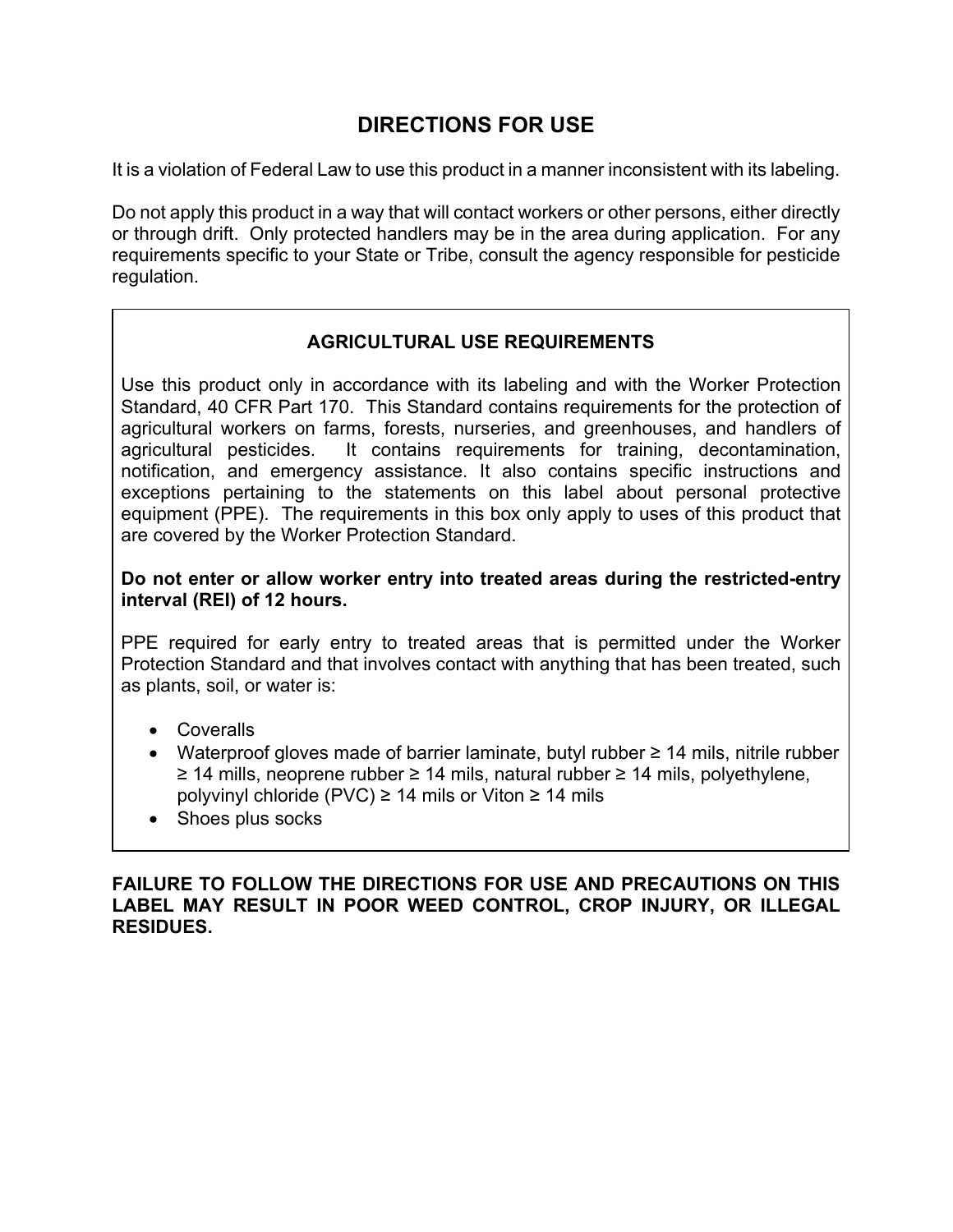### **PRODUCT INFORMATION**

Peak is a selective herbicide applied after emergence of both crop and weeds for the control of broadleaf weeds in field corn, sorghum, winter wheat, spring wheat, barley, rye, oats, triticale, proso millet; and postemergence to weeds following small grain harvest. In addition, preemergence applications can be used in some areas for broadleaf weed control in sorghum. Peak is a water-dispersible granule formulation which must be thoroughly mixed in water and applied as a spray.

Refer to Tables 1 and 5 for a listing of weeds controlled when Peak is applied postemergence. The degree of weed control resulting from application of Peak is dependent upon weed species, weed size at application, rate of Peak applied, and growing conditions. Weed control is optimum when ample soil moisture exists and weeds are actively growing.

Peak provides control or partial control of many broadleaf weeds. When reference is made to weeds partially controlled, this means that Peak provides significant weed control activity, but not always at a level generally considered acceptable for commercial weed control. Peak does not control grass weeds; therefore, if grasses are expected, apply a grass herbicide, like Dual II Magnum®, or Bicep Lite II Magnum® preemergence in sorghum.

Throughout this label, where rate ranges are listed, use the lower rate of Peak when weeds are in the middle or shorter portion of the specified size range and the infestation is light or moderate. Use a higher rate of Peak when weeds are in the taller portion of the specified size range or the infestation is heavy, and when a longer duration of weed control is desired.

Growth of susceptible weeds is inhibited soon after application of Peak. The leaves of susceptible plants turn yellow, red, or brown after several days, followed by death of the growing point. Complete plant death occurs 1-3 weeks after application, depending upon weed species and growing conditions. Weeds not completely killed by Peak are often stunted and are less competitive to the crop. Following postemergence applications, Peak provides residual/soil activity for up to 4 weeks.

Peak applied in accordance with this label rarely causes crop injury. When injury occurs, it is generally of short duration and yield potential is not affected.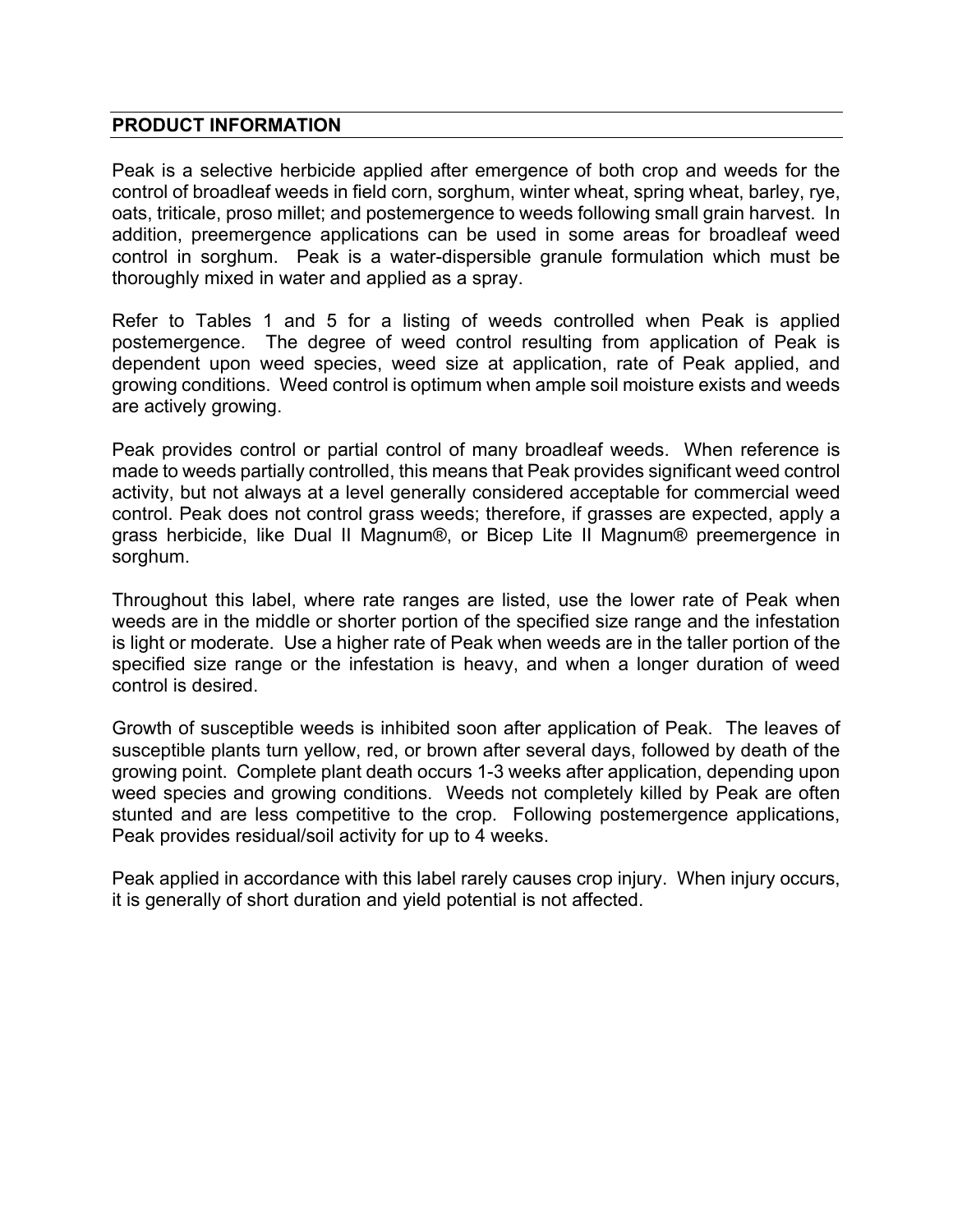# **WEED RESISTANCE MANAGEMENT**

# **PROSULFURON GROUP 2 HERBICIDE**

To reduce the potential for herbicide resistance issues, the end use product, Peak, label contains the following label language that provides the user with information on resistant weed management.

Peak is a Group 2 herbicide (acetolactate synthase (ALS)-inhibitor mode of action). Some naturally occurring weed populations have been identified as resistant to herbicides with the ALS-inhibitor mode of action. Selection of resistant biotypes, through repeated use of these herbicides or lower than specified use rates in the same field, may result in weed control failures. A resistant biotype may be present if poor performance cannot be attributed to adverse environmental conditions or improper application methods.

### **Principles of Herbicide Resistant Weed Management**

### **Scout and know your field**

- Know weed species present in the field to be treated through scouting and field history. An understanding of weed biology is useful in designing a resistance management strategy. Ensure the weed management program will control all weeds present.
- Fields should be scouted prior to application to determine species present and growth stage. Always apply this herbicide at the full labeled rate and correct timing for the weeds present in the field.

### **Utilize non-herbicidal practices to add diversity**

• Use diversified management tactics including cover crops, mechanical weed control, harvest weed seed control, and crop rotation as appropriate.

### **Use good agronomic practices, start clean and stay clean**

- Use good agronomic practices that enhance crop competitiveness.
- Plant into weed-free fields utilizing tillage or an effective burndown herbicide for control of emerged weeds.
- Sanitize farm equipment to avoid spreading seed or vegetative propagules prior to leaving fields.

### **Difficult to control weeds**

- Fields with difficult to control weeds should be planted in rotation with crops that allow the use of herbicides with an alternative mode of action or different management practices.
- Difficult to control weeds may require sequential applications, including a broad spectrum preemergence herbicide followed by one or more postemergence herbicide applications. Utilize herbicides containing different modes of action effective on the target weeds in sequential applications.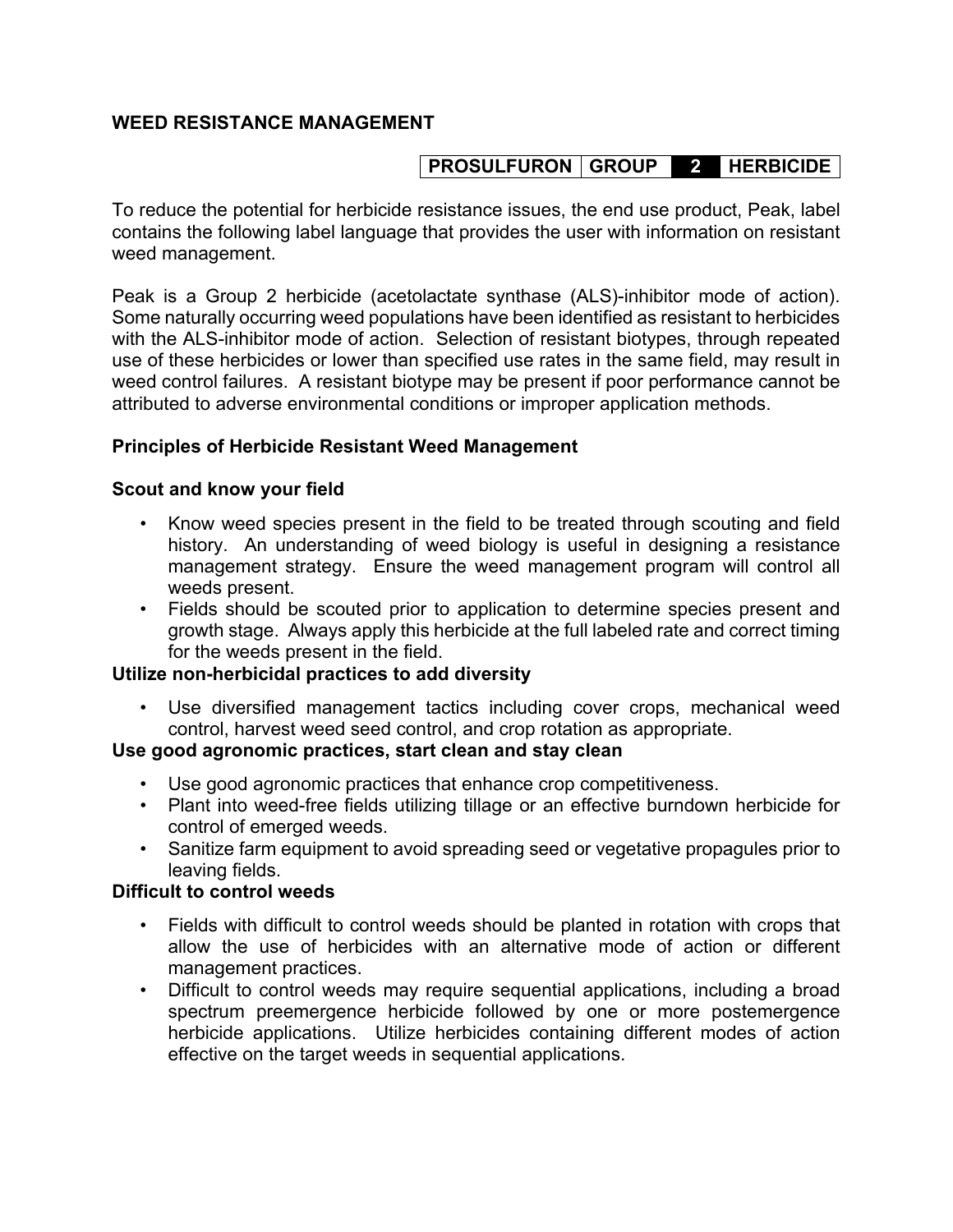### **Do not overuse the technology**

• Do not use more than two applications of this or any other herbicide with the same mode of action in a single growing season unless mixed with an herbicide with a different mode of action which provides overlapping spectrum for the difficult to control weeds.

# **Scout and inspect fields following application**

- Prevent an influx of weeds into the field by controlling weeds in field borders.
- Scout fields after application to verify that the treatment was effective.
- Suspected- herbicide resistant weeds may be identified by these indicators
	- Failure to control a weed species normally controlled by the herbicide at the dose applied, especially if control is achieved on adjacent weeds;
	- A spreading patch of non-controlled plants of a particular weed species; and
	- Surviving plants mixed with controlled individuals of the same species.
- Report non-performance of this product to your Gowan Company Representative or call 1-800-883-1844. If resistance is suspected ensure weed escapes are controlled using an herbicide with an effective mode of action and/or use nonchemical means to prevent further seed production.

### **Prevent weed escapes before, during, and after harvest**

• Do not allow weed escapes to produce seed or vegetative structures including tubers or stolons which contribute to spread and survival. Consider harvest weed seed management and control weeds post-harvest to prevent seed production.

### **Resistant weeds**

• Contact your local Gowan Company representative, retailer, crop advisor or extension agent to determine if weeds resistant to this mode of action are present in your area. If resistant biotypes have been reported, use the full labeled rate of this product, apply at the labeled timing, and tank-mix with a different mode of action product so there are multiple effective modes of application for each suspected resistant weed.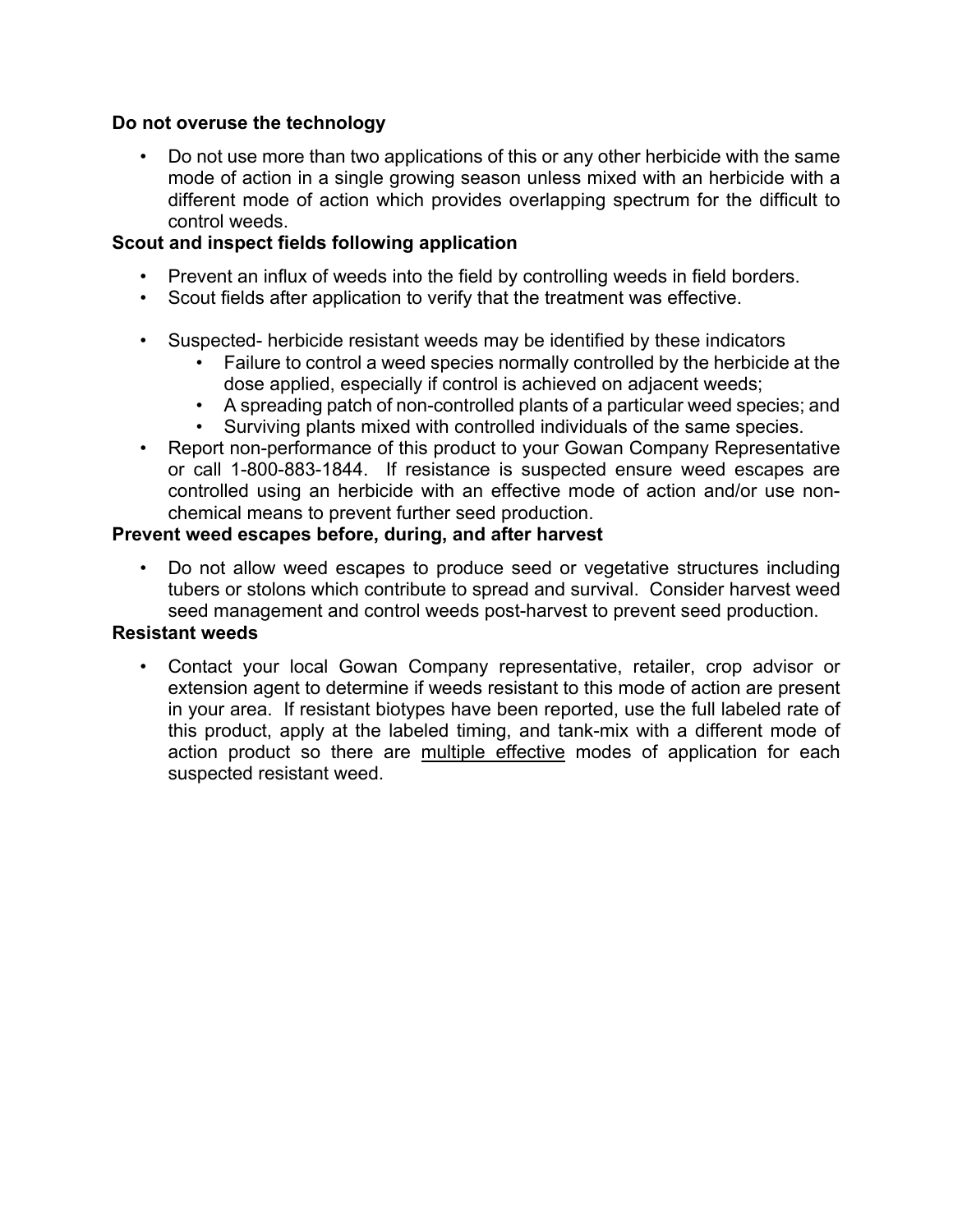# **Restrictions:**

- 1. DO NOT apply this product through any type of irrigation system.
- 2. DO NOT apply Peak by aerial application in New York State.
- 3. DO NOT use Peak in the San Luis Valley of CO. In WA, abide by all sulfonylurea aerial application rulings in effect by the Washington Department of Agriculture.
- 4. DO NOT use Peak alone in any field where ALS-resistant biotypes of any weed species have been identified. Peak must be tank mixed or applied sequentially with an appropriate registered herbicide having a different mode of action to insure control of these ALS-resistant biotypes.
- 5. DO NOT apply Peak or other herbicides with the same mode of action within a 12 month period after a Peak application, except for planned sequential applications as described in the crop sections on this label. If additional weed control is needed, use a herbicide with a different mode of action than Peak.

### **Adjuvants**

When an adjuvant is to be used with this product, the use of an adjuvant that meets the standards of the Council of Producers & Distributors of Agrotechnology (CPDA) adjuvant certification program is advised.

# **APPLICATION PROCEDURES**

**Ground Application Equipment:** Spray nozzles that are the same size and uniformly spaced provide accurate and uniform application. Refer to the **SPRAY DRIFT Ground Boom Applications** section of this label for spray droplet size requirement.

To help assure accuracy, calibrate sprayer at the beginning of the season before use and recalibrate frequently. For ground application, use a minimum of 5 gal of water per acre. Using higher volumes (i.e., at least 20 gal/A) for severe weed infestations ensures adequate spray coverage. Always include crop oil concentrate or nonionic surfactant in the spray mixture (see the **Mixing Procedures** section which follows).

Use a pump with capacity to: (1) maintain 35-40 psi pressure at nozzles and (2) provide sufficient agitation within the tank to keep product in suspension. Lower pressures may be used with extended range or drift reduction flat fan nozzles. A centrifugal pump which provides shear action for dispersing and mixing the product is advised. Use a pump that provides a minimum of 20 gal/minute/100 gal tank size circulated through a correctly positioned sparger tube or jet agitators. If jet agitators are used, at least 2 agitators need to be aligned on the bottom of the tank pointing toward each end. Agitation during both mixing and application is essential. Screens or strainers placed on the suction side of the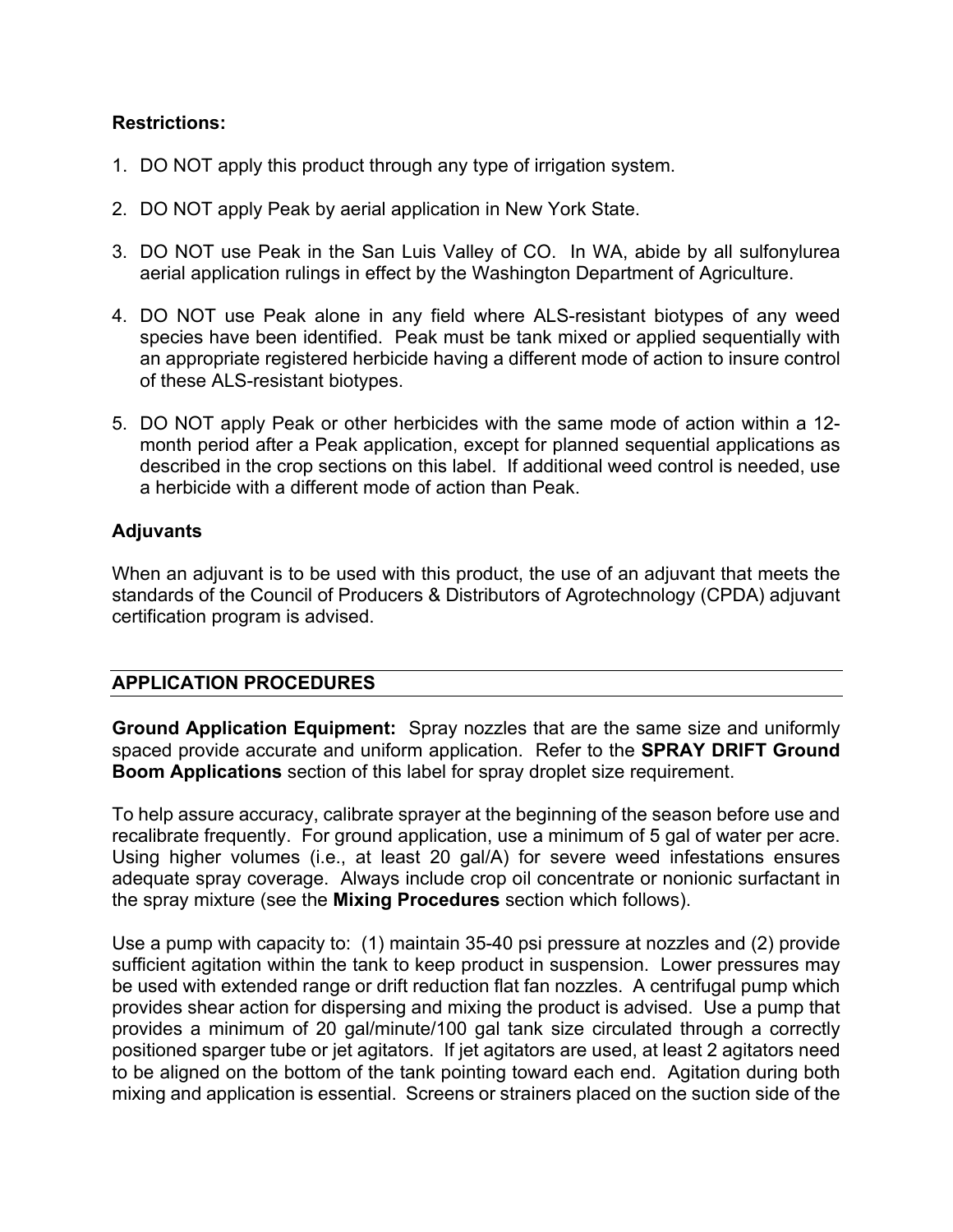pump need to be 16-mesh or coarser. DO NOT place a screen in the recirculation line unless a roller or piston pump is used for spraying the solution. Use 50-mesh or coarser screens between the pump and boom, and when required, at the nozzles. Check nozzle manufacturer's directions.

Good weed coverage with the spray mixture is essential for optimum weed control results. Observe sprayer nozzles frequently during the spraying operation to ensure that the spray pattern is uniform. Avoid large spray overlaps which result in excessive rates in the overlap areas. Also, avoid application under conditions when uniform coverage cannot be obtained or when excessive spray drift may occur. Allow adequate distance between target area and desirable vegetation to prevent drift to non-target areas. Refer to the **SPRAY DRIFT Ground Boom Applications** and **SPRAY DRIFT ADVISORIES** sections of this label for spray drift management.

Peak can be applied to the crop postemergence over-the-top or directed. In row crops, if the crop canopy would prevent adequate weed coverage, apply Peak with drop nozzles directed onto the weeds. For application to sorghum, avoid placing nozzles directly over the row and concentrating spray into the sorghum whorls.

**Aerial Application:** Apply Peak in water using a minimum spray volume of 2 gal/A. Include crop oil concentrate or nonionic surfactant in the spray mixture (see following **Mixing Procedures**). Make applications with low-drift nozzles at a maximum pressure of 40 psi. Avoid application under conditions where uniform coverage cannot be obtained or where excessive spray drift may occur. Refer to the **SPRAY DRIFT Aerial Applications** and **SPRAY DRIFT ADVISORIES** sections of this label for spray drift management.

Avoid application to humans or animals. Avoid inhalation of spray mist and prolonged contact with skin.

**Avoid all direct or indirect contact (including spray drift) of Peak with crops other than those specified for treatment on this label, since injury may occur.** 

# **MANDATORY SPRAY DRIFT**

# **Ground Boom Applications**

- Apply with the nozzle height recommended by the manufacturer, but no more than 3 feet above the ground or crop canopy unless making a turf, pasture, or rangeland application, in which case applicators may apply with a nozzle height no more than 4 feet above the ground.
- For applications prior to the emergence of crops and target weeds, applicators are required to use a Coarse or coarser droplet size (ASABE S572.1).
- For all other applications, applicators are required to use a Medium or coarser droplet size (ASABE S572.1).
- Do not apply when wind speeds exceed 10 miles per hour at the application site.
- Do not apply during temperature inversions.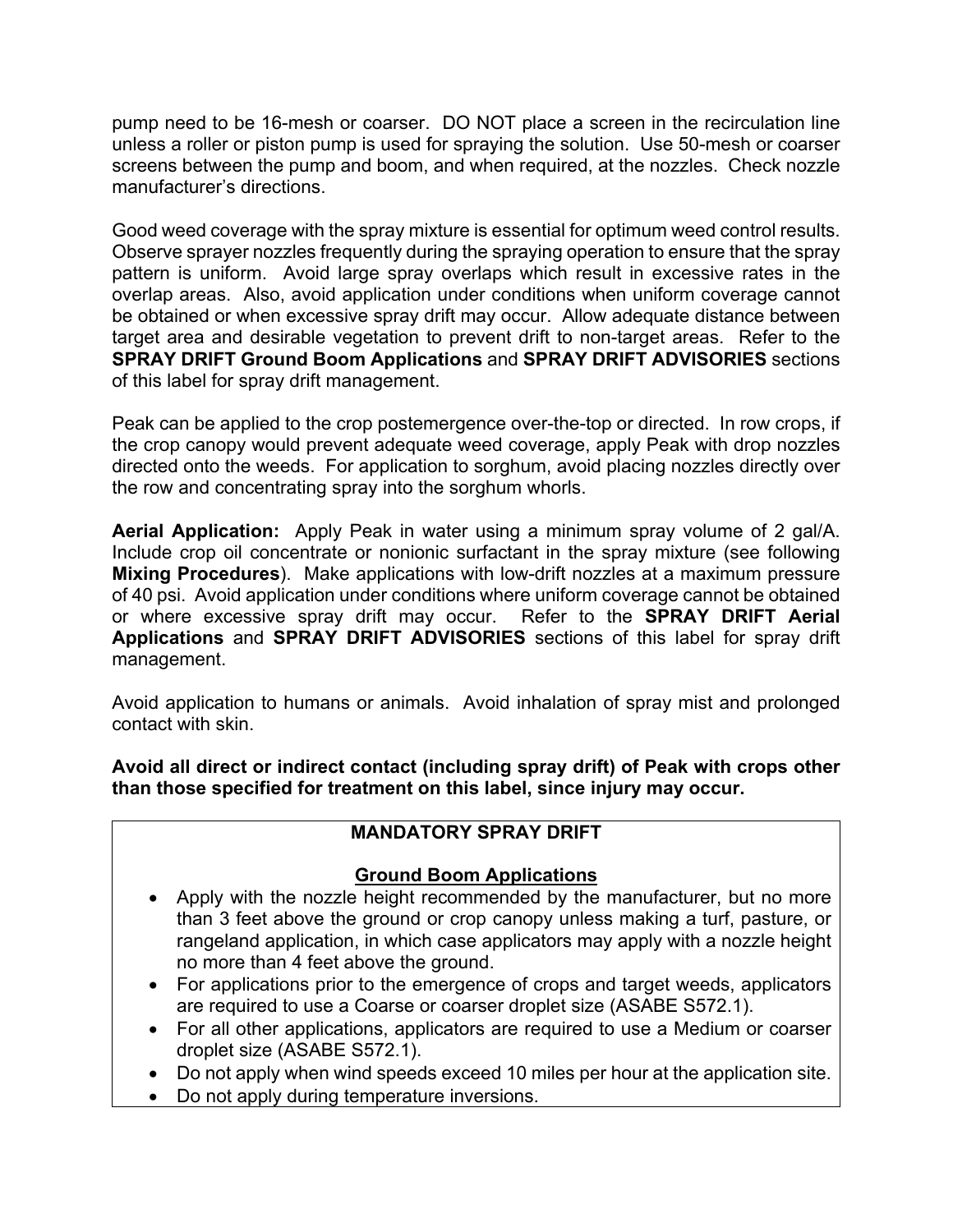# **Aerial Applications**

- Do not release spray at a height greater than 10 ft above the vegetative canopy, unless a greater application height is necessary for pilot safety.
- For applications prior to the emergence of crops and target weeds, applicators are required to use a Coarse or coarser droplet size (ASABE S572.1).
- For all other applications, applicators are required to use a Medium or coarser droplet size (ASABE S572.1).
- The boom length must not exceed 65% of the wingspan for airplanes or 75% of the rotor blade diameter for helicopters.
- Applicators must use  $\frac{1}{2}$  swath displacement upwind at the downwind edge of the field.
- Nozzles must be oriented so the spray is directed toward the back of the aircraft.
- Do not apply when wind speeds exceed 10 miles per hour at the application site.
- Do not apply during temperature inversions.

# **SPRAY DRIFT ADVISORIES**

THE APPLICATOR IS RESPONSIBLE FOR AVOIDING OFF-SITE SPRAY DRIFT. BE AWARE OF NEARBY NON-TARGET SITES AND ENVIRONMENTAL CONDITIONS.

# **IMPORTANCE OF DROPLET SIZE**

An effective way to reduce spray drift is to apply large droplets. Use the largest droplets that provide target pest control. While applying larger droplets will reduce spray drift, the potential for drift will be greater if applications are made improperly or under unfavorable environmental conditions.

# **Controlling Droplet Size – Ground Boom**

- Volume Increasing the spray volume so that larger droplets are produced will reduce spray drift. Use the highest practical spray volume for the application. If a greater spray volume is needed, consider using a nozzle with a higher flow rate.
- Pressure Use the lowest spray pressure recommended for the nozzle to produce the target spray volume and droplet size.
- Spray Nozzle Use a spray nozzle that is designed for the intended application. Consider using nozzles designed to reduce drift.

# **Controlling Droplet Size – Aircraft**

 Adjust Nozzles - Follow nozzle manufacturer's recommendations for setting up nozzles. Generally, to reduce fine droplets, nozzles should be oriented parallel with the airflow in flight.

# **BOOM HEIGHT – Ground Boom**

Use the lowest boom height that is compatible with the spray nozzles that will provide uniform coverage. For ground equipment, the boom should remain level with the crop and have minimal bounce.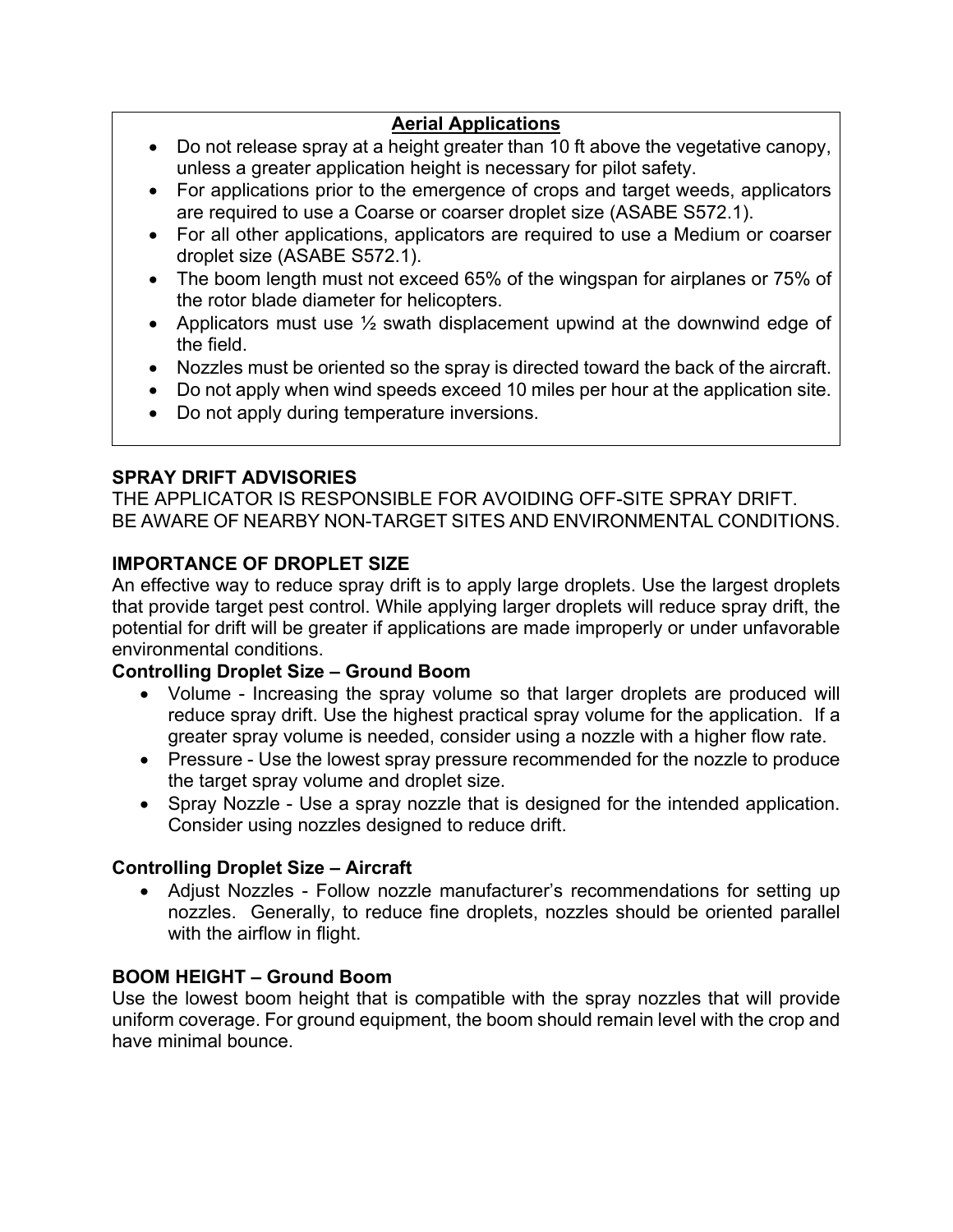### **RELEASE HEIGHT - Aircraft**

Higher release heights increase the potential for spray drift. When applying aerially to crops, do not release spray at a height greater than 10 ft above the crop canopy, unless a greater application height is necessary for pilot safety.

### **SHIELDED SPRAYERS**

Shielding the boom or individual nozzles can reduce spray drift. Consider using shielded sprayers. Verify that the shields are not interfering with the uniform deposition of the spray on the target area.

### **TEMPERATURE AND HUMIDITY**

When making applications in hot and dry conditions, use larger droplets to reduce effects of evaporation.

### **TEMPERATURE INVERSIONS**

Drift potential is high during a temperature inversion. Temperature inversions are characterized by increasing temperature with altitude and are common on nights with limited cloud cover and light to no wind. The presence of an inversion can be indicated by ground fog or by the movement of smoke from a ground source or an aircraft smoke generator. Smoke that layers and moves laterally in a concentrated cloud (under low wind conditions) indicates an inversion, while smoke that moves upward and rapidly dissipates indicates good vertical air mixing. Avoid applications during temperature inversions.

### **WIND**

Drift potential generally increases with wind speed. AVOID APPLICATIONS DURING GUSTY WIND CONDITIONS.

Applicators need to be familiar with local wind patterns and terrain that could affect spray drift.

### **WINDBLOWN SOIL PARTICLES ADVISORY**

Peak has the potential to move off-site due to wind erosion. Soils that are subject to wind erosion usually have a high silt and/or fine to very fine sand fractions and low organic matter content. Other factors which can affect the movement of windblown soil include the intensity and direction of prevailing winds, vegetative cover, site slope, rainfall, and drainage patterns. Avoid applying Peak if prevailing local conditions may be expected to result in off-site movement.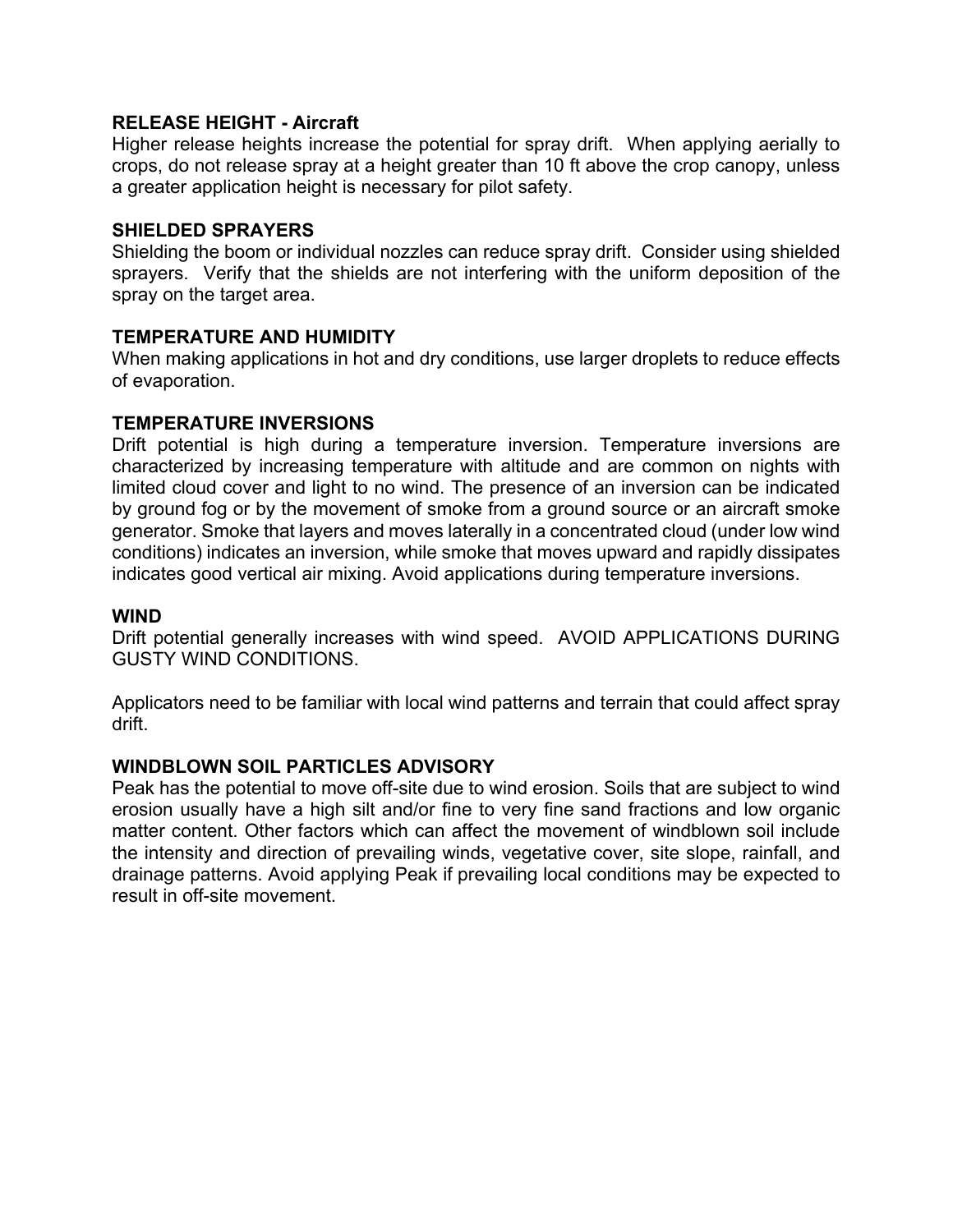### **SPRAY EQUIPMENT**

### **Cleaning Equipment after Application**

Because some broadleaf crops are extremely sensitive to low rates of Peak, special attention must be given to cleaning equipment before spraying a crop other than those registered for use and on this label. Mix only as much spray solution as needed. Immediately after spraying, clean equipment thoroughly using this procedure:

- 1. Flush tank, hoses, boom, and nozzles with clean water.
- 2. Prepare a tank cleaning solution of one gal of household ammonia per 50 gal of water. DO NOT use chlorine-based cleaners.
- 3. When available, use a pressure rinser to clean the inside of the spray tank with this solution. Take care to wash all internal parts of the tank, including the inside top surface. **Completely fill the sprayer with the cleaning solution to ensure contact of the cleansing solution with all internal surfaces of the tank and plumbing.** Start agitation in the sprayer and thoroughly recirculate the cleaning solution for at least 15 minutes. All visible deposits must be removed from the spraying system.
- 4. Flush hoses, spray lines, and nozzles for at least one minute with the cleaning solution.
- 5. Dispose of rinsate from steps 1-3 in an appropriate manner. Spray the cleaning solution on an untreated crop on which Peak is registered, or return to a rinsate tank for later use as make-up water for spraying crops on which Peak is registered, or use other approved disposal.
- 6. Repeat steps 2-5.
- 7. Remove nozzles, screens, and strainers and clean separately in the ammonia cleaning solution after completing the above procedures.
- 8. Rinse the complete spraying system with clean water.

**Note:** If the tank is equipped with the proper number of correctly mounted 360° tank washing nozzles which are attached to a dedicated rinsing system, less cleaning solution than a full tank may be used. Use sufficient cleaning solution to thoroughly rinse all surfaces. Start the sprayer agitation and recirculate the cleaning solution for at least 15 minutes. Flush the spray boom with the cleaning solution. Repeat the rinsing procedure 1-2 times.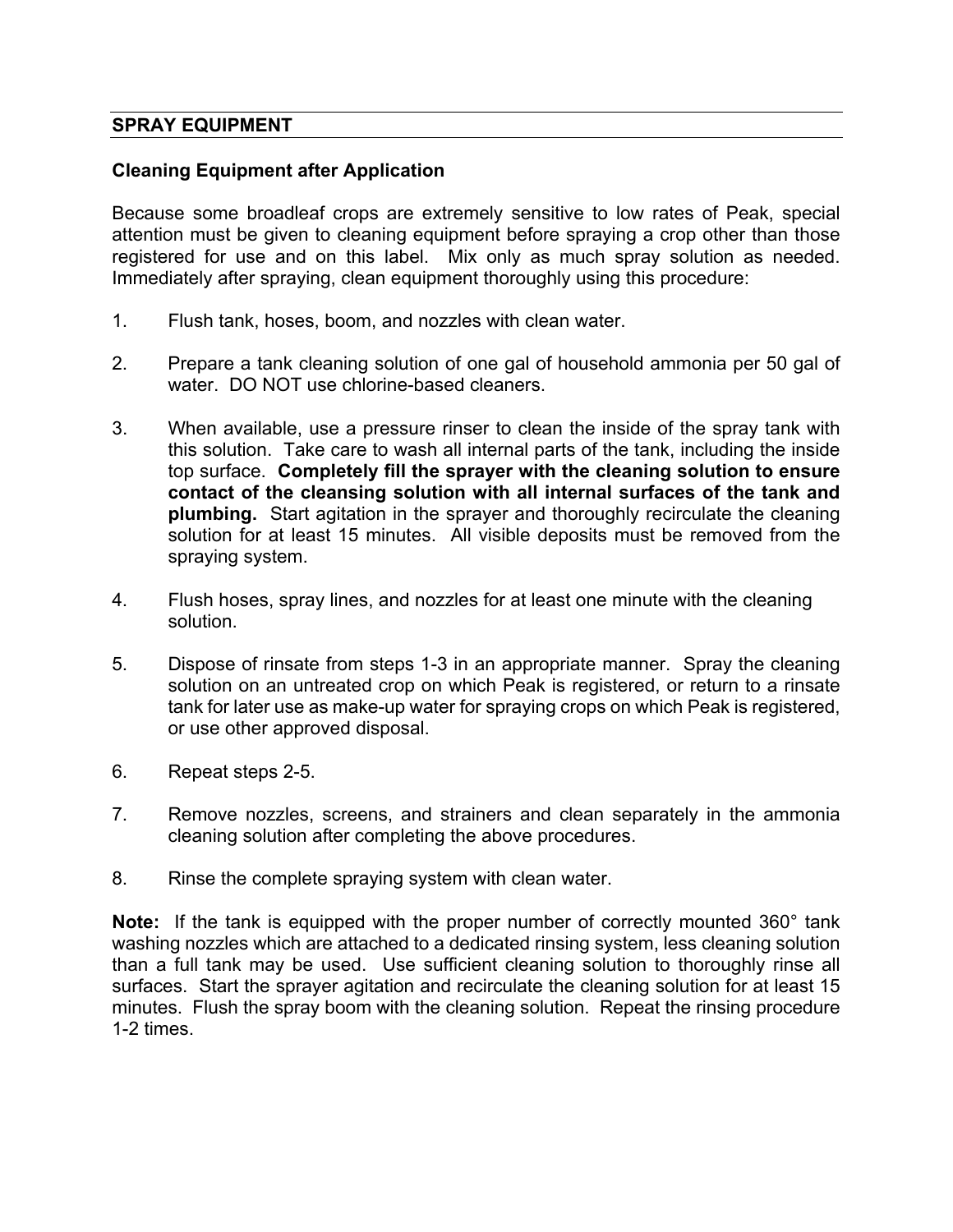### **MIXING PROCEDURES**

- 1. Make sure the spray tank is clean before using. If it is contaminated with other materials, mixing problems and/or clogging may occur, or injury to the crop may result.
- 2. Prepare no more spray mixture than is required for the immediate operation.
- 3. Fill the spray tank ¼-½ full with **clean water** and begin agitation. For applications to small grain cereals, liquid fertilizer may replace part or all of the water as carrier.
- 4. Make certain that the agitation system is working properly and creates a rippling or rolling action on the water surface. Maintain agitation throughout the mixing and spraying process.
- 5. Maintain agitation and continue filling the spray tank. Add the appropriate amount of Peak and allow the product to completely dispense into the mix water.
- 6. While maintaining agitation continue filling the spray tank. When the tank is  $\frac{3}{4}$  full, add any tank mix partners. When tank mixing with other products, DO NOT use crop oil concentrate as the spray adjuvant or add liquid nitrogen except under conditions where it is required on the tank mix partner label.
- 7. For postemergence applications, then add either (a) a high quality petroleum- or vegetable-based crop oil concentrate containing not less than 12% emulsifier at 1- 4 pt/A as specified on the oil adjuvant label, or (b) a good nonionic surfactant with a minimum of 80% of the constituents effective as a spray adjuvant, at the rate of 1-2 qt/100 gal of spray mixture (0.25-0.5% volume/volume). Liquid nitrogen fertilizer (28-34%) at 0.5-1 gal/A or 2 lb/A spray grade ammonium sulfate may also be added to enhance activity. **Do not use liquid fertilizer as the total spray carrier on sorghum; that option is for small grain cereals only. When liquid fertilizer is used as the spray carrier, include a nonionic surfactant as described above. Do not use crop oil concentrate when liquid fertilizer is the carrier.**
- 8. Complete filling the tank, maintaining sufficient agitation at all times to ensure surface action until the spray tank mixture is uniform.
- 9. An anti-foaming agent may be added to reduce excessive foaming, if it occurs.
- 10. **DO NOT leave spray in the spray tank without continuous agitation.** Always maintain agitation to avoid separation and build-up of undesirable residues on the walls of the spray tank.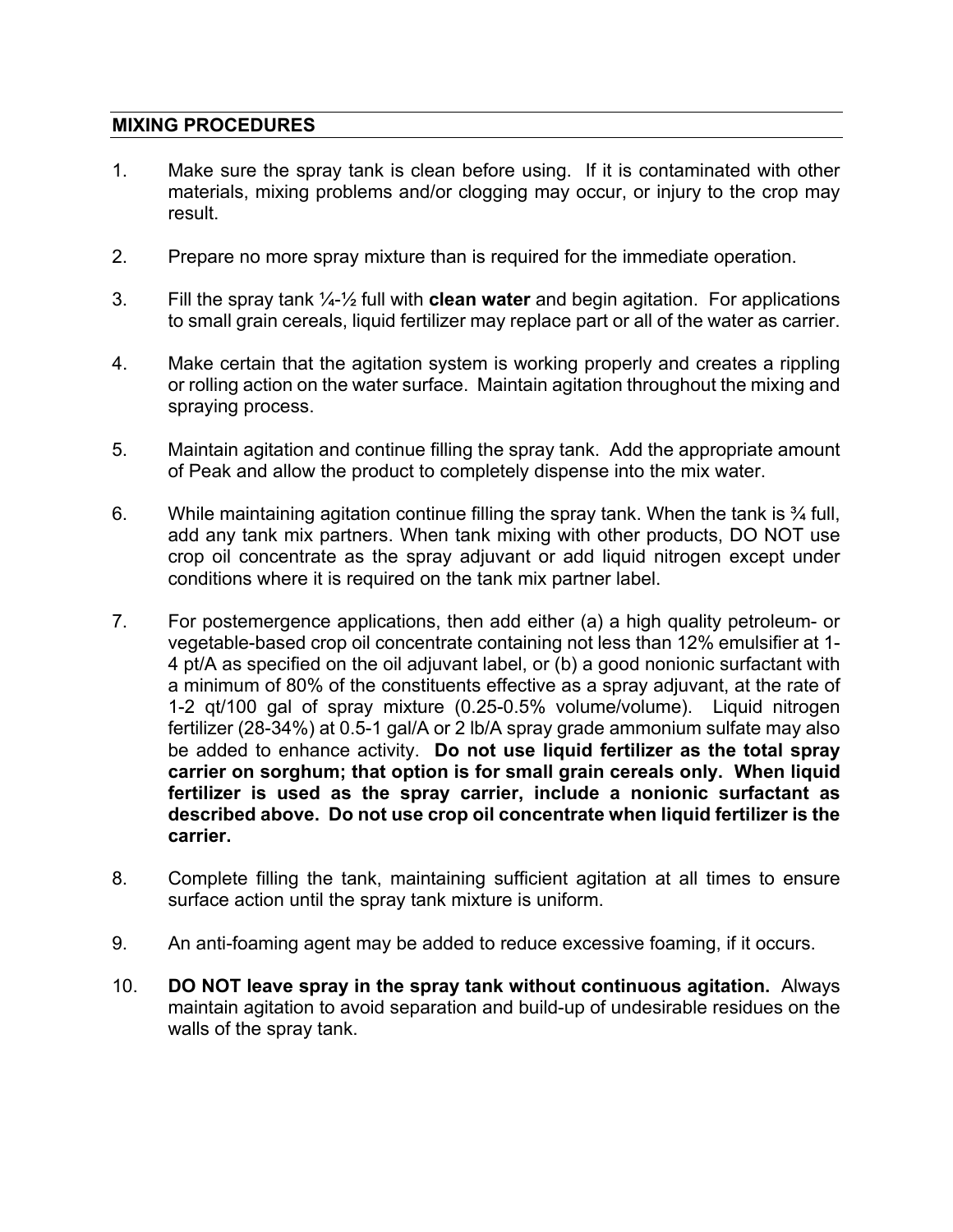- 11. Make only sufficient spray mixture which can be used the day in which it will be sprayed; however, Peak will remain active in the spray solution for at least 36 hours.
- 12. Refer to the **TANK MIX PARTNERS FOR PEAK HERBICIDE** table for details on tank mix AI's.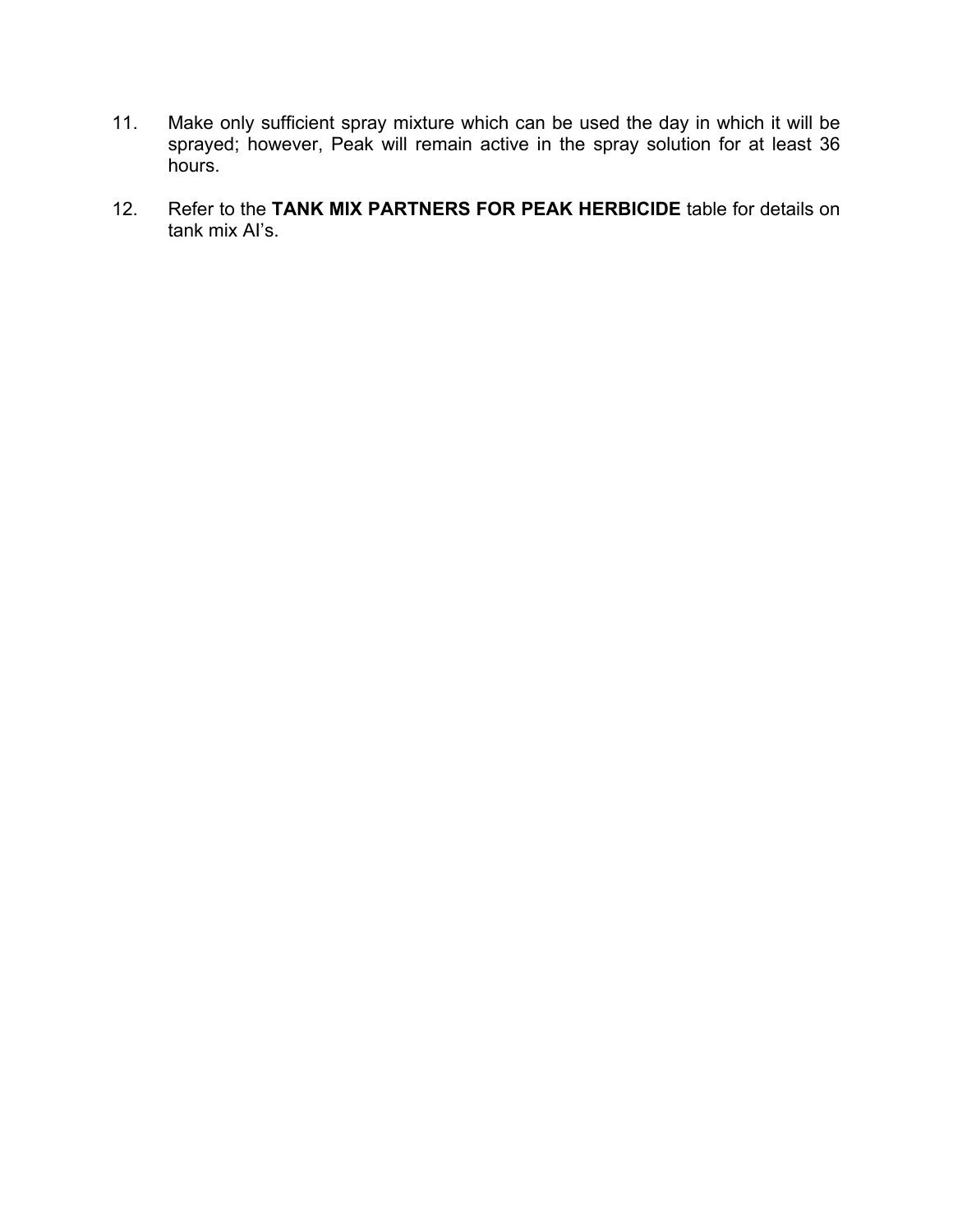# **TANK MIX PARTNERS FOR PEAK HERBICIDE**

| <b>BRAND</b>                    | <b>ACTIVE INGREDIENT(S)</b>                                                 | <b>BRAND</b>                                       | <b>ACTIVE INGREDIENT(S)</b>                                                       |
|---------------------------------|-----------------------------------------------------------------------------|----------------------------------------------------|-----------------------------------------------------------------------------------|
| AAtrex®                         | Atrazine                                                                    | Grasp® SC                                          | Penoxsulam                                                                        |
| Aim <sup>®</sup> EC             | Carfentrazone-ethyl                                                         | Harmony <sup>®</sup> Extra<br>Herbicide            | Thifensulfuron, Tribenuron-methyl                                                 |
| Ally <sup>®</sup>               | Metsulfuron Methyl                                                          | Karate®<br>Insecticide with<br>Zeon<br>Technology™ | Lambda-cyhalothrin                                                                |
| <b>Axial Bold</b>               | Pinoxaden, Fenoxaprop-p-ethyl                                               | Landmaster® BW                                     | Glyphosate-isopropylammonium,<br>2,4-D, isopropylamine salt                       |
| <b>Axial Star</b>               | Pinoxaden, Fluroxypyr 1-<br>methylheptyl ester                              | Londax®                                            | Bensulfuron-methyl                                                                |
| Axial <sup>®</sup> XL           | Pinoxaden                                                                   | <b>Maverick®</b><br>Herbicide                      | Sulfosulfuron                                                                     |
| <b>Banvel®</b>                  | Dicamba, dimethylamine salt                                                 | Newpath®                                           | Imazethapyr, ammonium salt                                                        |
| Basagran®                       | Sodium bentazon                                                             | Olympus™<br>Rangeland<br>Herbicide                 | Propoxycarbazone-sodium                                                           |
| <b>Beyond®</b>                  | Imazamox                                                                    | Olympus <sup>™</sup> Flex                          | Mesosulfuron-methyl,<br>Propoxycarbazone-sodium                                   |
| <b>Bicep Lite II</b><br>Magnum® | Atrazine, Metolachlor                                                       | <b>Orion®</b>                                      | Florasulam, MCPA: 2-methyl-4-<br>chlorophenoxyacetic acid, 2-<br>ethylhexyl ester |
| <b>Bolero®</b>                  | Thiobencarb                                                                 | Propanil EC                                        | propanil                                                                          |
| <b>Bronate®</b>                 | Bromoxynil octanoate, Bromoxynil<br>heptanoate, MCPA, 2-ethylhexyl<br>ester | Puma™                                              | Sodium Hypochlorite                                                               |
| <b>Buctril®</b>                 | Bromoxynil octanoate                                                        | Quilt <sup>®</sup> Fungicide                       | Azoxystrobin,<br>Propiconazole                                                    |
| Clarity®                        | Dicamba, diglycolamine salt                                                 | Regiment®<br>Herbicide                             | Bispyribac-sodium                                                                 |
| Colt <sup>®</sup> +<br>Salvo®   | 2,4-D, 2-ethylhexyl ester,<br>fluroxypyr 1-methyleptyl ester                | Roundup <sup>®</sup> brands                        | Glyphosate-isopropylammonium                                                      |
| Counter <sup>®</sup> 20G        | Terbufos                                                                    | Salvo®                                             | 2,4-D, 2-ethylhexyl ester                                                         |
| Curtail™                        | 2,4-D, triisopropanolamine salt,<br>Clopyralid, monoethanolamine<br>salt    | Sencor® DF 75%<br>Dry Flowable<br>Herbicide        | Metribuzin                                                                        |
| Curtail <sup>™</sup> M          | Clopyralid, MCPA, 2-ethylhexyl<br>ester                                     | Spirit® Herbicide                                  | Primisulfuron-methyl, Prosulfuron                                                 |
| Command®<br>3ME                 | Clomazone                                                                   | Starane <sup>™</sup> +<br>Saber®                   | Fluroxypyr 1-<br>methylheptyl ester,<br>2,4-D, dimethylamine<br>salt              |
| Discover <sup>®</sup> NG        | Clodinafop-propargyl                                                        | Starane <sup>™</sup> +<br><b>Sword®</b>            | Fluroxypyr 1-methylheptyl ester,<br>MCPA, 2-ethylhexyl ester                      |
| Dual II<br>Magnum®              | S-metolachlor                                                               | Stinger™                                           | Clopyralid, monoethanolamine salt                                                 |
|                                 |                                                                             | <b>Tilt®</b>                                       | Propiconazole                                                                     |
| <b>Everest®</b>                 | Flucarbazone-sodium                                                         | Touchdown <sup>®</sup><br>brands                   | Potassium salt of glyphosate                                                      |
| Facet®                          | Quinclorac                                                                  | Warrior Insecticide<br>with Zeon<br>Technology®    | lambda-Cyhalothrin                                                                |
| Fallow<br>Master®               | Dicamba, Glyphosate-<br>isopropylammonium                                   | WideMatch®<br>Herbicide                            | Fluroxypyr 1-methylheptyl ester,<br>Clopyralid, monoethanolamine salt             |
| Grandstand®                     | Triclopyr, triethylamine salt                                               |                                                    |                                                                                   |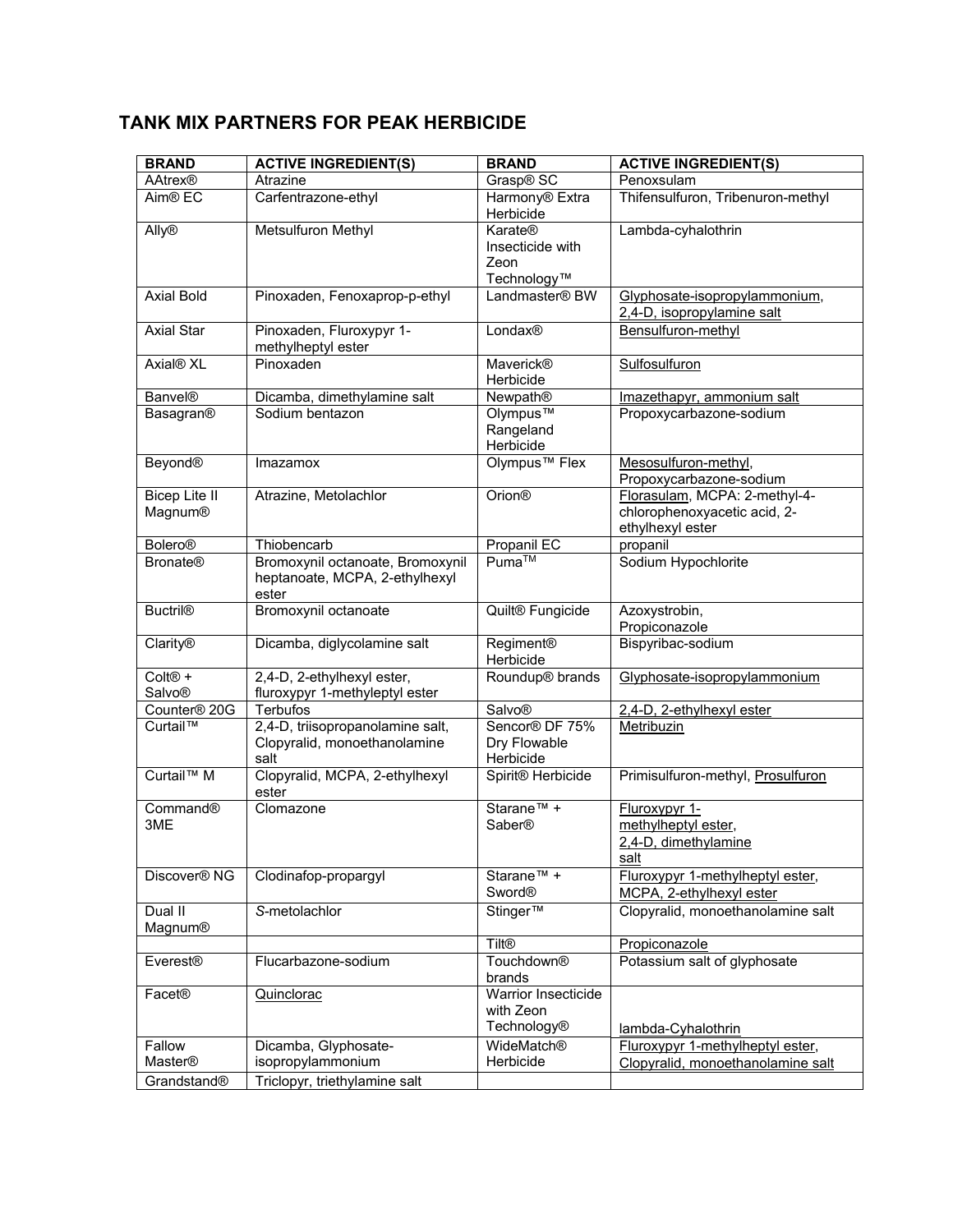It is the pesticide user's responsibility to ensure that all products are registered for the intended use. Read and follow the applicable restrictions and limitations and directions for use on all product labels involved in tank mixing. Users must follow the most restrictive directions for use and precautionary statements of each product in the tank mixture.

### **CROP USE DIRECTIONS**

### **CORN**

### **PEAK APPLIED ALONE**

Peak can be applied for postemergence weed control in field corn grown for grain or silage. Peak controls many broadleaf weeds, including triazine resistant biotypes, when applied postemergence in corn at the rates and timings specified in Table 1. Apply Peak to weeds in the optimum height range specified; larger weeds may be only partially controlled. For optimum control, if cultivation is to be used; cultivation is advised 7-14 days after Peak application. Peak will not control weeds resistant to ALS inhibiting herbicides. Refer to the **Weed Resistance Management** section of this label for further directions.

Peak may be applied postemergence (over-the-top or directed) to corn between 4 and 30 inches in height. Within that broad window of application, it is more important to time applications to the optimum weed heights listed in Table 1 and to actively growing weeds, rather than corn height. To ensure good spray coverage of the weeds and to avoid potential crop injury, applications made when the field corn is 20-30 inches tall or exhibits more than 6 collars (V6), whichever comes first, need to be directed using drop nozzles.

Apply Peak with either a non-ionic surfactant (NIS) at 1 qt/100 gallons (0.25% v/v) or a crop oil concentrate (COC) at 1 gallon/100 gallons (1% v/v). In drier climates (e.g., the extreme western Corn Belt), crop oil concentrate (COC) is the preferred additive, instead of nonionic surfactant, when applying Peak alone.

### **Precautions – For All Applications of Peak to Field Corn**

- 1. Avoid applying Peak to corn which is under severe stress due to drought, cold weather, hail, wind damage, sand abrasion, flooding, water-logged soil, compacted soil, disease, insect damage, nutrient deficiency (especially low nitrogen or iron levels), or other causes. Avoid applying Peak if weeds are under severe stress due to drought or if weeds are taller than the optimum heights listed in Table 1.
- 2. If an organophosphate insecticide is applied to corn at planting or before applying Peak, temporary corn injury may occur following the Peak application.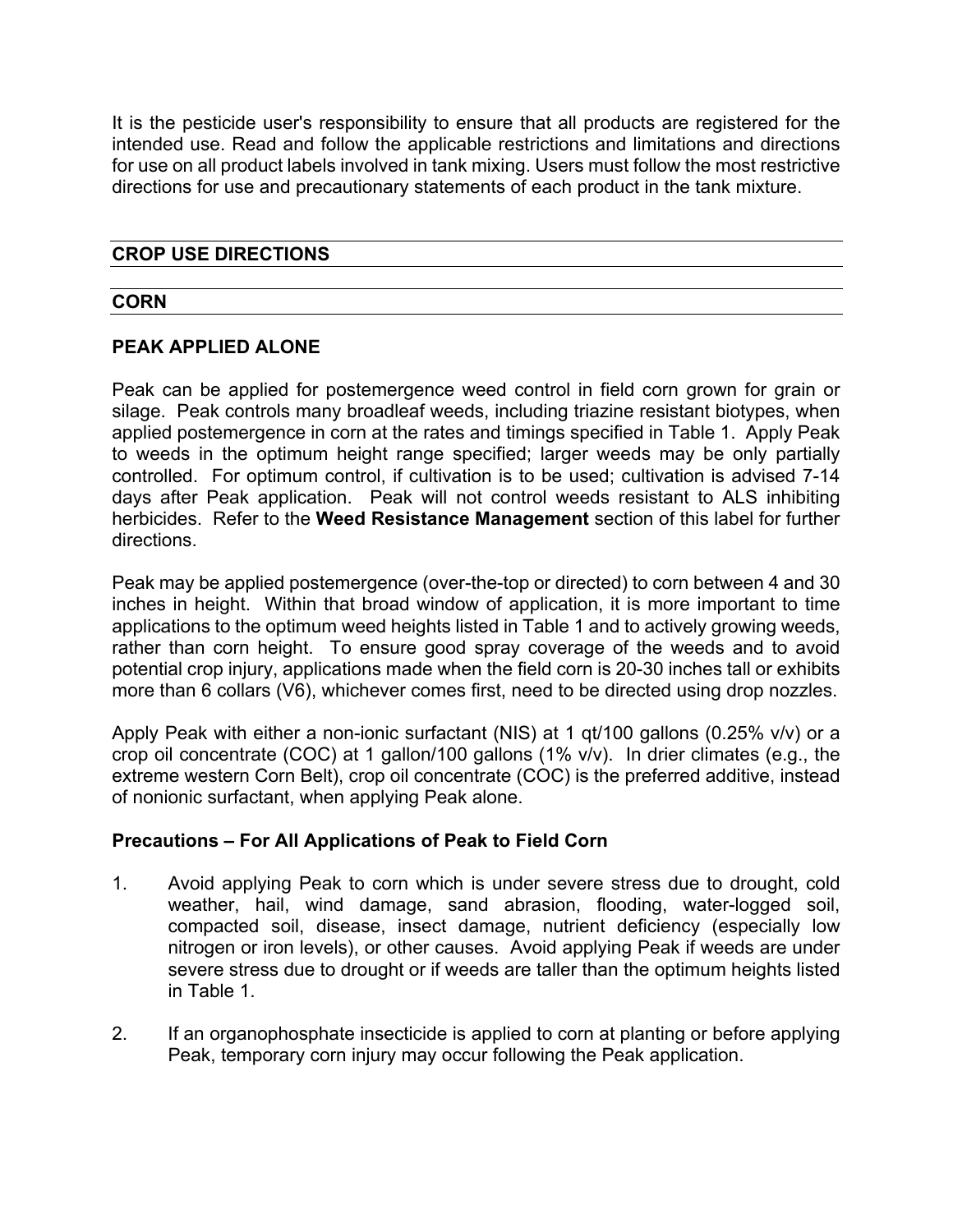### **Use Restrictions:**

- 1. DO NOT apply Peak if the crop was treated with Counter® 20G (any application method) applied in-furrow at planting or over the row at cultivation, as severe crop injury may occur.
- 2. DO NOT make a foliar postemergence or soil application of any organophosphate insecticide within 10 days before or 7 days after a Peak application or sever crop injury may occur.
- 3. DO NOT apply Peak to corn that exhibits injury symptoms from a previous herbicide application or other causes.
- 4. Rates and rotational restrictions vary by geography. Refer to the **Rotational Crops Following Applications of Peak** section of this label for maximum rates allowed per region and rotational crop restrictions.
- 5. DO NOT apply more than 1 oz of Peak per acre per year (0.036 lb ai/A/year).
- 6. DO NOT apply more than 1 oz of Peak per acre in a single application (0.036 lb ai/A).
- 7. DO NOT make more than one application per year.
- 8. DO NOT graze or feed forage from treated areas to livestock until 30 days after application.
- 9. DO NOT harvest for silage until 40 days after application.
- 10. DO NOT harvest grain until 60 days after application.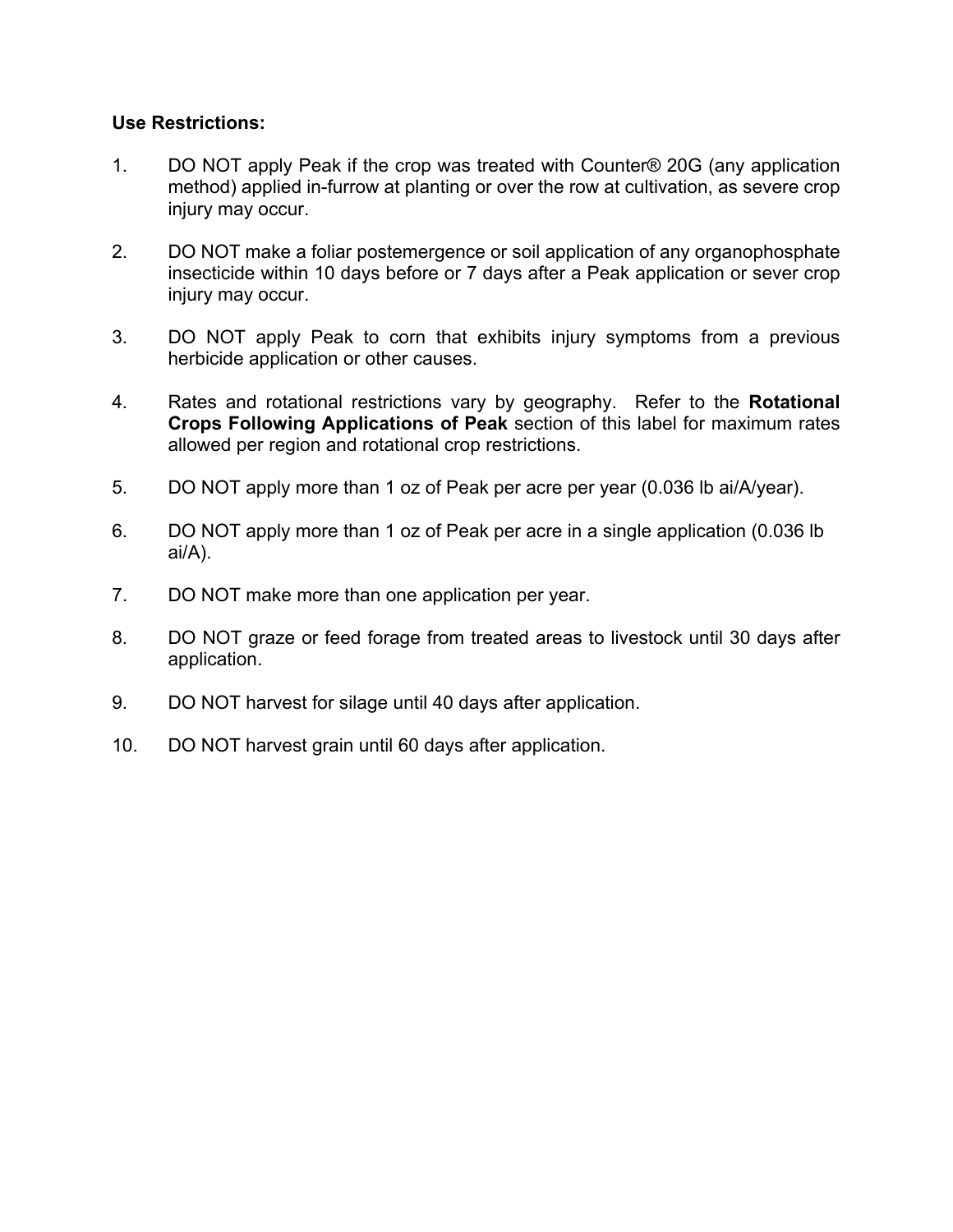# **Table 1: Weeds Controlled With Peak Applied Postemergence on Corn**

|                                                                               | $0.5$ oz/A                                           | $0.75$ oz/A         | $1.0$ oz/A         |  |
|-------------------------------------------------------------------------------|------------------------------------------------------|---------------------|--------------------|--|
|                                                                               | $(0.018$ lb ai/A)                                    | $(0.027$ lb ai/A)   | $(0.036$ lb ai/A)  |  |
| <b>Weeds Controlled</b>                                                       | <b>Weed Size Ranges for Optimum Control (inches)</b> |                     |                    |  |
| Amaranth, Palmer (Amaranthus palmeri)**                                       | $1 - 4*$                                             | $1 - 4$             | $1 - 6$            |  |
| Beggarweed, Florida (Desmodium tortuosum)                                     | $1 - 3$                                              | $1 - 4$             | $1 - 5$            |  |
| Bindweed, Field (Convolvulus arvensis)                                        | $2 - 4*$                                             | $2 - 6*$            | $2 - 8*$           |  |
| Bindweed, Hedge (Calystegia sepium)                                           | $1 - 3*$                                             | $1 - 4$             | $1-6$              |  |
| Buckwheat, Wild (Polygonum convolvulus)***                                    | $2 - 3*$                                             | $2 - 4$             | $2 - 5$            |  |
| Buffalobur (Solanum rostratum)                                                | $1 - 3*$                                             | $1 - 3$             | $1-5$              |  |
| Burcucumber (Sicyos Angulatus)                                                | $1 - 3*$                                             | $1 - 4*$            | $1 - 5*$           |  |
| Buttercup, Hairy (Ranunculus sardous)                                         | $1 - 4$                                              | $1 - 5$             | $1-6$              |  |
| Chamomile, Mayweed (Anthemis cotula)                                          | $1 - 3$                                              | $1 - 4$             | $1-6$              |  |
| Chickweed, Common (Stellaria media)**                                         | $1 - 3*$                                             | $1 - 4*$            | $1 - 5*$           |  |
| Cocklebur, Common (Xanthium strumarium)**                                     | $2 - 6$                                              | $2 - 10$            | $2 - 12$           |  |
| Devil's Claw (Proboscidea Iouisianica)                                        | $2 - 6$                                              | $2 - 8$             | $2 - 10$           |  |
| Eveningprimrose, Cutleaf (Oenothera laciniata)                                | $1 - 4$                                              | 1-6                 | $1 - 8$            |  |
| Fiddleneck, Coast (Amsinckia intermedia)                                      | $1 - 3$                                              | $1 - 4$             | $1-6$              |  |
| Flixweed (Descurainia sophia)                                                 | $1 - 6$                                              | $1 - 8$             | $1 - 10$           |  |
| Garlic, Wild (Allium vineale)                                                 | $1 - 8$                                              | $1 - 10$            | $1 - 12$           |  |
| Henbit (Lamium amplexicaule)                                                  | $1 - 2^*$                                            | $1 - 3*$            | $1 - 4*$           |  |
| Horseweed (Marestail) (Conyza canadensis)                                     | $1 - 3*$                                             | $1 - 4$             | $1-6$              |  |
| Jimsonweed (Datura stramonium)                                                | $1 - 4$                                              | $1 - 6$             | $1 - 8$            |  |
| Kochia (Kochia scoparia)**                                                    | $1 - 3*$                                             | $1 - 4$             | $1-6$              |  |
| Ladysthumb (Polygonum persicaria)                                             | $1 - 3$                                              | $1 - 5$             | $1-6$              |  |
| Lambsquarters, Common (Chenopodium album)                                     | $1 - 3*$                                             | $1 - 4$             | $1 - 5$            |  |
| Lettuce, Prickly (Lactuca serriola)**                                         | $1 - 4$                                              | $1-5$               | $1 - 6$            |  |
| Mallow, Common (Malva neglecta)                                               | $1 - 3*$                                             | $1 - 4*$            | $1 - 5*$           |  |
| Mallow, Venice (Hibiscus trionum)                                             | $1 - 3$                                              | $1 - 4$             | $1 - 5$            |  |
| Morningglory, Ivyleaf (Ipomoea hederacea)                                     | $1 - 3*$                                             | $1 - 4*$            | $1 - 4$            |  |
| Morningglory, Pitted (Ipomoea lacunosa)                                       | $1 - 3*$                                             | $1 - 4*$            | $1 - 4$            |  |
| Morningglory, Tall (Ipomoea purpurea)                                         | $1 - 3*$                                             | $1 - 3*$            | $1 - 4*$           |  |
| Mustard, Blue (Chorispora tenella)                                            | $1-6$                                                | $1 - 8$             | $1 - 10$           |  |
| Mustard, Tumble (Sisymbrium altissimum)                                       | $1 - 6$                                              | $1 - 8$             | $1 - 10$           |  |
| Mustard, Wild (Brassica kaber)                                                | $1 - 6$                                              | $1 - 8$             | $1 - 10$           |  |
| Pennycress, Field (Thlapsi arvense)                                           | $1 - 6$                                              | $1 - 8$             | $1 - 10$           |  |
| Pigweed, Redroot (Amaranthus retroflexus)**                                   | $1 - 3$                                              | $1 - 5$             | $1-6$              |  |
| Pigweed, Smooth (Amaranthus hybridus)**                                       | $1 - 3$                                              | $1 - 5$             | $1-6$              |  |
| Pigweed, Tumble (Amaranthus albus)                                            | $1 - 3$                                              | $1 - 5$             | $1-6$              |  |
| Puncturevine (Tribulus terrestris)                                            | $1 - 4$                                              | $1-6$               | $1 - 8$            |  |
| Pusley, Florida (Richardia scabra)                                            | $1 - 3$                                              | $1 - 4$             | $1-6$              |  |
| Radish, Wild (Raphanus raphanistrum)                                          | $1 - 4$                                              | $1-6$               | $1 - 8$            |  |
| Ragweed, Common (Ambrosia artemisiifolia)                                     | $2 - 6$                                              | $2 - 10$            | $2 - 12$           |  |
| Ragweed, Giant (Ambrosia trifida)**                                           | $1 - 3*$                                             | $1 - 3$             | $1 - 4$            |  |
| Sesbania, Hemp (Sesbania exaltata)                                            | $1 - 3$                                              | $1 - 4$             | $1-6$              |  |
| Shepherdspurse (Capsella bursa-pastoris)                                      | $1 - 3$                                              | $1 - 4$             | $1-6$              |  |
|                                                                               |                                                      |                     |                    |  |
| Sicklepod (Cassia obtusifolia)<br>Sida, Prickly (Sida spinosa)                | 1-3<br>$1 - 3*$                                      | 1-4<br>$1 - 3*$     | 1-5<br>$1 - 5*$    |  |
|                                                                               | $1 - 3$                                              |                     | $1-6$              |  |
| Smartweed, Pennsylvania (Polygonum pensylvanicum)                             | $1 - 6$                                              | 1-4<br>$1 - 9$      | $1 - 12$           |  |
| Sunflower, Common (Helianthus annuus)                                         |                                                      |                     |                    |  |
| Tansymustard (Descurainia pinnata)                                            | 1-6                                                  | $1 - 8$<br>$1 - 4*$ | $1 - 10$           |  |
| Thistle, Canada (Cirsium arvense)                                             | $1 - 2^*$                                            |                     | $1 - 6*$           |  |
| Thistle, Russian (Salsola iberica)**<br>Velvetleaf (Abutilon theophrasti)**** | $1 - 2$<br>$1 - 4$                                   | $1 - 3$<br>$1-6$    | $1 - 4$<br>$1 - 9$ |  |
|                                                                               | $1 - 3^*$                                            | $1 - 4$             |                    |  |
| Waterhemp, Common (Amaranthus rudis)**                                        |                                                      |                     | $1 - 5$            |  |
| Waterhemp, Tall (Amaranthus tuberculatus)**                                   | $1 - 3*$                                             | $1 - 4*$            | $1 - 4$            |  |

\*Partially controlled or suppressed.

 \*\*Certain biotypes of this weed species are known to be resistant to this and other ALS herbicides. Where these ALSresistant biotypes are known to exist, an appropriate registered herbicide, active against that weed and with another mode of action, can be used alone or in tank mixture with Peak to control those biotypes.

\*\*\* Spray after true leaves have emerged; earlier applications may result in unacceptable control.

\*\*\*\*For optimum control, include nitrogen in the spray mixture; refer to Mixing Procedures.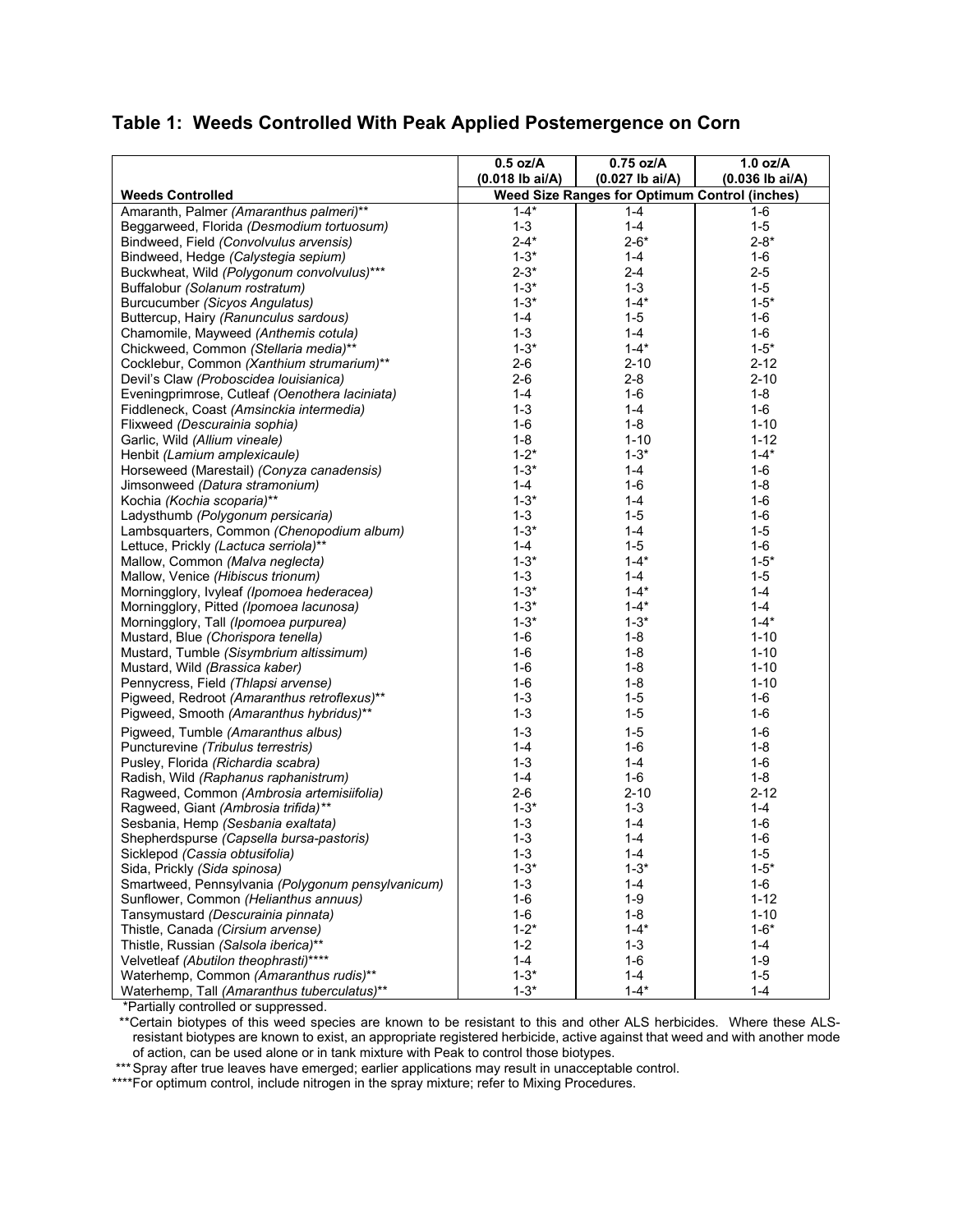# **PEAK APPLIED IN TANK MIX WITH SPIRIT® HERBICIDE**

For improved control of emerged broadleaf weeds or extended residual, Peak may be tank mixed at a maximum rate of 0.25 oz/A (0.0089 lb prosulfuron per acre) with Spirit Herbicide. For this postemergence tank mix, add either a non-ionic surfactant (NIS) at 1 qt/100 gallons (0.25% v/v) or a crop oil concentrate (COC) at 1 gallon/100 gallons (1%  $v/v$ ).

It is the pesticide user's responsibility to ensure that all products are registered for the intended use. Read and follow the applicable restrictions and limitations and directions for use on all product labels involved in tank mixing. Users must follow the most restrictive directions for use and precautionary statements of each product in the tank mixture.

### **Precautions for the Tank Mixture of Peak Plus Spirit Herbicide**

- 1. Follow all precautions listed under the **Corn Peak Applied Alone** section of this label.
- 2. Observe all precautions and restrictions on the Peak and Spirit Herbicide labels.

### **Use Restrictions:**

- 1. DO NOT plant any crop other than field corn the year following an application of Peak plus Spirit. In addition, refer to the **Rotational Crops Following Applications of Peak** section of this label and follow all crop rotational restrictions.
- 2. DO NOT apply more than 0.25 oz of Peak per acre (0.009 lb prosulfuron per acre) in tank mix with Spirit Herbicide.

# **PEAK APPLIED IN TANK MIXTURE WITH OTHER HERBICIDES**

Peak may be applied postemergence in tank mixture with other registered herbicides: a) for improved control of weeds not fully controlled by Peak alone; b) to control weeds which are larger than the optimum size range in Table 1; or c) to include a different mode of action herbicide to help manage resistant weed biotypes.

When tank mixing Peak with a herbicide that contains a fully loaded adjuvant system, no additional adjuvant is needed. For all other herbicide tank mixtures with Peak, either a non-ionic surfactant (NIS) at 1 qt/100 gallons (0.25% v/v) or a crop oil concentrate (COC) at 1 gallon/100 gallons (1% v/v) is required.

For all tank mixtures of Peak with other herbicides, refer to the product labels for weeds controlled and application information; and follow all restrictions and precautions on each label.When tank mixing Peak with other herbicides, refer to the Mixing Instructions section of this label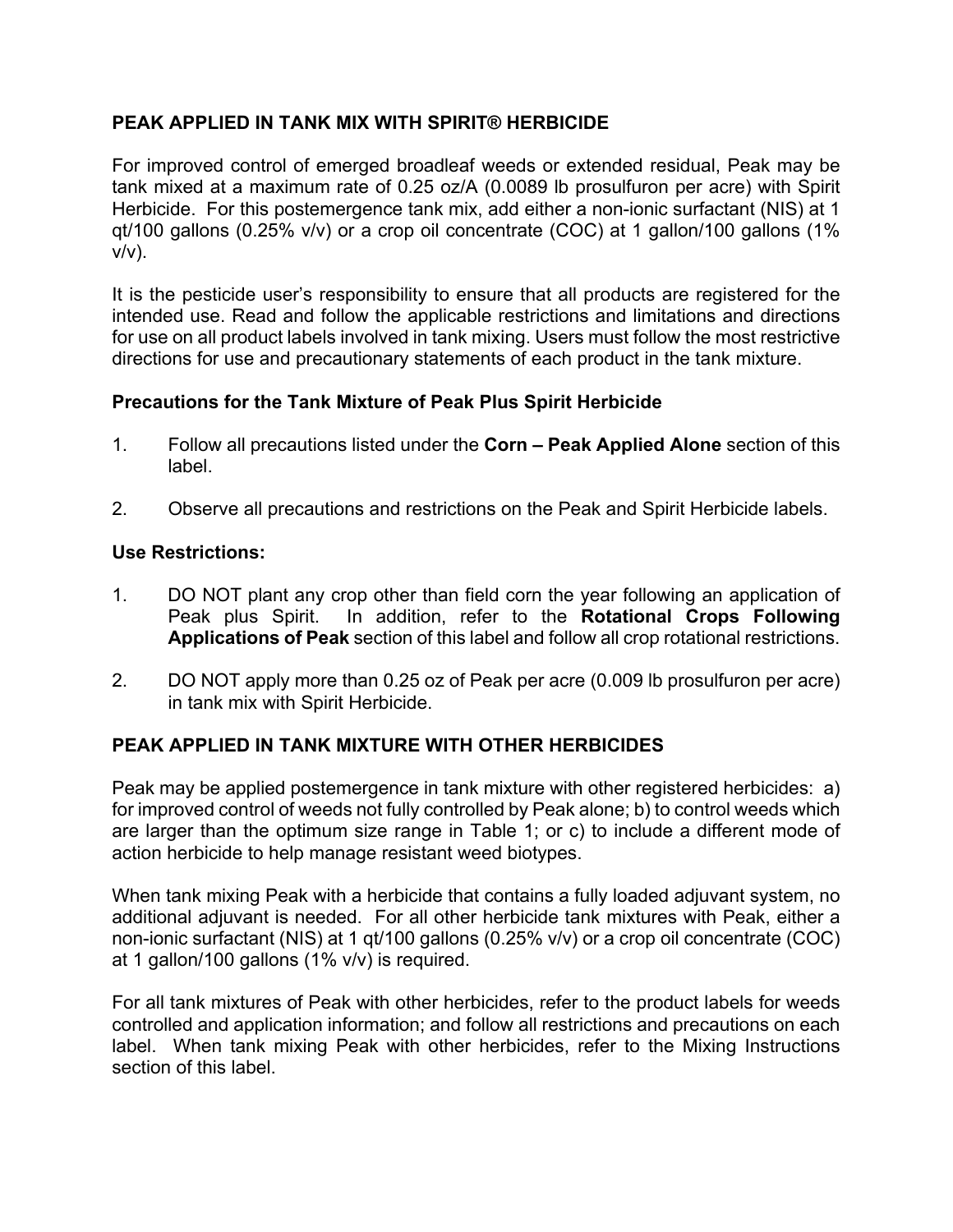### **Precautions for Peak Tank Mixtures with Other Herbicides**

- 1. Follow all precautions listed under the **Corn Peak Applied Alone** section of this label.
- 2. Observe all precautions and restrictions on the label of each product used in tank mixture with Peak.
- 3. It is the pesticide user's responsibility to ensure that all products are registered for the intended use. Read and follow the applicable restrictions and limitations and directions for use on all product labels involved in tank mixing. Users must follow the most restrictive directions for use and precautionary statements of each product in the tank mixture.

### **Use Restrictions:**

- 1. Rates and rotational restrictions vary by geography. Refer to the **Rotational Crops Following Applications of Peak** section of this label for maximum rates allowed and rotational crop restrictions.
- 2. DO NOT apply more than 1 oz of Peak per acre per year (0.036 lb prosulfuron per acre per year).
- 3. With the exception of Spirit Herbicide, DO NOT apply Peak in corn sequentially or in tank mixture with another prosulfuron containing herbicide in the same year.

### *SORGHUM* **SPP. (GRAIN SORGHUM (MILO), SUDANGRASS, AND HYBRIDS OF THESE GROWN FOR GRAIN, FORAGE, AND STOVER, EXCEPT SWEET SORGHUM)**

Peak controls many broadleaf weeds, including triazine-resistant biotypes, in sorghum.

### **Postemergence Application (In All Sorghum Growing Areas)**

Postemergence application needs to be made to sorghum at the rates and timings specified in Table 2. Refer to the **Rotational Crops Following Applications of Peak**  section regarding limitations for planting certain rotational crops at the higher application rates. **If weeds are larger than the optimum size range specified, only partial control may be obtained.** For optimum control, if cultivation is to be used, cultivation is advised 7-14 days after application of Peak.

Peak may be applied postemergence (over-the-top or directed) to actively growing sorghum between 5 and 30 inches in height and prior to head emergence. Within that broad window of application, it is more important to time applications to the optimum weed heights listed in Table 2, rather than crop height. Applications made to sorghum which is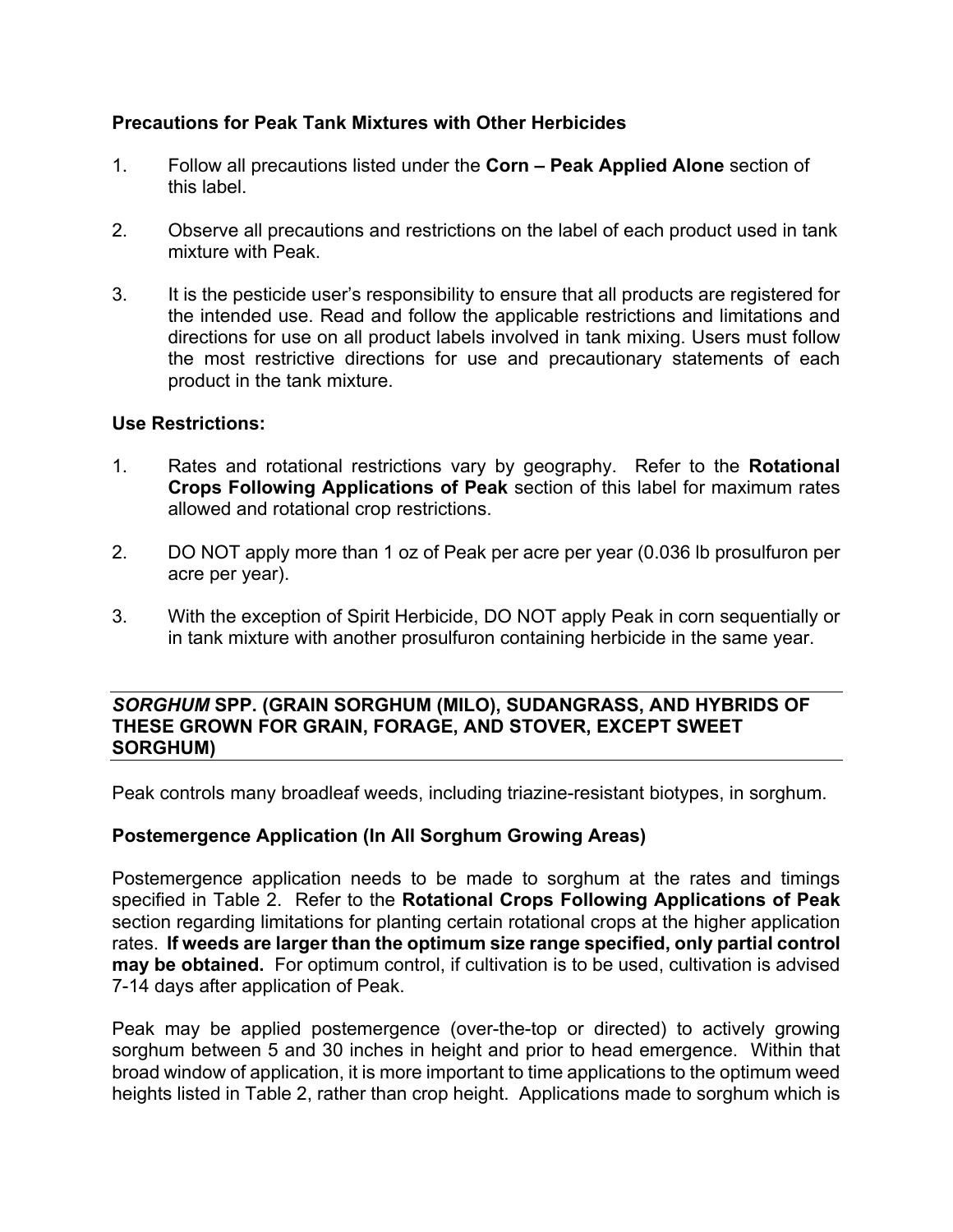less than 5 inches tall increase the likelihood of crop injury. To insure good spray coverage of weeds, applications made after the sorghum is 20 inches tall need to generally be directed or semi-directed using drop nozzles. In drier climates, crop oil concentrate (COC) is the preferred additive, instead of nonionic surfactant, when applying Peak alone.

### **Postemergence Tank Mixtures (In All Sorghum Growing Areas)**

Peak may be applied in various tank mixtures for weed control in sorghum: (a) to include a different mode of action herbicide to help prevent or manage resistant weed biotypes; (b) for improved control of weeds not fully controlled by Peak alone; or (c) to control weeds which are larger than the optimum size range in Table 2.

It is the pesticide user's responsibility to ensure that all products are registered for the intended use. Read and follow the applicable restrictions and limitations and directions for use on all product labels involved in tank mixing. Users must follow the most restrictive directions for use and precautionary statements of each product in the tank mixture.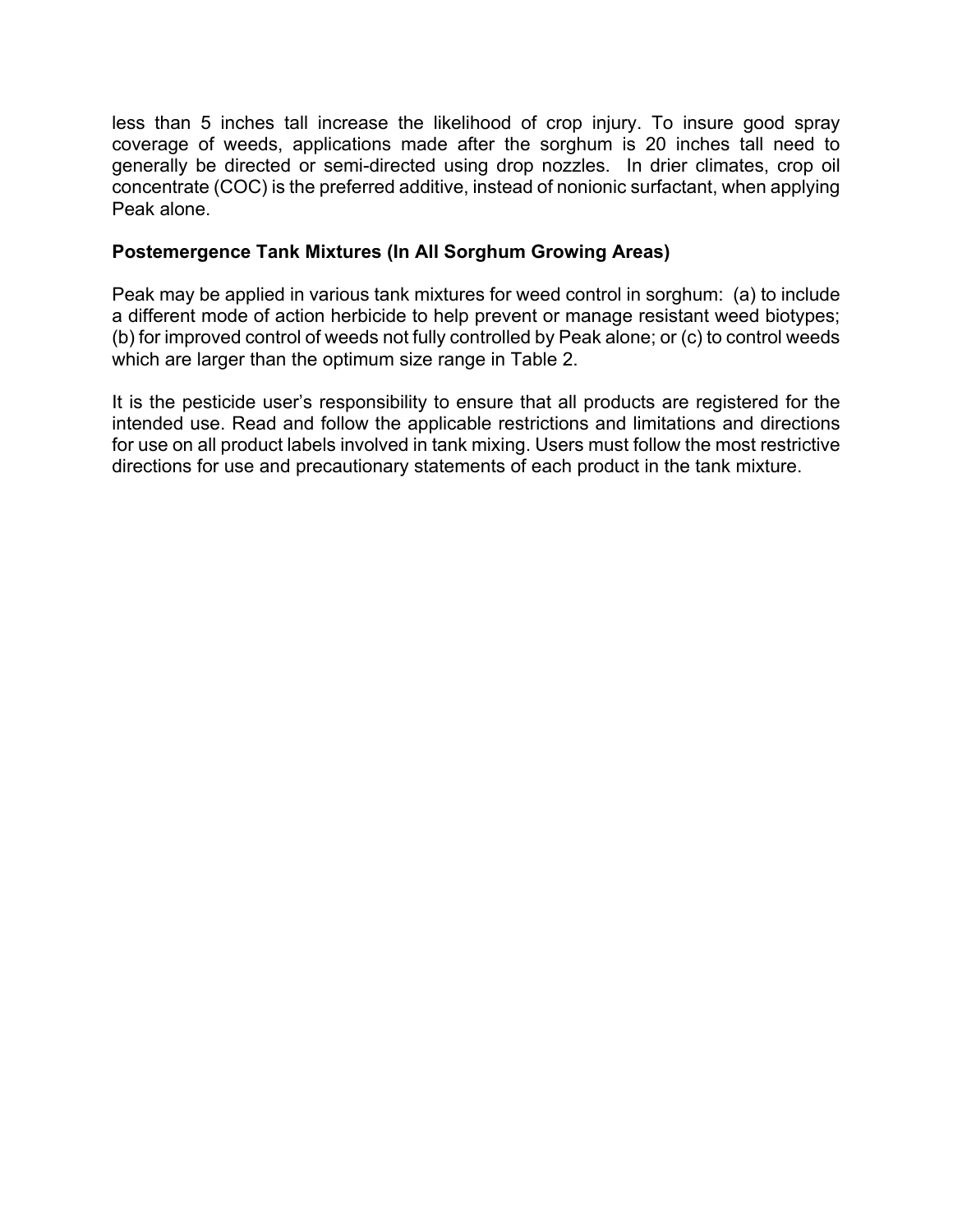# **Table 2: Weeds Controlled with Peak Applied Postemergence on Sorghum**

|                                                | $0.5$ oz/A <sup>1</sup>                              | 0.75 oz/A         | $1.0$ oz/A        |
|------------------------------------------------|------------------------------------------------------|-------------------|-------------------|
|                                                | $(0.018$ lb ai/A)                                    | $(0.027$ lb ai/A) | $(0.036$ lb ai/A) |
| <b>Weeds Controlled</b>                        | <b>Weed Size Ranges for Optimum Control (inches)</b> |                   |                   |
| Amaranth, Palmer (Amaranthus palmeri)**        | $1 - 4*$                                             | $1 - 4$           | 1-6               |
| Beggarweed, Florida (Desmodium tortuosum)      | $1 - 3$                                              | $1 - 4$           | $1 - 5$           |
| Bindweed, Field (Convolvulus arvensis)         | $2 - 4*$                                             | $2 - 6*$          | $2 - 8*$          |
| Bindweed, Hedge (Calystegia sepium)            | $1 - 3*$                                             | 1-4               | $1 - 6$           |
| Buckwheat, Wild (Polygonum convolvulus)***     | $2 - 3*$                                             | 2-4               | $2 - 5$           |
| Buffalobur (Solanum rostratum)                 | $1 - 3*$                                             | $1 - 3$           | $1 - 5$           |
| Buttercup, Hairy (Ranunculus sardous)          | $1 - 4$                                              | $1 - 5$           | $1-6$             |
| Chamomile, Mayweed (Anthemis cotula)           | $1 - 3$                                              | $1 - 4$           | $1 - 6$           |
| Chickweed, Common (Stellaria media)**          | $1 - 3*$                                             | $1 - 4*$          | $1 - 5*$          |
| Cocklebur, Common (Xanthium strumarium)**      | $2 - 6$                                              | $2 - 10$          | $2 - 12$          |
| Devil's Claw (Proboscidea Iouisianica)         | $2 - 6$                                              | $2 - 8$           | $2 - 10$          |
| Eveningprimrose, Cutleaf (Oenothera laciniata) | $1 - 4$                                              | 1-6               | $1 - 8$           |
| Fiddleneck, Coast (Amsinckia intermedia)       | $1 - 3$                                              | $1 - 4$           | $1 - 6$           |
| Flixweed (Descurainia sophia)                  | $1 - 6$                                              | $1 - 8$           | $1 - 10$          |
| Garlic, Wild (Allium vineale)                  | $1 - 8$                                              | $1 - 10$          | $1 - 12$          |
| Henbit (Lamium amplexicaule)                   | $1 - 2^*$                                            | $1 - 3*$          | $1 - 4*$          |
| Horseweed (Marestail) (Conyza canadensis)      | $1 - 3*$                                             | $1 - 4$           | $1-6$             |
| Jimsonweed (Datura stramonium)                 | $1 - 4$                                              | $1 - 6$           | $1 - 8$           |
| Kochia (Kochia scoparia)**                     | $1 - 3*$                                             | $1 - 4$           | $1 - 6$           |
| Ladysthumb (Polygonum persicaria)              | $1 - 3$                                              | $1 - 5$           | $1 - 6$           |
| Lambsquarters, Common (Chenopodium album)      | $1 - 3*$                                             | $1 - 4$           | $1 - 5$           |
| Lettuce, Prickly (Lactuca serriola)**          | $1 - 4$                                              | $1 - 5$           | $1 - 6$           |
| Mallow, Common (Malva neglecta)                | $1 - 3*$                                             | $1 - 4*$          | $1 - 5^*$         |
| Mallow, Venice (Hibiscus trionum)              | $1 - 3$                                              | $1 - 4$           | $1 - 5$           |
| Morningglory, Ivyleaf (Ipomoea hederacea)      | $1 - 3*$                                             | $1 - 4^*$         | $1 - 4$           |
| Morningglory, Pitted (Ipomoea lacunosa)        | $1 - 3*$                                             | $1 - 4*$          | $1 - 4$           |
| Morningglory, Tall (Ipomoea purpurea)          | $1 - 3*$                                             | $1 - 3*$          | $1 - 4*$          |
| Mustard, Blue (Chorispora tenella)             | $1-6$                                                | $1 - 8$           | $1 - 10$          |
| Mustard, Tumble (Sisymbrium altissimum)        | $1-6$                                                | $1 - 8$           | $1 - 10$          |
| Mustard, Wild (Brassica kaber)                 | $1-6$                                                | $1 - 8$           | $1 - 10$          |
| Pennycress, Field (Thlapsi arvense)            | $1 - 6$                                              | $1 - 8$           | $1 - 10$          |
| Pigweed, Redroot (Amaranthus retroflexus)**    | $1 - 3$                                              | $1 - 5$           | $1-6$             |
| Pigweed, Smooth (Amaranthus hybridus)**        | $1 - 3$                                              | $1 - 5$           | $1 - 6$           |
| Pigweed, Tumble (Amaranthus albus)             | $1 - 3$                                              | $1 - 5$           | 1-6               |
| Puncturevine (Tribulus terrestris)             | $1 - 4$                                              | $1 - 6$           | $1 - 8$           |
| Pusley, Florida (Richardia scabra)             | $1 - 3$                                              | $1 - 4$           | $1-6$             |
| Radish, Wild (Raphanus raphanistrum)           | $1 - 4$                                              | $1-6$             | $1 - 8$           |
| Ragweed, Common (Ambrosia artemisiifolia)      | $2 - 6$                                              | $2 - 10$          | $2 - 12$          |
| Ragweed, Giant (Ambrosia trifida)              | $1 - 3*$                                             | $1 - 3$           | $1 - 4$           |
| Sesbania, Hemp (Sesbania exaltata)             | $1 - 3$                                              | $1 - 4$           | $1-6$             |
| Shepherdspurse (Capsella bursa-pastoris)       | $1 - 3$                                              | $1 - 4$           | $1 - 6$           |
| Sicklepod (Cassia obtusifolia)                 | $1 - 3$                                              | $1 - 4$           | $1 - 5$           |
| Sida, Prickly (Sida spinosa)                   | $1 - 3*$                                             | $1 - 3*$          | $1 - 5*$          |
| Smartweed, Pennsylvania (Polygonum             | $1 - 3$                                              | 1-4               | 1-6               |
| pensylvanicum)                                 |                                                      |                   |                   |
| Sunflower, Common (Helianthus annuus)          | $1 - 6$                                              | $1 - 9$           | $1 - 12$          |
| Tansymustard (Descurainia pinnata)             | $1 - 6$                                              | $1 - 8$           | $1 - 10$          |
| Thistle, Canada (Cirsium arvense)              | $1 - 2^*$                                            | $1 - 4^*$         | $1 - 6*$          |
| Thistle, Russian (Salsola iberica)**           | $1 - 2$                                              | $1 - 3$           | $1 - 4$           |
| Velvetleaf (Abutilon theophrasti)****          | $1 - 4$                                              | $1 - 6$           | $1 - 9$           |
| Waterhemp, Common (Amaranthus rudis)**         | $1 - 3*$                                             | $1 - 4$           | $1 - 5$           |
| Waterhemp, Tall (Amaranthus tuberculatus)**    | $1 - 3*$                                             | $1 - 4^*$         | $1 - 4$           |

<sup>1</sup>This rate is for tank mixtures only

\*Partially controlled or suppressed.

 \*\*Certain biotypes of this weed species are known to be resistant to this and other ALS herbicides. Where these ALSresistant biotypes are known to exist, an appropriate registered herbicide, active against that weed and with another mode of action, can be used alone or in tank mixture with Peak to control those biotypes.

\*\*\* Spray after true leaves have emerged; earlier applications may result in unacceptable control.

\*\*\*\*For optimum control, include nitrogen in the spray mixture; refer to **Mixing Procedures**.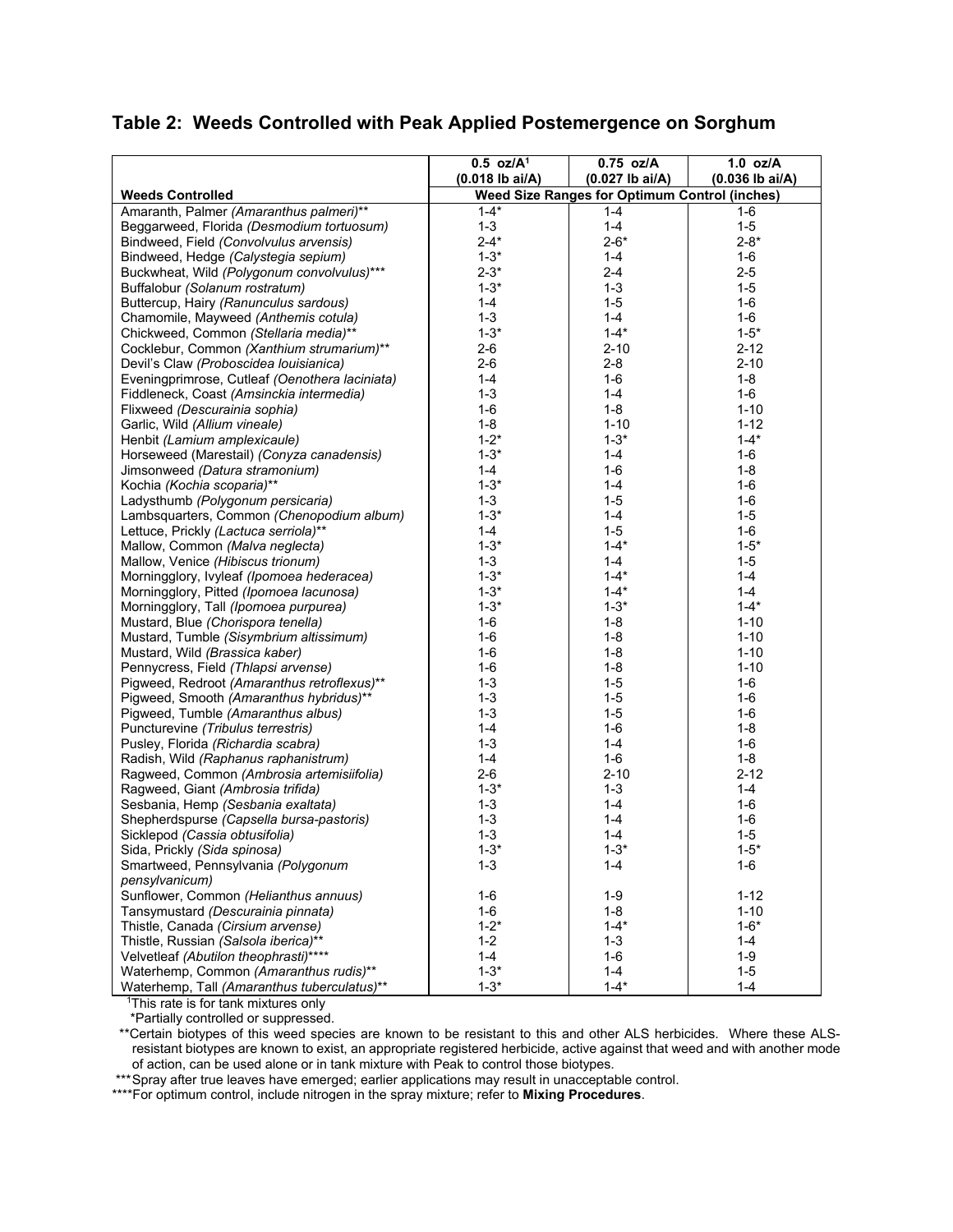**Notes:** (1) One CustomPak bottle of Peak contains 15 oz. Each bottle treats 15 acres at the Enhanced Sorghum Rate, 20 acres at the Standard Sorghum Rate, and 30-60 acres at the Cereal or Tank Mix Rates. (2) Volumetric measuring cylinders can be used as a guide or as a container for weighing. For more precise measurement, scales which weigh in ounces and calibrated to at least 0.1 oz are advised. (3) For band applications, use proportionately less product.

Refer to Table 3 for specified tank mixture partners, rates, weeds controlled, weed sizes, additives, and crop stages. The tank mixtures in Table 3 will control the weeds listed in that table when treated at the growth stage specified, plus the weeds and weed sizes listed in the Standard Rate section of Table 2.

For all tank mixtures of Peak with other herbicides, refer to both labels for weeds controlled and application information; and follow all restrictions and precautions on both labels. For example, if applying Peak in tank mixture with AAtrex® or other brands of atrazine, all the restrictions and rate limitations on the AAtrex (atrazine) label must be followed if more restrictive/protective than those on this label.

# **Preemergence Application with Peak Alone (In KS and NE Only)**

In the states of KS and NE only, Peak may be applied preemergence (during planting or within a few days after planting, but prior to weed or crop emergence) for control or partial control/suppression of many broadleaf weeds in sorghum.

Refer to Table 4 for specified rates and weeds controlled with preemergence applications in sorghum. Also refer to the **Mixing Procedures** section of this label, but the addition of a spray additive is not required for preemergence applications.

**Note:** For effective preemergence activity, enough rainfall or irrigation is needed to wet the soil approximately 2 inches deep before weed emergence.

# **Preemergence Application with Peak Tank Mixtures (In KS and NE Only)**

In the states of KS and NE only, where Peak can be used for preemergence control or partial control/suppression of broadleaf weeds in sorghums, Peak can be used in preemergence tank mixtures. For broader spectrum weed control, Peak can be tank mixed with other herbicides registered for preemergence weed control in sorghum, including Bicep Lite II Magnum, or Dual II Magnum; but note that many of those preemergence grass control products must be applied over a treated sorghum seed using a seed treatment like Concep® III.

Refer to Table 4 for specified rates and weeds controlled with preemergence applications of Peak in sorghum. Also refer to the **Mixing Procedures** section of this label, but the addition of a spray additive is not required for preemergence applications.

For all tank mixtures of Peak with other herbicides, refer to both labels for weeds controlled and application information; and follow all restrictions and precautions on both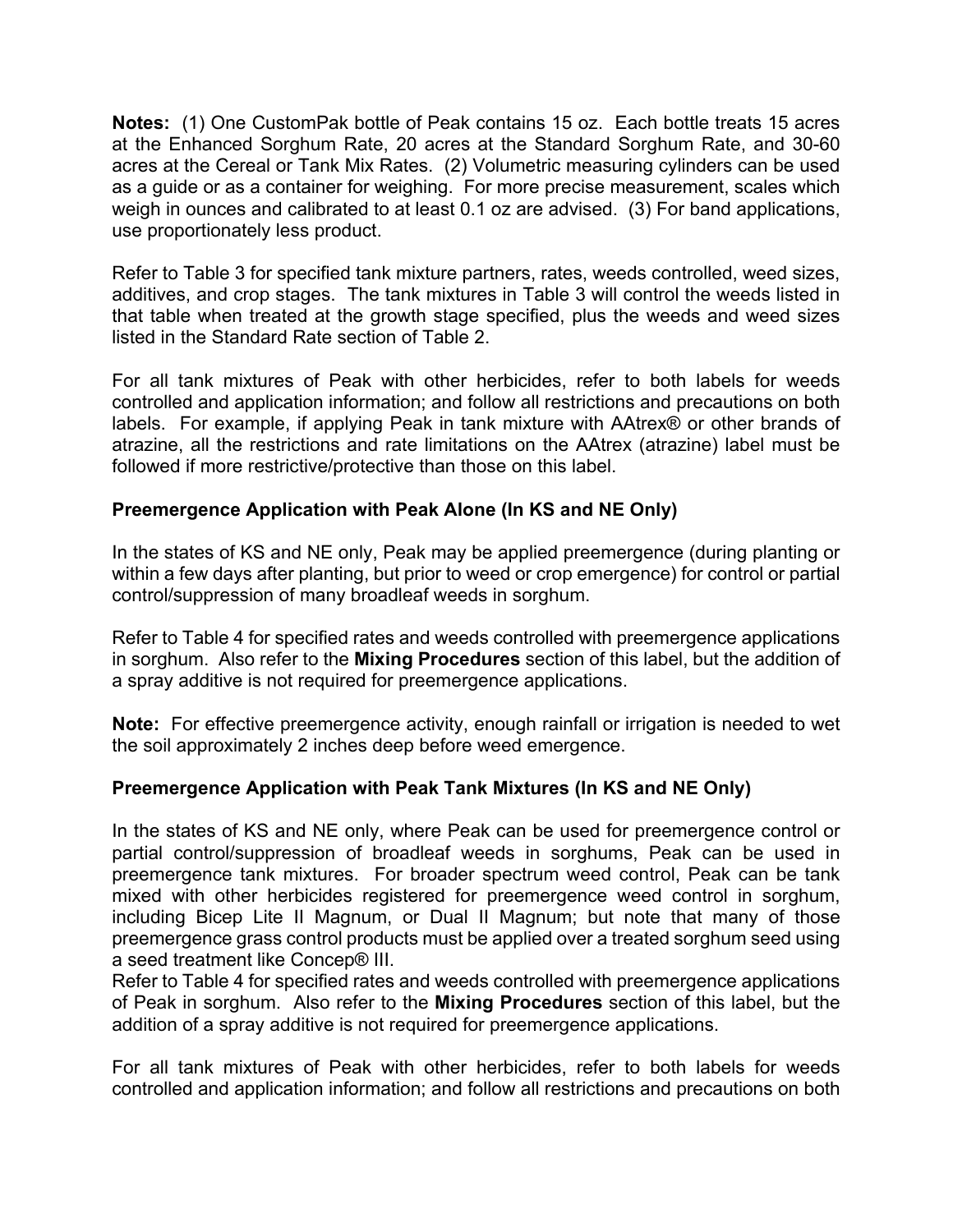labels. For example, if applying Peak in tank mixture with AAtrex or other brands of atrazine, all the restrictions and rate limitations on the AAtrex (atrazine) label must be followed if more restrictive/protective than those on this label.

It is the pesticide user's responsibility to ensure that all products are registered for the intended use. Read and follow the applicable restrictions and limitations and directions for use on all product labels involved in tank mixing. Users must follow the most restrictive directions for use and precautionary statements of each product in the tank mixture.

**Note:** For effective preemergence activity, enough rainfall or irrigation is needed to wet the soil approximately 2 inches deep before weed emergence.

### **Precautions – For All Applications of Peak to Sorghum**

Follow these precautions to reduce chances of crop injury and/or to avoid reduced weed control:

- 1. Avoid applying Peak to sorghum which is under severe stress due to drought, cold weather, hail, wind damage, sand abrasion, flooding, water-logged soil, compacted soil, disease, insect damage, nutrient deficiency (especially low nitrogen or iron levels), or other causes.
- 2. Avoid applying Peak to weeds that are under severe stress due to drought or if weeds are taller than the optimum heights listed in Table 2.
- 3. Application of Peak, either preemergence or postemergence, to sorghum growing under stress caused by minor element nutrient deficiency (e.g., iron) or on highly calcareous soil (above pH 8.2), may result in crop injury. Applications of Peak to fields where iron chlorosis can occur in sorghum may result in enhanced iron chlorosis symptoms. Such enhanced iron chlorosis symptoms are generally of short duration and yields are not impacted; however, if such symptoms persist, they can be corrected by application of foliar iron fertilizer.
- 4. Peak can be applied to all sorghum hybrids, except those susceptible to iron chlorosis, which are being grown in areas where insufficient iron is available in the soil. Most inbred lines of sorghum have not been tested for sensitivity to Peak. Therefore, inbred lines must be thoroughly tested for sensitivity to Peak before treating large acreages.
- 5. Observe all precautions and limitations on the label of each product used in tank mixtures with Peak.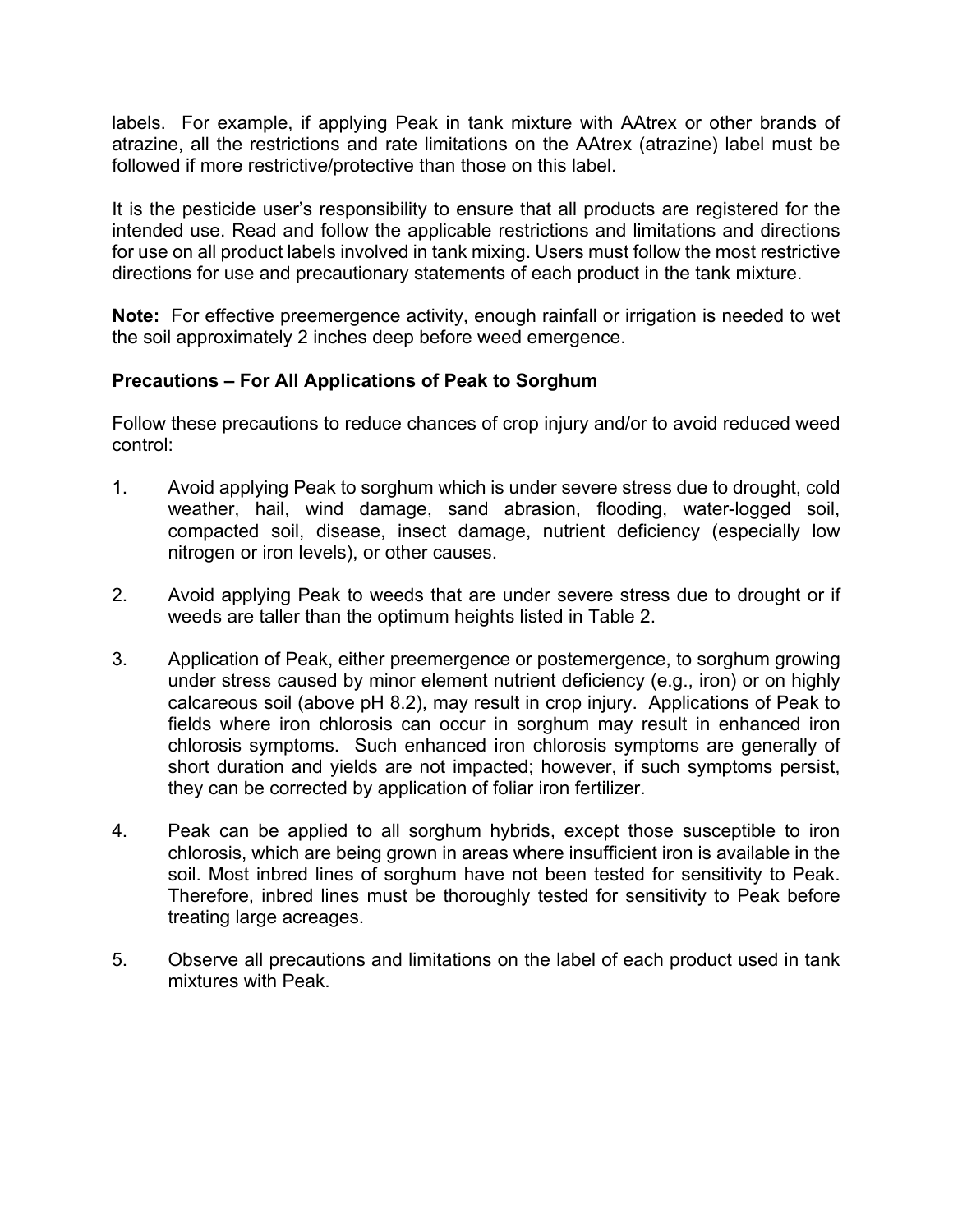### **Use Restrictions:**

- 1. DO NOT apply Peak preemergence to early planted sorghum if cool, wet environmental conditions that stress sorghum are expected within 2 weeks after application. Cool, wet weather following Peak applications to sorghum may result in injury to the sorghum; this injury is normally temporary and yields are not affected.
- 2. If an organophosphate insecticide is applied to sorghum at planting time, DO NOT use Peak preemergence. DO NOT make a foliar or soil application of any organophosphate insecticide within 15 days before or 10 days after an application of Peak.
- 3. DO NOT sprinkler irrigate within 4 hours after postemergence application of Peak. Rainfall or sprinkler irrigation occurring less than 4 hours after postemergence application may reduce weed control.
- 4. DO NOT apply Peak to sorghum that exhibits injury symptoms from a previous herbicide application or other causes.
- 5. DO NOT use Peak on sweet sorghum.
- 6. DO NOT apply more than 1 oz of Peak per acre per year (0.036 lb ai/A/year).
- 7. DO NOT apply more than 1 oz of Peak per acre in a single application (0.036 lb ai/A).
- 8. DO NOT make more than one application per year.
- 9. Complete all Peak applications before sorghum exceeds 30 inches in height or before head emergence.
- 10. DO NOT graze or feed forage from treated areas to livestock until 30 days after application.
- 11. DO NOT harvest for silage until 40 days after application.
- 12. DO NOT harvest grain until 60 days after application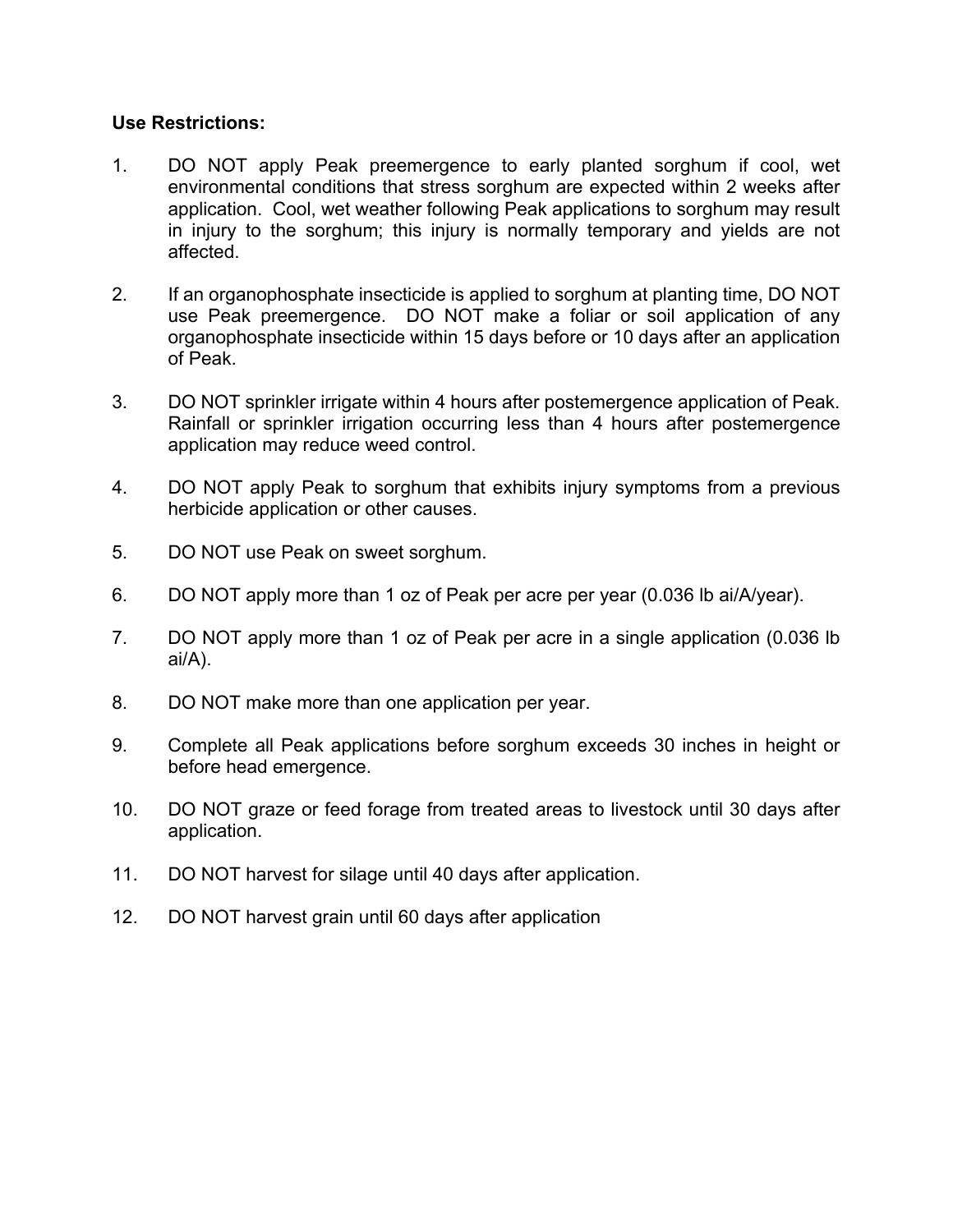**Table 3. Peak Tank Mixtures for Postemergence Weed Control in Sorghum. Use the Tank Mix Rate 0.5 oz/A (0.018 lb prosulfuron/A) or Standard Rate 0.75 oz/A (0.027 lb prosulfuron/A) for Peak and add one of the mixing partners specified below.** 

| <b>Weed Size Specifications</b><br>(inches)                                               | <b>Tank Mix</b><br>Partner <sup>4</sup> | Rate                             | <b>Specified</b><br>Additive <sup>1</sup> | <b>Sorghum Height</b><br>Range (inches) |
|-------------------------------------------------------------------------------------------|-----------------------------------------|----------------------------------|-------------------------------------------|-----------------------------------------|
| Cocklebur (2-12)<br>Kochia (1-6 or areas with                                             | AAtrex (atrazine) $2$<br>4L             | $\frac{3}{4}$ -1 qt/A            | COC                                       | 5-12, or<br>8-12 directed               |
| ALS resistance)<br>Lambsquarters (1-6 or                                                  | <b>Banvel®</b>                          | $\frac{1}{4} - \frac{1}{2}$ pt/A | <b>NIS</b>                                | 5-10, or<br>8-15 directed               |
| heavy infestations)<br>Morningglories (1-5)                                               | <b>Buctril®</b>                         | $\frac{1}{2}$ -1 pt/A            | <b>NIS</b>                                | 5-12, or<br>8-24 directed               |
| Nightshades (1-5)<br>Pigweeds/Carelessweed,<br>Palmer Amaranth, and<br>Waterhemps (1-4 or | Buctril + atrazine <sup>2</sup>         | $1-2$ pt/ $A$                    | <b>NIS</b>                                | 5-12, or<br>8-12 directed               |
| ALS-resistant)<br>Velvetleaf (1-10)                                                       | $2,4-D$<br>4EC                          | $\frac{1}{4} - \frac{1}{2}$ pt/A | <b>NIS</b>                                | 5-8, or<br>8-24 directed                |
| Canada Thistle $(1-6)^3$<br>Other Thistles $(1-6)^3$                                      | Banvel                                  | $\frac{1}{4} - \frac{1}{2}$ pt/A | <b>NIS</b>                                | 5-10, or<br>8-15 directed               |
| Field Bindweed $(2-8)^3$<br>Hemp Dogbane $(3-15)^3$                                       | $2,4-D$<br>4EC                          | $\frac{1}{4} - \frac{1}{2}$ pt/A | <b>NIS</b>                                | 5-8, or<br>8-24 directed                |

<sup>1</sup>NIS = Nonionic Surfactant or COC = Crop Oil Concentrate; nitrogen may also be included where COC is advised; refer to the **Mixing Procedures** section of this label.

2DO NOT use AAtrex (atrazine) on sand or loamy sand soils. Mixtures with AAtrex (atrazine) or premixes containing atrazine may result in some reduction in control (antagonism) on cocklebur, sunflower, and velvetleaf.

<sup>3</sup>Indicates "Partial Control" which means significant activity but not always at a level generally considered acceptable for commercial weed control.

<sup>4</sup> Refer to the **TANK MIX PARTNERS FOR PEAK HERBICIDE** table for details on tank mix AI's.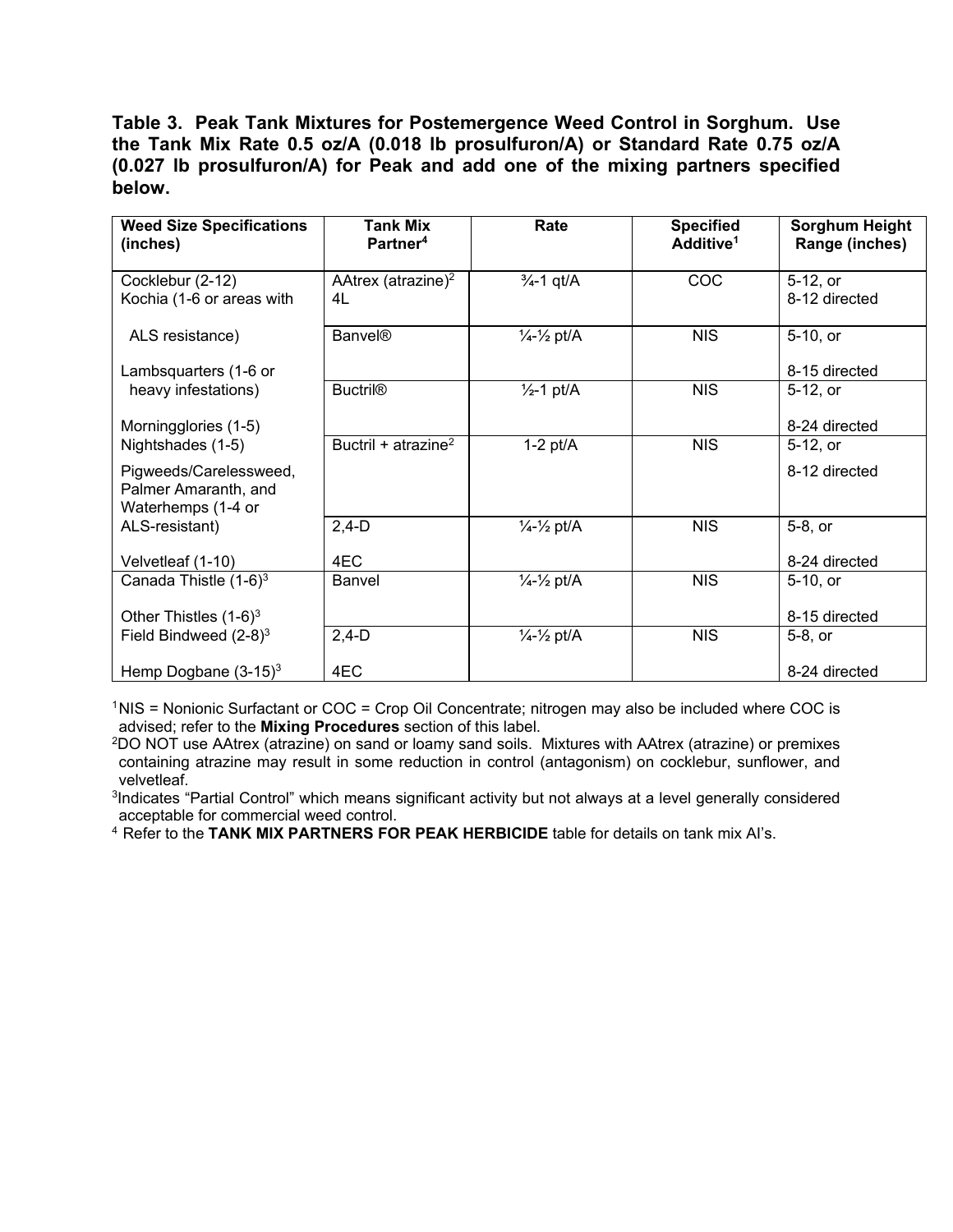# **Table 4. Weeds Controlled (C) or Partially Controlled/Suppressed (P) With Peak Applied Preemergence on Sorghum**

|                                                     | <b>Rate of Peak</b> |                   |  |
|-----------------------------------------------------|---------------------|-------------------|--|
| Weed                                                | 0.75 oz/A           | $1.0$ oz/A        |  |
|                                                     | $(0.027$ lb ai/A)   | $(0.036$ lb ai/A) |  |
| Amaranth, Palmer (Amaranthus palmeri)*              | С                   | С                 |  |
| Buffalobur (Solanum rostratum)                      |                     |                   |  |
| Buttercup, Hairy (Ranunculus sardous)               |                     | C                 |  |
| Carpetweed (Mollugo verticillata)                   |                     | $\rm \bar{c}$     |  |
| Cocklebur, Common (Xanthium strumarium)*            | CCCPCCCP            | PCCCCP            |  |
| Copperleaf, Hophornbeam (Acalypha ostryifolia)      |                     |                   |  |
| Devil's Claw (Proboscidea Iouisianica)              |                     |                   |  |
| Kochia (Kochia scoparia)*                           |                     |                   |  |
| Lambsquarters, Common (Chenopodium album)           |                     |                   |  |
| Morningglory, Ivyleaf (Ipomoea hederacea)           |                     |                   |  |
| Morningglory, Pitted (Ipomoea lacunosa)             | P                   | P                 |  |
| Morningglory, Tall (Ipomoea purpurea)               | P                   | P                 |  |
| Morningglory, Smallflower (Jacquemontia tamnifolia) |                     |                   |  |
| Mustard, Wild (Brassica kaber)                      | PCCCCCCCCC          | CCCCCCCCCPCCCCP   |  |
| Pigweed, Smooth (Amaranthus hybridus)*              |                     |                   |  |
| Pigweed, Redroot/Carelessweed (A. retroflexus)*     |                     |                   |  |
| Puncturevine (Tribulus terrestris)                  |                     |                   |  |
| Purslane, Common (Portulaca oleracea)               |                     |                   |  |
| Purslane, Horse (Trianthema portulacastrum)         |                     |                   |  |
| Radish, Wild (Raphanus raphanistrum)                |                     |                   |  |
| Ragweed, Common (Ambrosia artemisiifolia)           |                     |                   |  |
| Ragweed, Giant (Ambrosia trifida)                   | $\mathsf{P}$        |                   |  |
| Sesbania, Hemp (Sesbania exaltata)                  | P                   |                   |  |
| Sicklepod (Cassia obtusifolia)                      | P                   |                   |  |
| Sida, Prickly (Sida spinosa)                        |                     |                   |  |
| Smartweed, Pennsylvania (Polygonum pensylvanicum)   | C<br>C<br>C<br>P    |                   |  |
| Sunflower, Common (Helianthus annuus)               |                     |                   |  |
| Velvetleaf (Abutilon theophrasti)                   |                     |                   |  |
| Waterhemp, Common (Amaranthus rudis)*               | $\overline{C}$      | $\overline{C}$    |  |
| Waterhemp, Tall (Amaranthus tuberculatus)*          | Ċ                   |                   |  |

\* Certain biotypes of this weed species are known to be resistant to this and other ALS herbicides. Where ALS-resistant biotypes are known to exist, an appropriate registered herbicide, active against that weed and with another mode of action, can be used alone or in tank mixture with Peak to control those biotypes.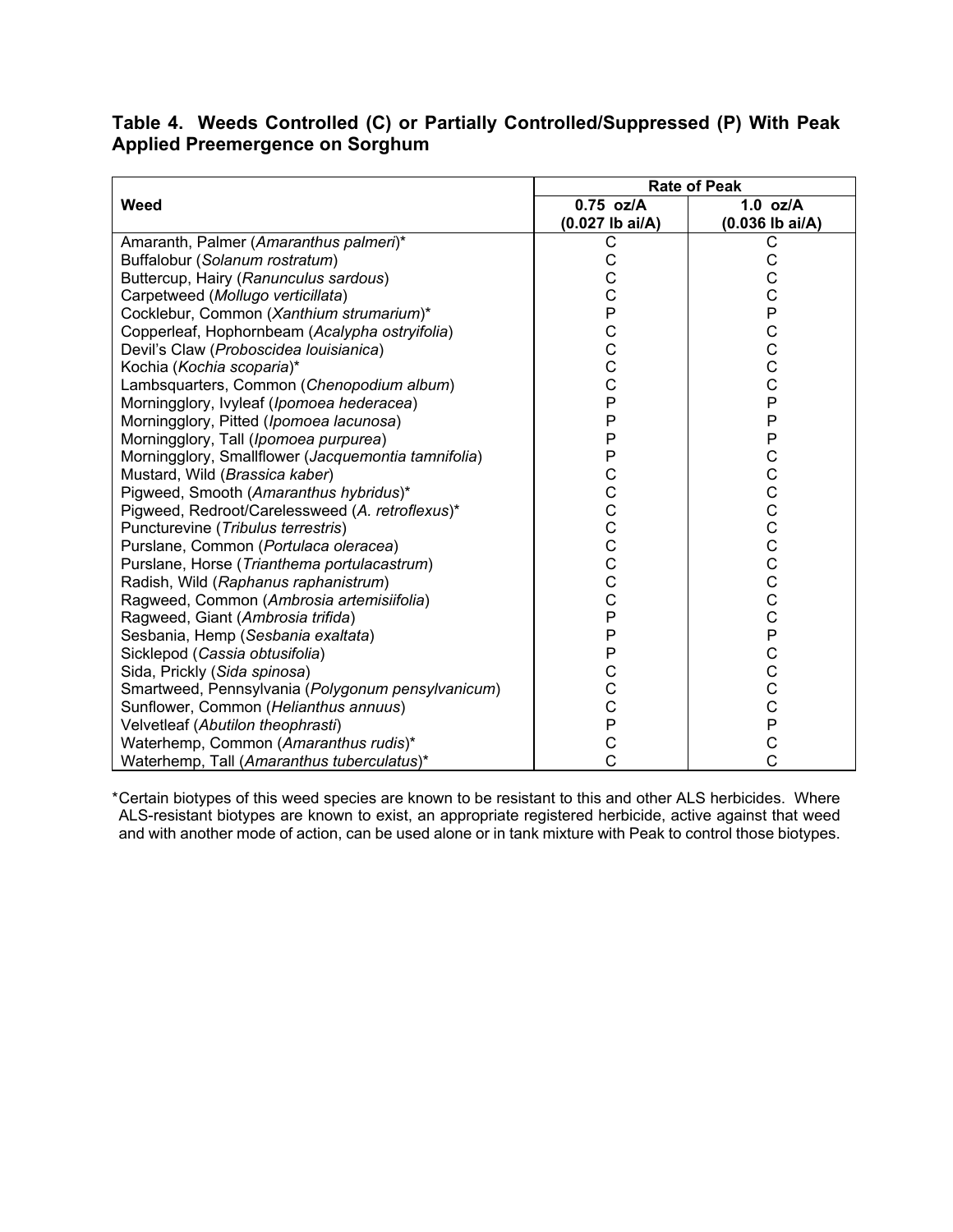**Pigweed, Amaranth, and Waterhemp Control Program for Sorghum:** Since various pigweed related species, including redroot pigweed, Palmer amaranth, common waterhemp, tall waterhemp, and others, are prolific seed producers, have long germination periods, have ALS-resistant biotypes, and have become problem weeds in certain areas, the following 3-step program for control of heavy infestations of these weeds is advised: (1) Apply Bicep Lite II Magnum , or Dual II Magnum preemergence at the specified rate for that soil, over Concep-treated sorghum seed. If weeds have emerged prior to the application of the preemergence herbicide, control those weeds with tillage or a burndown herbicide. (2) Apply a postemergence tank mixture of Peak + AAtrex (atrazine), or Banvel when the pigweed, amaranth, or waterhemp plants are between 1- 8 inches tall. Refer to Table 3 for additional information regarding timings, rates, and additives for these tank mixtures. (3) If needed, cultivate 1-3 weeks after the postemergence application. In addition to controlling pigweeds, waterhemps, and related species, this program is also effective in controlling most other weeds common in sorghum.

### **SMALL GRAIN CEREALS, PROSO MILLET, AND POSTEMERGENCE TO WEEDS FOLLOWING SMALL GRAIN HARVEST**

Peak controls many broadleaf weeds in small grain cereals, including winter wheat, spring wheat, winter barley, spring barley, rye, oats, and triticale; as well as proso millet and postemergence to weeds following small grain harvest.

**Note:** Avoid applying Peak where small grains are underseeded with legumes, or the legumes may be severely injured or killed.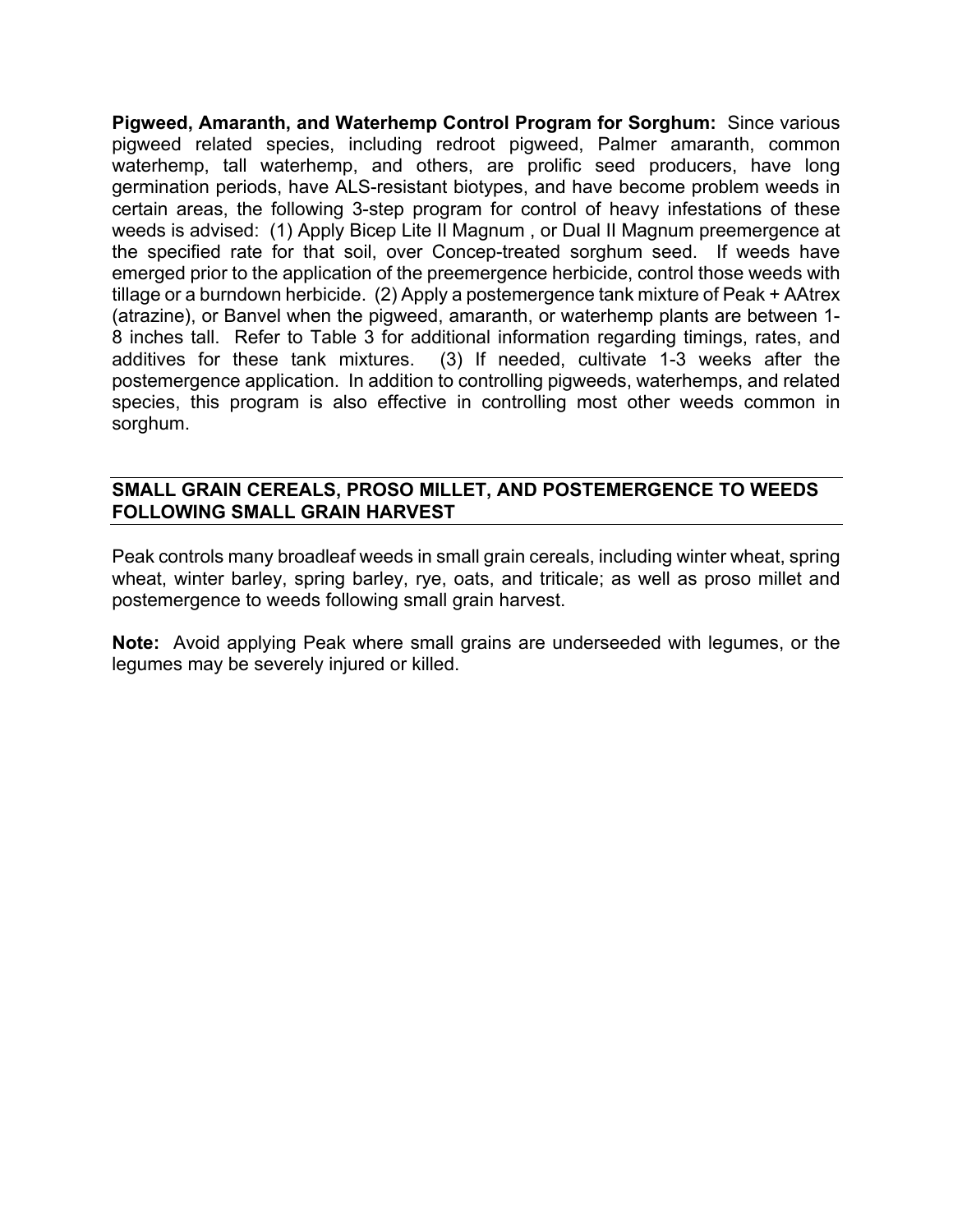|                                                | <b>Cereal and Proso Millet Rates</b>                 |                   |  |
|------------------------------------------------|------------------------------------------------------|-------------------|--|
|                                                | $0.38$ oz/A                                          | $0.5$ oz/A        |  |
|                                                | $(0.014$ lb ai/A)                                    | $(0.018$ lb ai/A) |  |
| <b>Weeds Controlled</b>                        | <b>Weed Size Ranges for Optimum Control (inches)</b> |                   |  |
| Amaranth, Palmer (Amaranthus palmeri)**        | $1 - 3*$                                             | $1 - 3*$          |  |
| Bindweed, Field (Convolvulus arvensis)         | $2 - 3*$                                             | $2 - 4*$          |  |
| Bindweed, Hedge (Calystegia sepium)            | $1 - 3*$                                             | $1 - 3*$          |  |
| Buckwheat, Wild (Polygonum convolvulus)***     | $2 - 3*$                                             | $2 - 3$           |  |
| Buffalobur (Solanum rostratum)                 | $1 - 3$                                              | $1 - 4$           |  |
| Buttercup, Hairy (Ranunculus sardous)          | $1 - 4$                                              | $1-6$             |  |
| Chamomile, Mayweed (Anthemis cotula)           | $1 - 3$                                              | $1 - 3$           |  |
| Chervil, Bur (Anthriscus scandicina)           | $1 - 2$                                              | $1 - 3$           |  |
| Chickweed, Common (Stellaria media)**          | $1 - 3*$                                             | $1 - 3*$          |  |
| Chickweed, Mouseear (Cerastium vulgatum)       | $1 - 3*$                                             | $1 - 3*$          |  |
| Cocklebur, Common (Xanthium strumarium)**      | $2 - 4$                                              | $2 - 6$           |  |
| Eveningprimrose, Cutleaf (Oenothera laciniata) | $1 - 3$                                              | $1 - 4$           |  |
| Fiddleneck, Coast (Amsinckia intermedia)       | $1 - 3$                                              | $1 - 3$           |  |
| Flixweed (Descurainia sophia)                  | $1 - 4$                                              | $1-6$             |  |
| Garlic, Wild (Allium vineale)                  | $1 - 6***$                                           | $1 - 8***$        |  |
| Gromwell, Corn (Lithospermum arvense)          | $1 - 2^*$                                            | $1 - 3*$          |  |
| Henbit (Lamium amplexicaule)                   | $1 - 2^*$                                            | $1 - 2^*$         |  |
| Knotweed, Prostrate (Polygonum aviculare)      | $1 - 2^*$                                            | $1 - 3*$          |  |
| Kochia (Kochia scoparia)**                     | $1 - 3*$                                             | $1 - 3*$          |  |
| Lambsquarters, Common (Chenopodium album)      | $1 - 3*$                                             | $1 - 3*$          |  |
| Lettuce, Miner's (Montia perfoliata)           | $1 - 4$                                              | $1-6$             |  |
| Lettuce, Prickly (Lactuca serriola)**          | $1 - 3$                                              | $1 - 4$           |  |
| Mallow, Common (Malva neglecta)                | $1 - 2^*$                                            | $1 - 3*$          |  |
| Mallow, Venice (Hibiscus trionum)              | $1 - 2$                                              | $1 - 3$           |  |
| Mustard, Blue (Chorispora tenella)             | $1 - 4$                                              | $1-6$             |  |
| Mustard, Tumble (Sisymbrium altissimum)        | $1 - 4$                                              | $1 - 6$           |  |
| Mustard, Wild (Brassica kaber)                 | $1 - 5$                                              | $1 - 6$           |  |
| Pennycress, Field (Thlapsi arvense)            | $1 - 4$                                              | $1 - 6$           |  |
| Pigweed, Redroot (Amaranthus retroflexus)**    | $1 - 3*$                                             | $1 - 3$           |  |
| Pigweed, Smooth (Amaranthus hybridus)**        | $1 - 3*$                                             | $1 - 3$           |  |
| Pigweed, Tumble (Amaranthus albus)             | $1 - 2$                                              | $1 - 3$           |  |
| Pineappleweed (Matricaria matricariodes)       | $1 - 4$                                              | $1-6$             |  |
| Radish, Wild (Raphanus raphanistrum)           | $1 - 3$                                              | $1 - 4$           |  |
| Ragweed, Common (Ambrosia artemisiifolia)      | $2 - 5$                                              | $2 - 6$           |  |
| Shepherdspurse (Capsella bursa-pastoris)       | $1 - 2$                                              | $1 - 3$           |  |
| Sunflower, Common (Helianthus annuus)          | $1 - 4$                                              | $1 - 6$           |  |
| Tansymustard (Descurainia pinnata)             | $1 - 4$                                              | $1 - 6$           |  |
| Thistle, Canada (Cirsium arvense)              | $1 - 2^*$                                            | $1 - 2^*$         |  |
| Thistle, Russian (Salsola iberica)**           | $1 - 2^*$                                            | $1 - 2$           |  |
| Wallflower, Bushy (Erysimum repandum)          | $1 - 3$                                              | $1 - 4$           |  |

### **Table 5. Weeds Controlled by Peak Applied Postemergence in Small Grain Cereals, Proso Millet, and Following Small Grain Harvest**

 \*Indicates "Partial Control" which means significant activity but not always at a level generally considered acceptable for commercial weed control.

 \*\*Certain biotypes of this weed species are known to be resistant to this and other ALS herbicides. Where these ALSresistant biotypes are known to exist, an appropriate registered herbicide, active against that weed and with another mode of action, can be used alone or in tank mixture with Peak to control those biotypes.

\*\*\*Spray after true leaves have emerged; earlier applications may result in unacceptable control.

\*\*\*\*Wild Garlic is controlled at 0.25-0.5 oz/A (0.009-0.018 lb prosulfuron/A). Use the 0.5 oz/A rate (0.018 lb prosulfuron/A) when added soil residual control is desired or control of other weeds listed in this table is desired.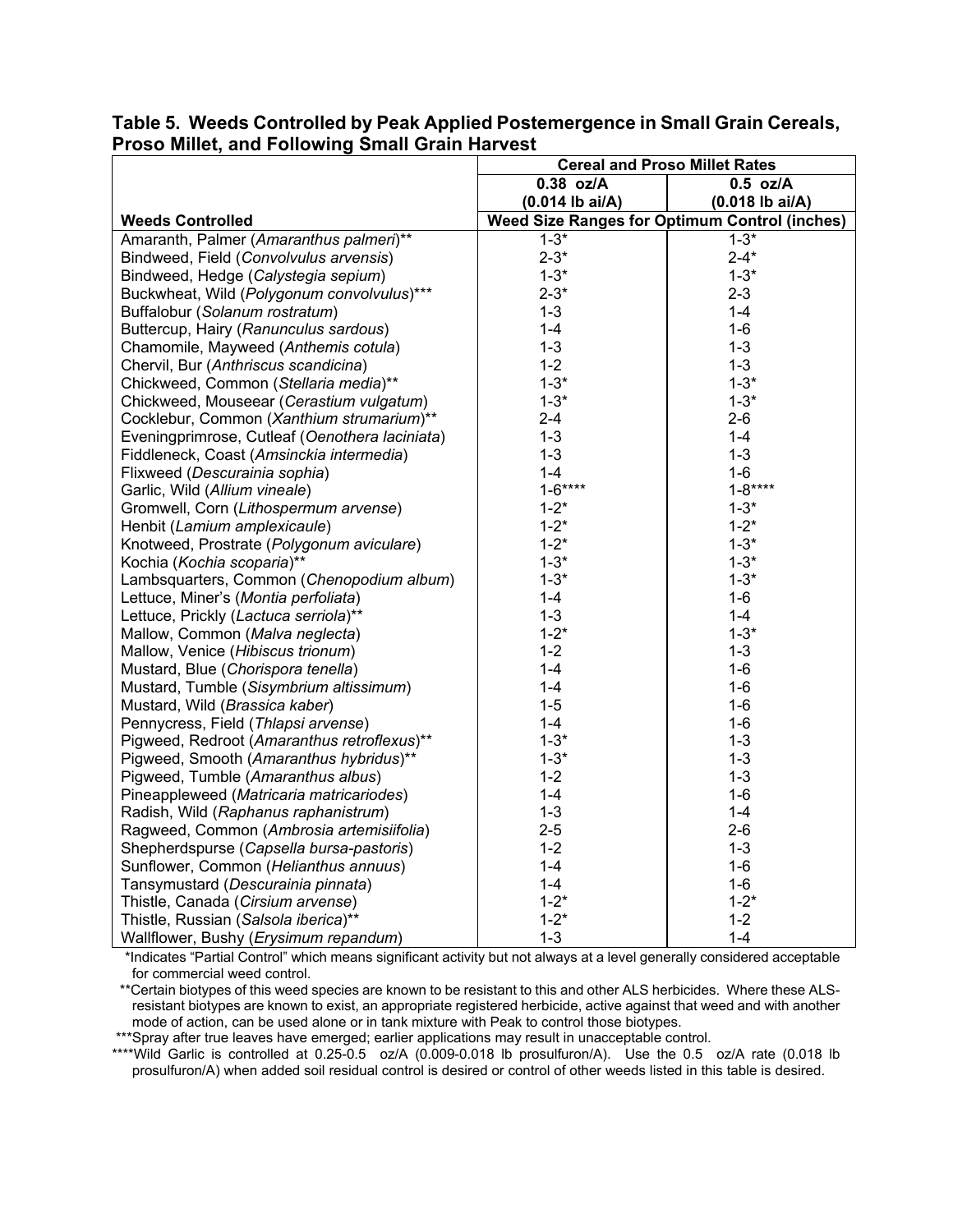### **Postemergence Application**

Postemergence application needs to be made to small grain cereals, proso millet, or following small grain harvest at the rate and timings specified in Table 5. If weeds are larger than the optimum size range specified, only partial control may be obtained.

Peak may be applied postemergence over-the-top to actively growing small grain crops or proso millet from the emergence of the crop to before the second node is detectable in stem elongation (Feekes Growth Stage 7). Within that broad window of application, it is more important to time applications to the optimum weed heights listed in Table 5, rather than crop stage. In drier climates, crop oil concentrate (COC) is the preferred additive, instead of nonionic surfactant, when applying Peak alone with water as the carrier. Refer to the **Mixing Procedures** section.

**Note:** Refer to the **Rotational Crops Following Applications of Peak** section for additional restrictions.

### **Postemergence Application with Tank Mixtures**

**Note:** The many formulations of tank mix partner products have greatly varying mixing characteristics. Before Peak is used in tank mixture with other products, test the mixture in small containers for physical compatibility. When conducting a compatibility test, follow the same procedures given for large quantities given in the **Mixing Procedures** section.

It is the pesticide user's responsibility to ensure that all products are registered for the intended use. Read and follow the applicable restrictions and limitations and directions for use on all product labels involved in tank mixing. Users must follow the most restrictive directions for use and precautionary statements of each product in the tank mixture.

Refer to the TANK MIX PARTNERS FOR PEAK HERBICIDE table for details on tank mix AI's.

### **Tank Mixtures with Herbicides**

Tank mix Peak with a suitable herbicide from the list below to: (1) control broadleaf weeds that are beyond the optimum treatment size; or (2) control broadleaf or grass weeds not named on this label; or (3) control ALS-resistant weeds. Peak must be applied in tank mixture for use in postemergence weed control following small grain harvest.

Refer to the label of the tank mix partner for registered crops, additional weeds controlled, and directions for use; and observe all precautions and restrictions on the labels of products used in tank mixtures.

Refer to the TANK MIX PARTNERS FOR PEAK HERBICIDE table for details on tank mix AI's.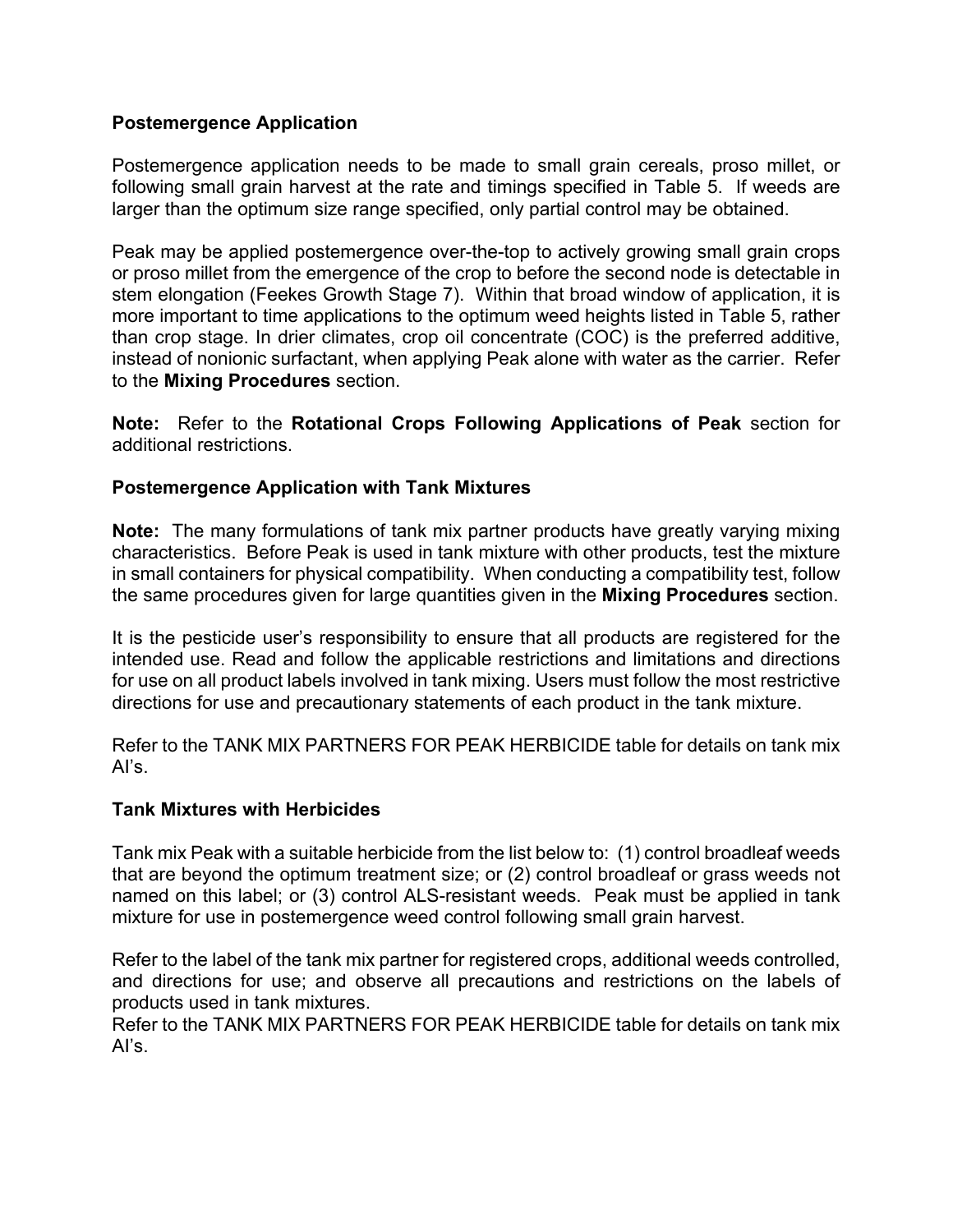| Aim <sup>®</sup> EC       | Harmony Extra Herbicide*                 |
|---------------------------|------------------------------------------|
| Ally <sup>®</sup> XP*     | Landmaster® BW                           |
| <b>Axial Bold</b>         | Maverick® Herbicide*                     |
| <b>Axial Star</b>         | MCPA amine or ester                      |
| Axial <sup>®</sup> XL     | Olympus™ Rangeland Herbicide*            |
| <b>Banvel®</b>            | Olympus <sup>™</sup> Flex*               |
| Bronate® Advanced         | Orion <sup>®*</sup>                      |
| Bromoxynil + MCPA ester   | Puma™                                    |
| <b>Buctril</b>            | Roundup <sup>®</sup> brands***           |
| Curtail™                  | Starane + Saber <sup>®</sup>             |
| Curtail <sup>™</sup> M    | Colt <sup>®</sup> + Salvo <sup>®**</sup> |
| Discover <sup>®</sup> NG  | Starane + Sword®                         |
| Diuron                    | Stinger™                                 |
| $E$ verest $\mathbb{R}^*$ | 2,4-D amine or ester                     |
| <b>Fallow Master®</b>     | WideMatch <sup>®</sup> Herbicide         |

 \*Products with the same mode of action as Peak (ALS-inhibitors). See the **Weed Resistance Management** section for information on situations requiring mixture or sequential application with products of a different mode of action.

\*\*DO NOT use crop oil concentrate as the adjuvant when mixing Peak with Colt + Salvo when liquid fertilizer is used as all or part of the spray carrier.

Peak may be applied at 0.25 to 0.5 oz per acre (0.009 to 0.018 lb prosulfuron per acre) in tank mixtures when the tank mix partner is also labeled for the weed species to be controlled. When tank mixing with the 0.25 oz/A (0.009 lb prosulfuron per acre) Peak rate, refer to the weed sizes given for 0.38 oz/A (0.014 lb prosulfuron per acre) used alone (Table 5).

If a second application is desired, the maximum total amount of Peak which can be applied is 1 oz per acre per year (0.036 lb prosulfuron per acre per year). The minimum retreatment interval is 14 days.

### **Precautions – For All Applications of Peak to Small Grain Cereals and Proso Millet**

Follow these precautions to reduce chances of crop injury and/or to avoid reduced weed control:

- 1. Avoid applying Peak to small grain or proso millet crops which are under severe stress due to drought, cold weather, hail, wind damage, sand cutting, flooding, water-logged soil, compacted soil, disease, insect damage, nutrient deficiency, or other causes.
- 2. Avoid applying Peak if weeds are under severe stress due to drought or if weeds are taller than the optimum heights listed in Table 5.
- 3. Observe all precautions and limitations on the label of each product used in tank mixtures with Peak.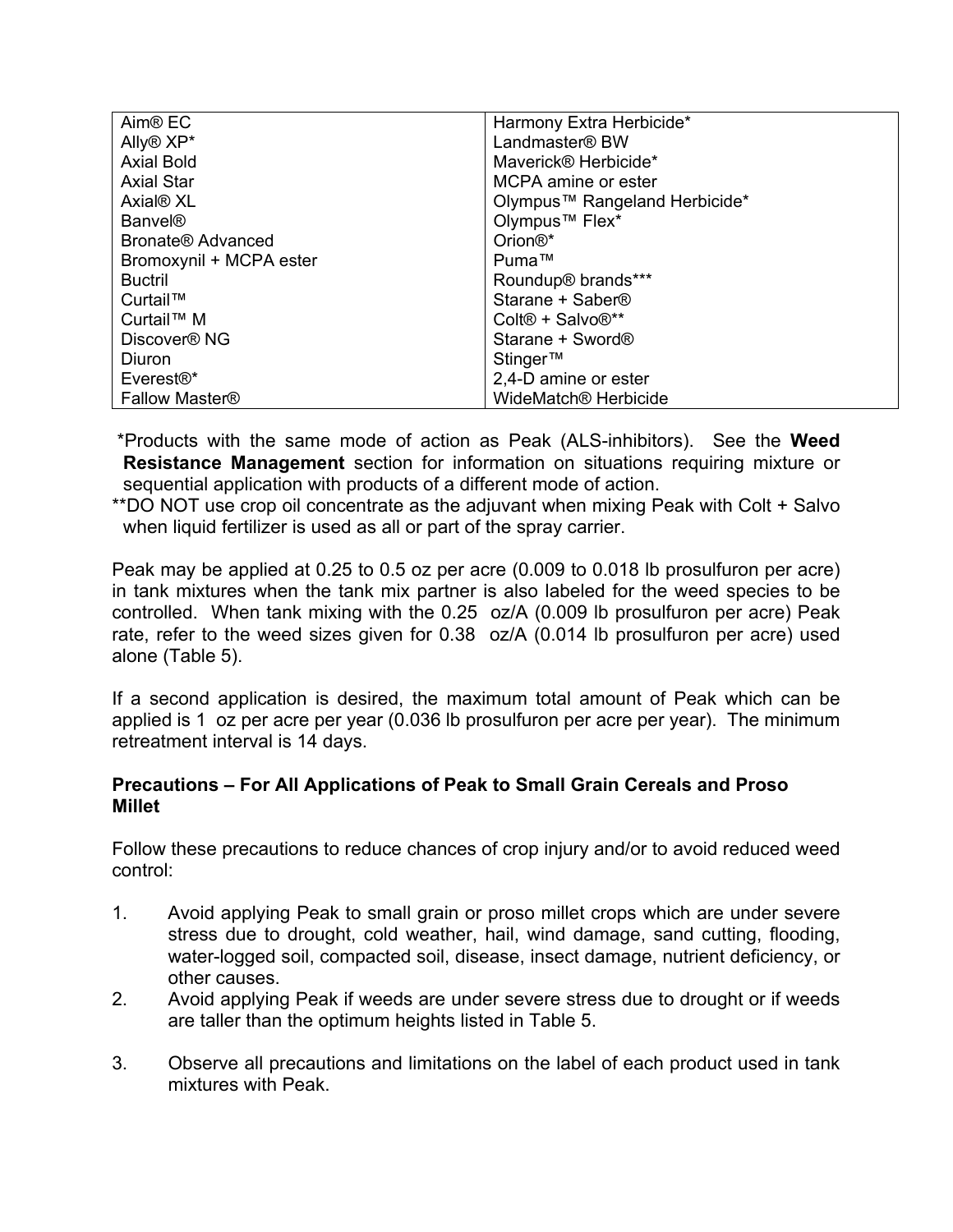4. Peak can be applied on proso millet crops.

### **Use Restrictions:**

- 1. DO NOT apply Peak to small grain cereals or proso millet if cold, wet environmental conditions that stress wheat are expected within 1 week after application. Cold, wet weather following Peak applications to small grains may result in injury to the cereal crop; this injury is normally temporary and yields are not affected.
- 2. DO NOT make a foliar or soil application of any organophosphate insecticide within 15 days before or 10 days after an application of Peak.
- 3. DO NOT sprinkler irrigate within 4 hours after application of Peak. Rainfall or sprinkler irrigation occurring less than 4 hours after application may reduce weed control.
- 4. DO NOT apply Peak to small grains that exhibit injury symptoms from a previous herbicide application or other causes.
- 5. DO NOT apply Peak to pearl millet or other forage millets or crop injury may occur.
- 6. DO NOT apply more than 1 oz of Peak per acre per year (0.036 lb ai/A/year).
- 7. DO NOT apply more than 0.5 oz of Peak per acre in a single application (0.018 lb ai/A).
- 8. DO NOT apply more than 2 times per year.
- 9. DO NOT make applications less than 14 days apart.
- 10. Complete all Peak applications before small grain cereals have the second node detectable in stem elongation.
- 11. DO NOT graze or feed forage from treated areas to livestock until 30 days after application.
- 12. DO NOT harvest grain until 60 days after application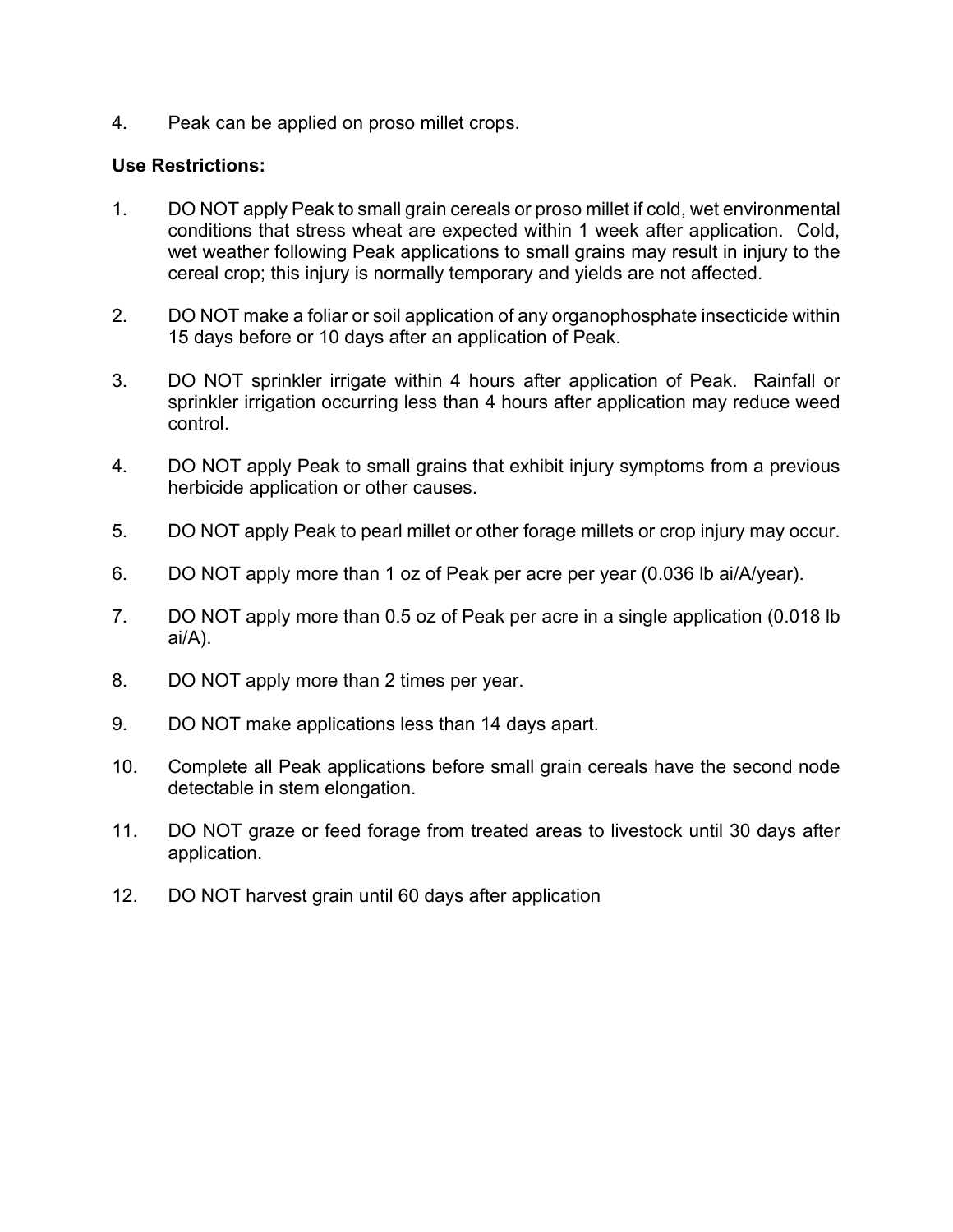**Table 6. Peak Tank Mixtures for Postemergence Control of Broadleaf Weeds in Small Grain Cereals. Use the Cereal or Lower Tank Mix Rate for Peak 0.25-0.5 oz/A (0.009 - 0.018 lb prosulfuron/A) and add one of the mixing partners listed below. Follow all stage of application restrictions on the mixing partner label.** 

| <b>Weed and Specified Size</b> | Tank Mix Partner <sup>4</sup> | <b>Tank Mix Partner</b>                     |                       |
|--------------------------------|-------------------------------|---------------------------------------------|-----------------------|
| (inches) <sup>1</sup>          |                               | Rate                                        | Additive <sup>3</sup> |
| Kochia (1-6)                   | Banvel                        | 2-4 fl $oz/A$                               | <b>NIS</b>            |
| Lambsquarters (1-6 or          |                               |                                             |                       |
| heavy infestations)            | <b>Buctril</b>                | $\frac{3}{4}$ -1 $\frac{1}{2}$ pt/A         | <b>NIS</b>            |
|                                |                               |                                             |                       |
| Morningglories (1-5)           | MCPA <sup>5</sup>             | 8-12 fl oz/A 4EC                            | <b>NIS</b>            |
| Pigweeds (1-8)                 | $2,4-D$                       | 8-12 fl oz/A 4EC                            | <b>NIS</b>            |
| Russian Thistle (1-4)          | Banvel $+ 2,4$ -D             | 2-3 fl $\frac{67}{A}$ + 8 fl $\frac{67}{A}$ | <b>NIS</b>            |
|                                |                               |                                             |                       |
| Wild Buckwheat (2-4)           | Sencor DF                     | $\frac{1}{3} - \frac{2}{3}$ lb/A            | <b>NIS</b>            |
|                                | (not for wild buckwheat)      |                                             |                       |
| Canada Thistle $(1-6)^2$       | Banvel                        | 2-4 fl $oz/A$                               | <b>NIS</b>            |
| Other Thistles $(1-6)^2$       | $2,4-D$                       | 8-12 fl oz/A 4EC                            | <b>NIS</b>            |
| Field Bindweed $(2-8)^2$       | Banvel $+ 2,4$ -D             | 2-3 fl $oz/A + 8$ fl $oz/A$                 | <b>NIS</b>            |
|                                |                               |                                             |                       |

1Specified weed sizes for optimum control.

<sup>2</sup>Indicates "Partial Control" which means significant activity, but not always at a level generally considered acceptable for commercial weed control.

3NIS = Nonionic Surfactant; refer to the **Mixing Procedures** section of this label.

<sup>4</sup> Refer to the **TANK MIX PARTNERS FOR PEAK HERBICIDE** table for details on tank mix AI's.

5MCPA usually does not control kochia.

It is the pesticide user's responsibility to ensure that all products are registered for the intended use. Read and follow the applicable restrictions and limitations and directions for use on all product labels involved in tank mixing. Users must follow the most restrictive directions for use and precautionary statements of each product in the tank mixture.

# **Tank Mixtures with Fungicides**

Peak at 0.25 to 0.5 oz per acre (0.009 to 0.018 lb prosulfuron per acre) may be tank mixed with Tilt® Fungicide or Quilt® Fungicide for control of broadleaf weeds and diseases in small grain cereals. Refer to the Tilt or Quilt labels for registered crops, diseases controlled, precautions and restrictions.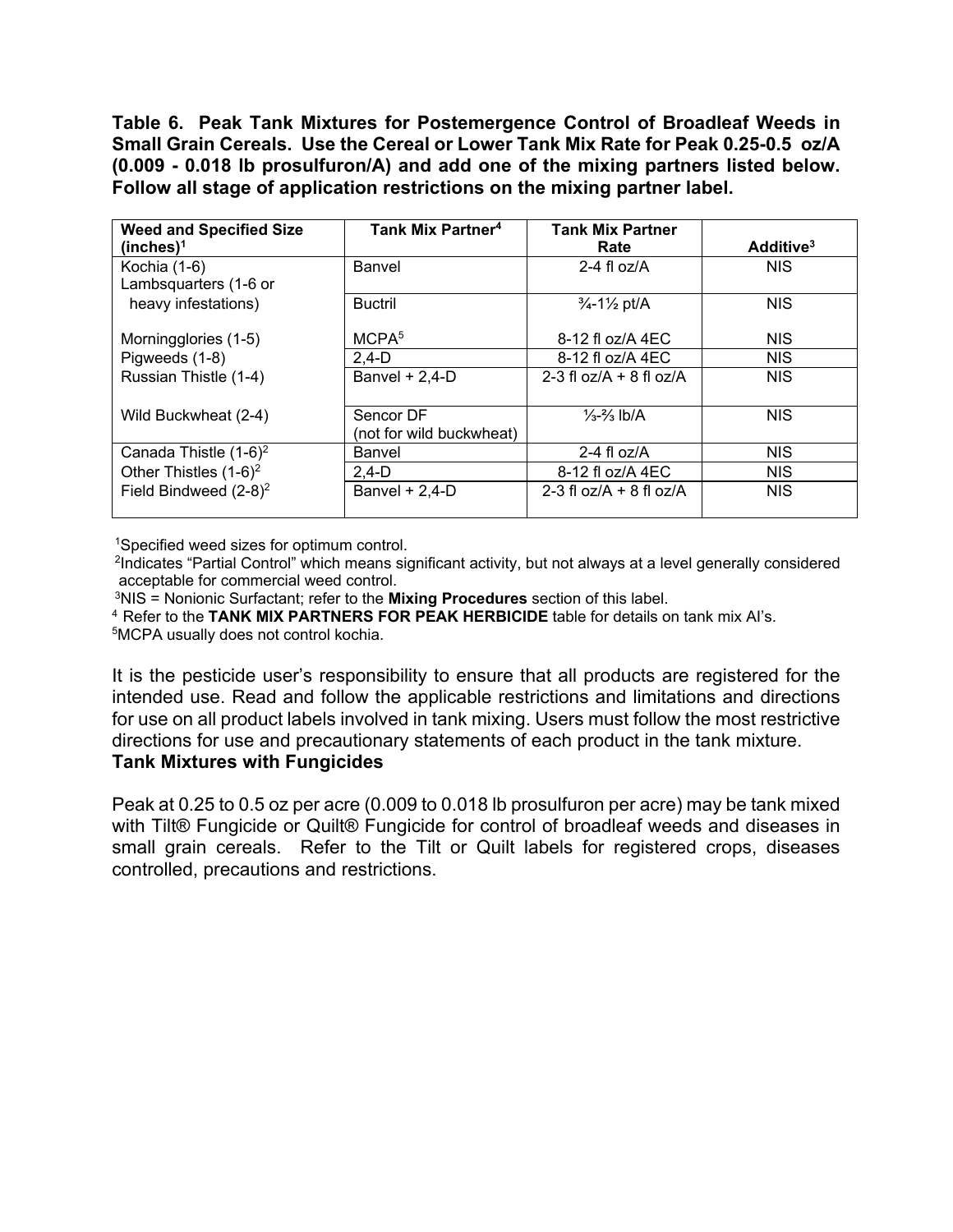### **Tank Mixtures with Insecticides**

Peak at 0.25 to 0.5 oz per acre (0.009 to 0.018 lb prosulfuron per acre) may be tank mixed with Warrior Insecticide with Zeon Technology® or Karate® Insecticide with Zeon Technology™ or for control of broadweeds and insects in small grain cereals. Refer to the Warrior Insecticide with Zeon Technology or Karate Insecticide with Zeon Technology labels for registered crops, insects controlled, precautions and restrictions.

# **Crop Failure**

If a crop treated with Peak is lost due to a natural catastrophe, including hail or frost; an imidazolinone (Clearfield®) field corn hybrid or a small grain cereal crop (wheat, barley, rye, oats, or triticale) may be replanted immediately. Normal field corn or sorghum may be replanted, but not until one month or more after application. For control of weeds in a replanted crop, Peak may be applied a second time only if the total Peak applied per year does not exceed 1 oz per acre (0.036 lb prosulfuron per acre).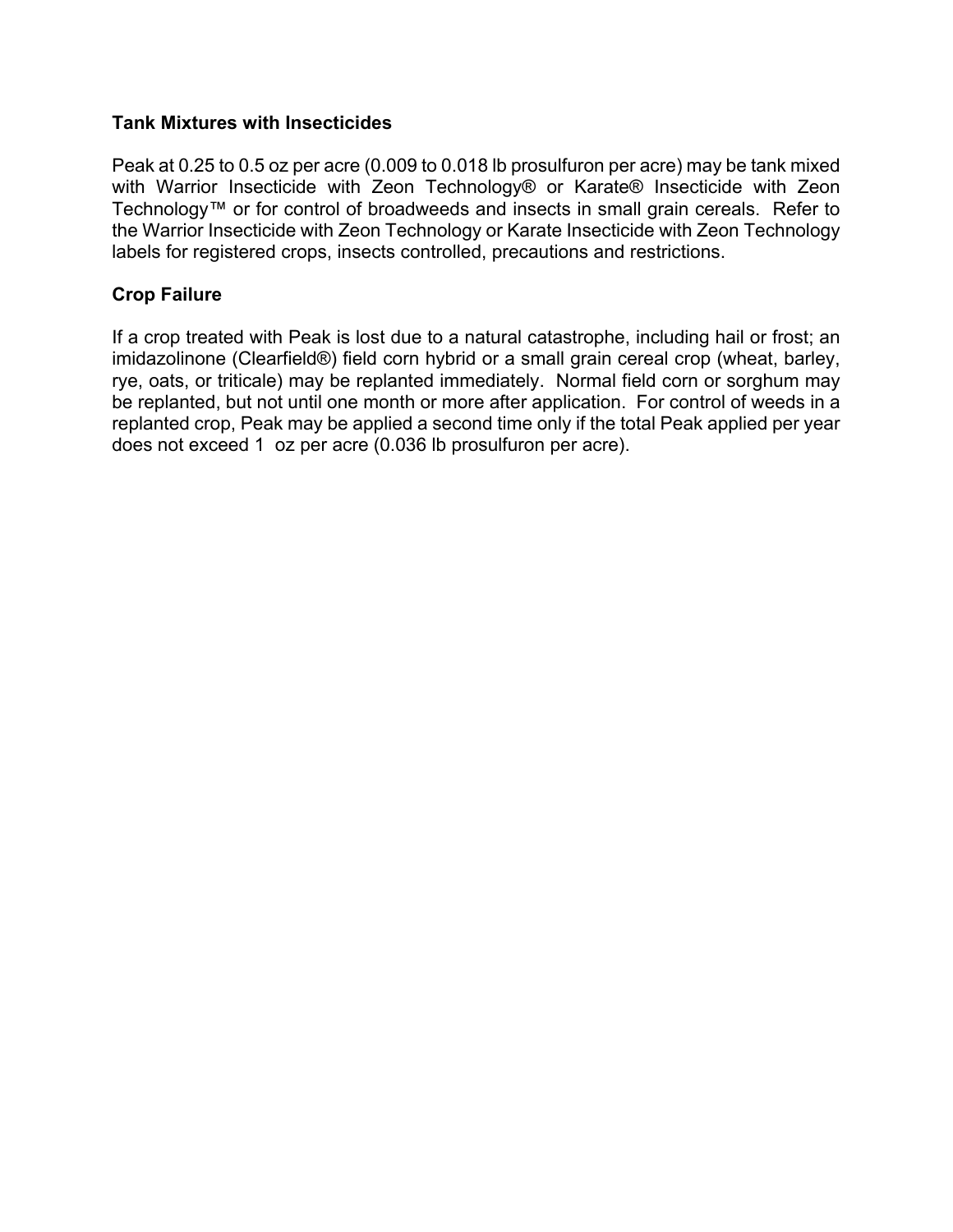### **Rotational Crops Following Applications of Peak**

Peak is broken down in the soil primarily by chemical hydrolysis and microbial degradation. Several factors influence degradation of Peak, including soil pH, moisture, temperature, and soil friability. In general the higher the soil pH, the less Peak is degradated due to chemical hydrolysis with little hydrolysis occurring when soil pH levels are above 7.8. Soil pH may vary dramatically across a field and so average samples from a field may not be representative of every area of the field. **For pH, take several soil samples from across a field and analyze individually** to better define areas of differing pH within the field. Soil moisture levels near field capacity and higher temperatures will promote microbial activity and Peak degradation. Microbial activity will be greatest in well aerated soils and will be reduced in areas subjected to flooding or compaction. The following tables indicate minimum intervals and restrictions for planting rotational crops after application of Peak. These tables were developed based on average weather and normal growing conditions. If, after Peak application, periods of drought, flood, or a shortened growing season occur, Peak levels remaining in the soil at time of replanting may be higher than expected. For a given geographical area and rotational crop, planting before the minimum interval or exceeding the restrictions regarding maximum rate, maximum soil pH, or latest application date may result in injury to the rotational crop and/or illegal residues. For rotational crop restrictions when Peak is used in tank mixtures, refer to the rotational crop intervals in the following tables for Peak and to the respective product label of any mixing partner for additional restrictions, and use the longest interval.

If due to environmental conditions, uncertainty exists as to the safety of replanting a rotational crop, a field grown bioassay is the best indicator of the safety of planting a given crop. Wait to plant the rotational crop until optimum conditions exist for rapid plant establishment. DO NOT plant into a cold, wet, and/or compacted seedbed.

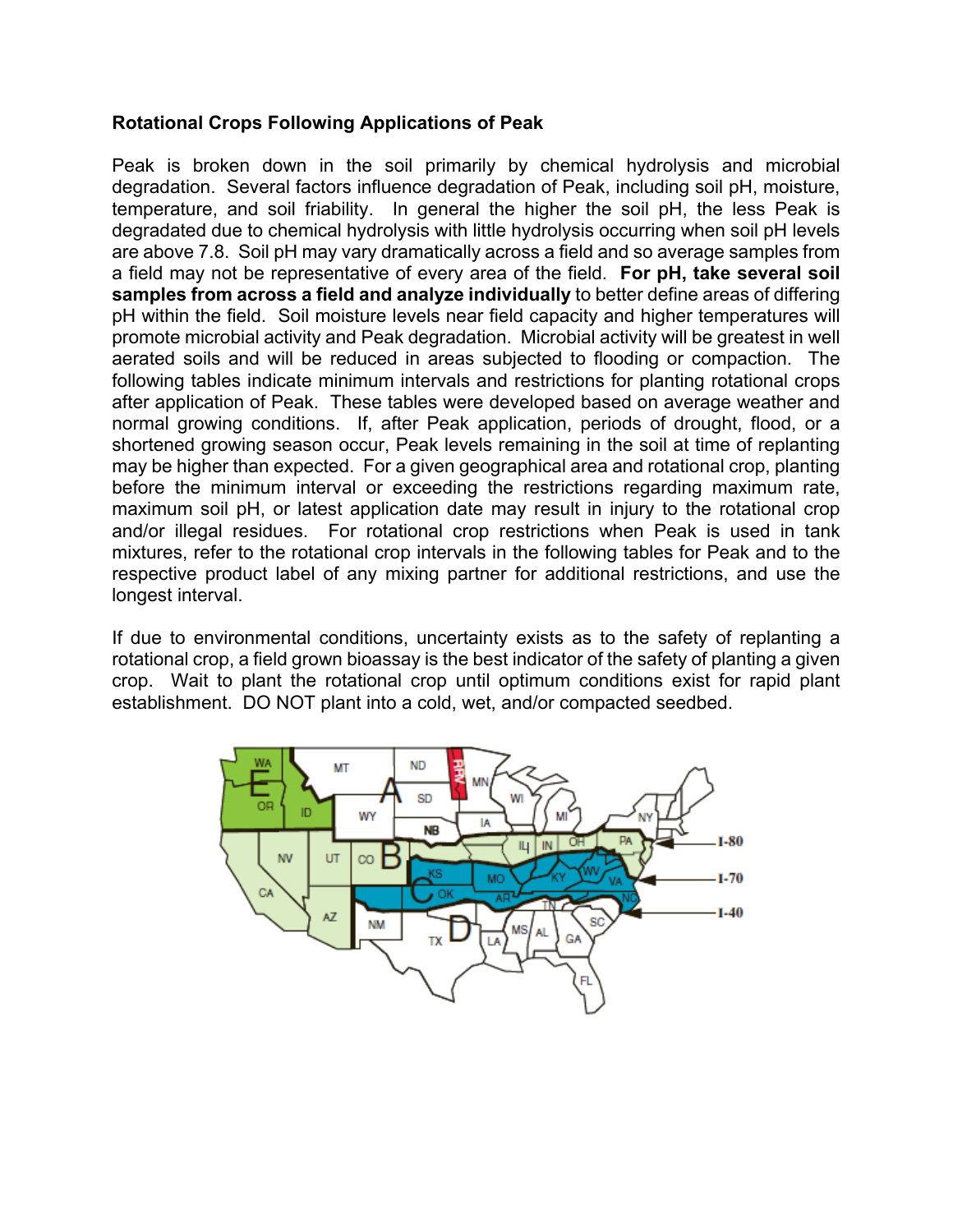**Region A (North of I-80, except OR, WA, ID, and the Red River Valley area of MN and ND on soils with pH <7.8)** 



|                                                                                                                                                                                | <b>Minimum</b>                                                 | <b>Restrictions</b>                                                     |                                          |
|--------------------------------------------------------------------------------------------------------------------------------------------------------------------------------|----------------------------------------------------------------|-------------------------------------------------------------------------|------------------------------------------|
| <b>Rotational Crop</b>                                                                                                                                                         | <b>Plant Back</b><br>Interval where<br>Soil pH is<br>Below 7.8 | <b>DO NOT Apply</b><br><b>More Than</b><br>(Maximum Rate<br>in $oz/A$ ) | <b>Make Application</b><br><b>Before</b> |
| Wheat, Barley, Rye, Oats,<br>Triticale, Field Corn*                                                                                                                            | None                                                           | 0.75<br>$(0.027$ lb ai/A)                                               | See crop use directions                  |
| Normal Field Corn, Sorghums,<br>Proso Millet                                                                                                                                   | 1 month                                                        | 0.75<br>(0.027 lb ai/A)                                                 | See crop use directions                  |
| Popcorn, Sweet Corn, Rice,<br>Peas, Forage Grasses, Green<br><b>Beans</b>                                                                                                      | 10 months                                                      | 0.5<br>$(0.018$ lb ai/A)                                                | July 10                                  |
| Garbanzos, Tobacco, Cabbage,<br>Canola, Flax Clovers, Alfalfa,<br>Potatoes, Sunflowers, Soybeans,<br>Sugar Beets, Lentils, Leeks, Dry<br>Beans, and Onions, All other<br>crops | 22 months                                                      | 0.5<br>$(0.018$ lb ai/A)                                                | July 1                                   |

\*imidazolinone (Clearfield) resistant only

These recropping guidelines are applicable only on soils with pH below 7.8 and where Peak has been applied at or below the rates specified in the above table. DO NOT replant any broadleaf crop if less than 10 inches of precipitation or irrigation has occurred since the application of Peak.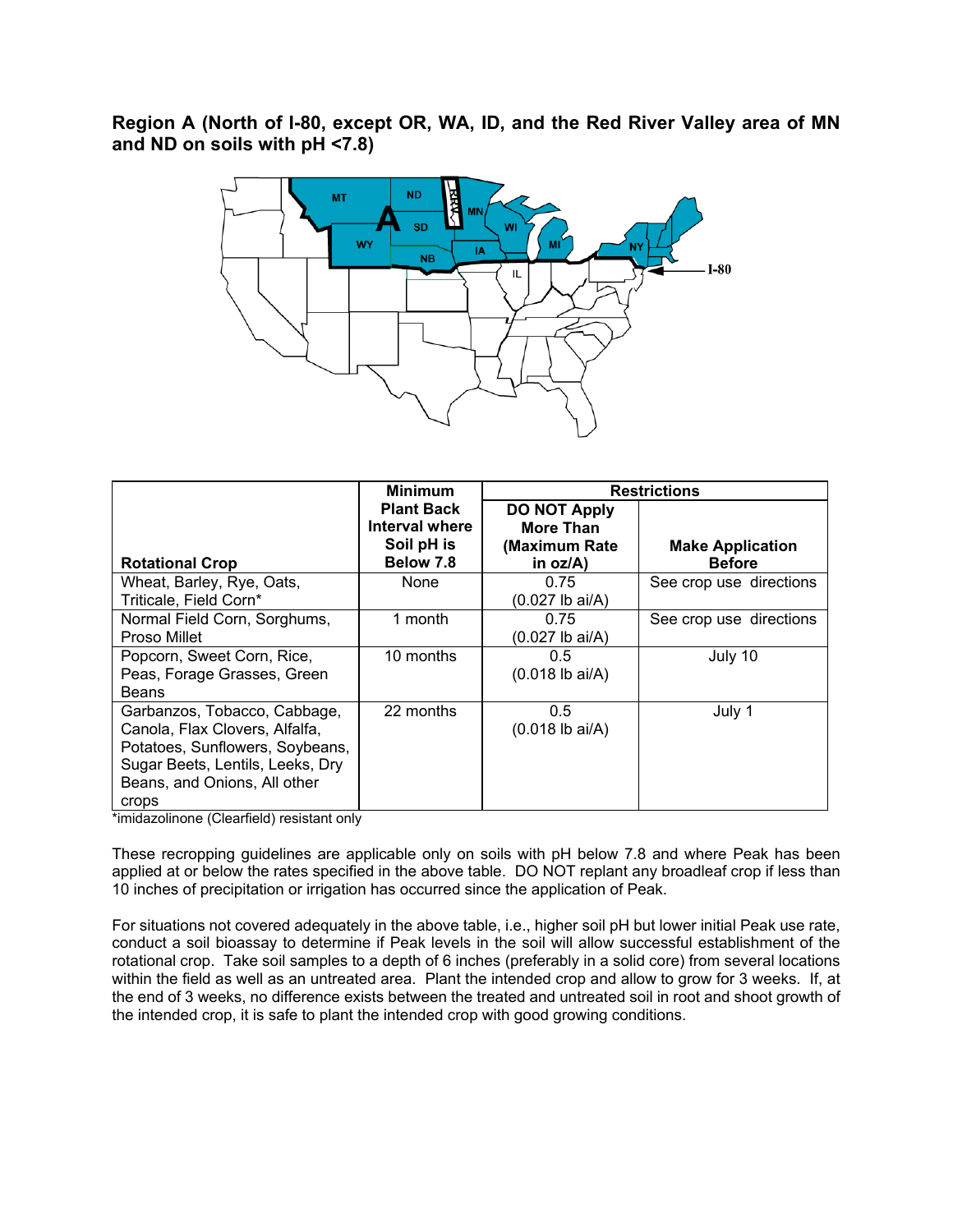### **Red River Valley area of MN and ND, with soil pH <7.8**



|                                                                    | <b>Minimum</b>                                                 | <b>Restrictions</b>                                                     |                                                                |
|--------------------------------------------------------------------|----------------------------------------------------------------|-------------------------------------------------------------------------|----------------------------------------------------------------|
| <b>Rotational Crop</b>                                             | <b>Plant Back</b><br>Interval where<br>Soil pH is<br>Below 7.8 | <b>DO NOT Apply</b><br><b>More Than</b><br>(Maximum Rate<br>in $oz/A$ ) | Make<br><b>Application Before</b>                              |
| Wheat, Barley, Rye, Oats,<br>Triticale, Field Corn*                | None                                                           | 0.5<br>$(0.018$ lb ai/A)                                                | See crop use directions                                        |
| Normal Field Corn, Sorghums,<br>Proso Millet                       | 1 month                                                        | 0.38<br>$(0.014$ lb ai/A)                                               | See crop use directions                                        |
| Popcorn, Sweet Corn, Rice,<br>Green Beans, Peas, Forage<br>Grasses | 10 months                                                      | 0.25<br>$(0.009$ lb ai/A)                                               | July 10                                                        |
| Soybeans, Dry Beans, Cotton,<br>Tobacco                            | 22 months                                                      | 0.25<br>$(0.009$ lb ai/A)                                               | July 1                                                         |
| Cabbage, Canola, Tomatoes,<br>Flax, Lentils, All other crops       |                                                                | Peak.                                                                   | DO NOT plant these crops for 34 months after an application of |

\*imidazolinone (Clearfield) resistant only

These recropping guidelines are applicable only on soils with pH below 7.8 and where Peak has been applied at or below the rates specified in the above table. DO NOT replant any broadleaf crop if less than 10 inches of precipitation or irrigation has occurred since the application of Peak.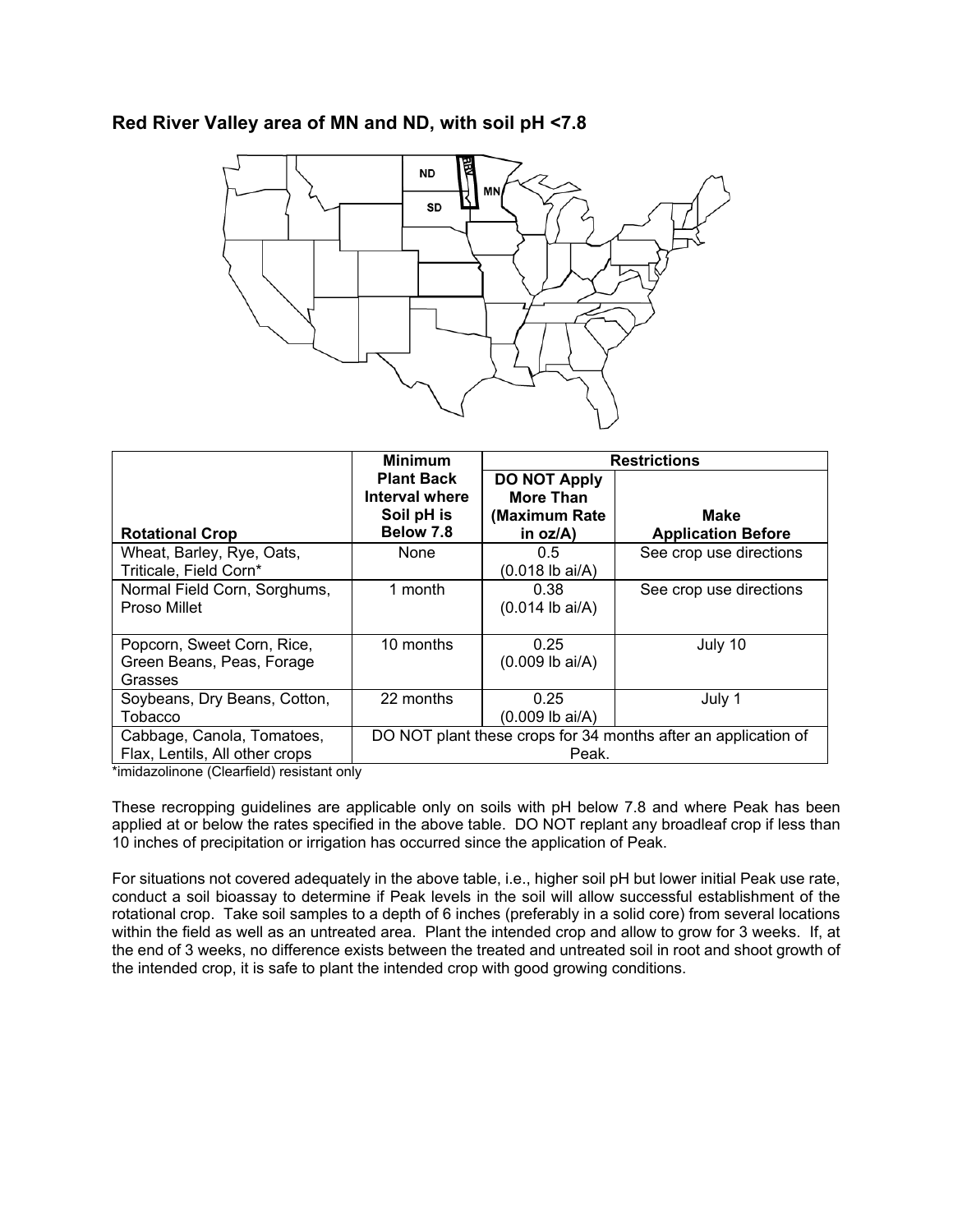**Region B (South of I-80, North of I-70 plus all of CO, UT, NV, AZ, and CA on soils with pH <7.8)** 



|                                                                                                                     | <b>Minimum</b>                                                 | <b>Restrictions</b>                                                  |                                |
|---------------------------------------------------------------------------------------------------------------------|----------------------------------------------------------------|----------------------------------------------------------------------|--------------------------------|
| <b>Rotational Crop</b>                                                                                              | <b>Plant Back</b><br>Interval where<br>Soil pH is<br>Below 7.8 | <b>DO NOT Apply</b><br><b>More Than</b><br>(Maximum Rate<br>in oz/A) | <b>Make Application Before</b> |
| Wheat, Barley, Rye, Oats,<br>Triticale, Field Corn*                                                                 | None                                                           | $(0.036$ lb ai/A)                                                    | See crop use directions        |
| Normal Field Corn, Sorghums,<br>Proso Millet                                                                        | 1 month                                                        | $(0.036$ lb ai/A)                                                    | See crop use directions        |
| Popcorn, Sweet Corn, Rice,<br>Peas, Forage Grasses, STS**<br>Soybeans, Green Beans                                  | 10 months                                                      | 0.5<br>$(0.018$ lb ai/A)                                             | July 10                        |
| Soybeans, Dry Beans, Tobacco                                                                                        | 10 months                                                      | 0.25<br>$(0.009$ lb ai/A)                                            | July 10                        |
| Cabbage, Canola, Flax,<br>Clovers, Alfalfa, Potatoes,<br>Sunflowers, Sugar Beets,<br>Leeks, Onions, All other crops | 22 months                                                      | 0.38<br>$(0.014$ lb ai/A)                                            | July 10                        |

\*imidazolinone (Clearfield) resistant only

\*\*STS

These recropping guidelines are applicable only on soils with pH below 7.8 and where Peak has been applied at or below the rates specified in the above table. DO NOT replant any broadleaf crop if less than 10 inches of precipitation or irrigation has occurred since the application of Peak.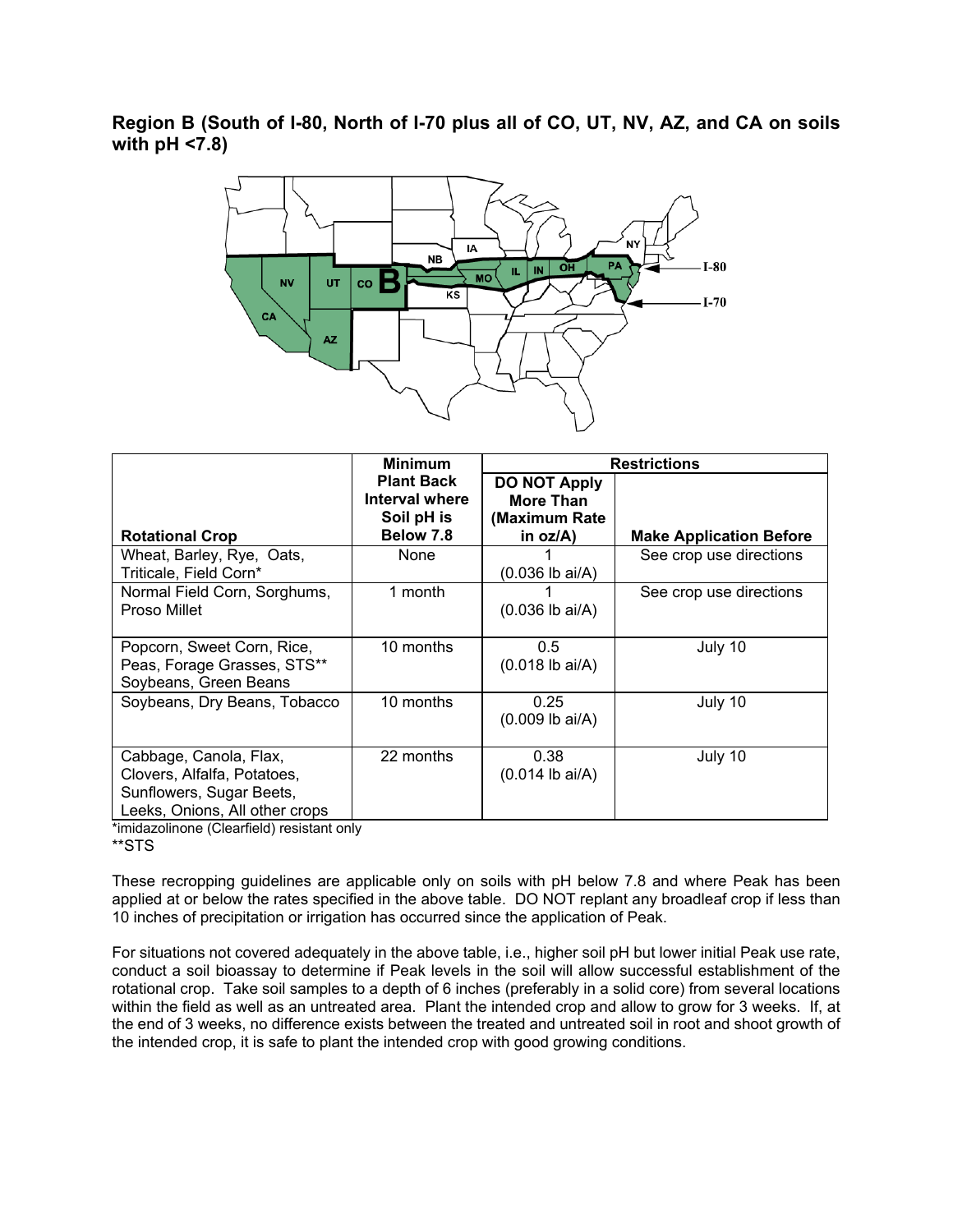**Region C (Areas South of I-70 and North of I-40 with soil pH <7.8, excluding AZ, CA, NV, and UT)** 



|                                                                                           | <b>Minimum</b>                                                                          |                                                                         | <b>Restrictions</b>                      |  |
|-------------------------------------------------------------------------------------------|-----------------------------------------------------------------------------------------|-------------------------------------------------------------------------|------------------------------------------|--|
| <b>Rotational Crop</b>                                                                    | <b>Plant Back</b><br>Interval where<br>Soil pH is<br>Below 7.8                          | <b>DO NOT Apply</b><br><b>More Than</b><br>(Maximum Rate<br>in $oz/A$ ) | <b>Make Application</b><br><b>Before</b> |  |
| Wheat, Barley, Rye, Oats,<br>Triticale, Field Corn*, Rice                                 | None                                                                                    | $(0.036$ lb ai/A)                                                       | See crop use directions                  |  |
| Normal Field Corn, Sorghums,<br>Proso Millet                                              | 1 month                                                                                 | $(0.036$ lb ai/A)                                                       | See crop use directions                  |  |
| Popcorn, Sweet Corn, Peas,<br>Forage Grasses                                              | 10 months                                                                               | $(0.036$ lb ai/A)                                                       | July 10                                  |  |
| STS** Soybeans, Garbanzos,<br>Green Beans, Peanuts, Tobacco                               | 10 months                                                                               | 0.75<br>$(0.027$ lb ai/A)                                               | July 10                                  |  |
| Soybeans, Dry Beans, Cabbage,<br>Canola, Tomatoes, Flax, Lentils,<br>Cotton               | 18 months in NM,<br>OK Panhandle, TX<br>High Plains; 10<br>months in all other<br>areas | 0.5<br>$(0.018$ lb ai/A)                                                | July 10                                  |  |
| Clovers, Alfalfa, Potatoes,<br>Sunflowers, Sugar Beets, Leeks,<br>Onions, All other crops | 22 months                                                                               | 0.5<br>$(0.0178$ lb ai/A)                                               | July 10                                  |  |

\*imidazolinone (Clearfield) resistant only

\*\*STS

These recropping guidelines are applicable only on soils with pH below 7.8 and where Peak has been applied at or below the rates specified in the above table. DO NOT replant any broadleaf crop if less than 10 inches of precipitation or irrigation has occurred since the application of Peak.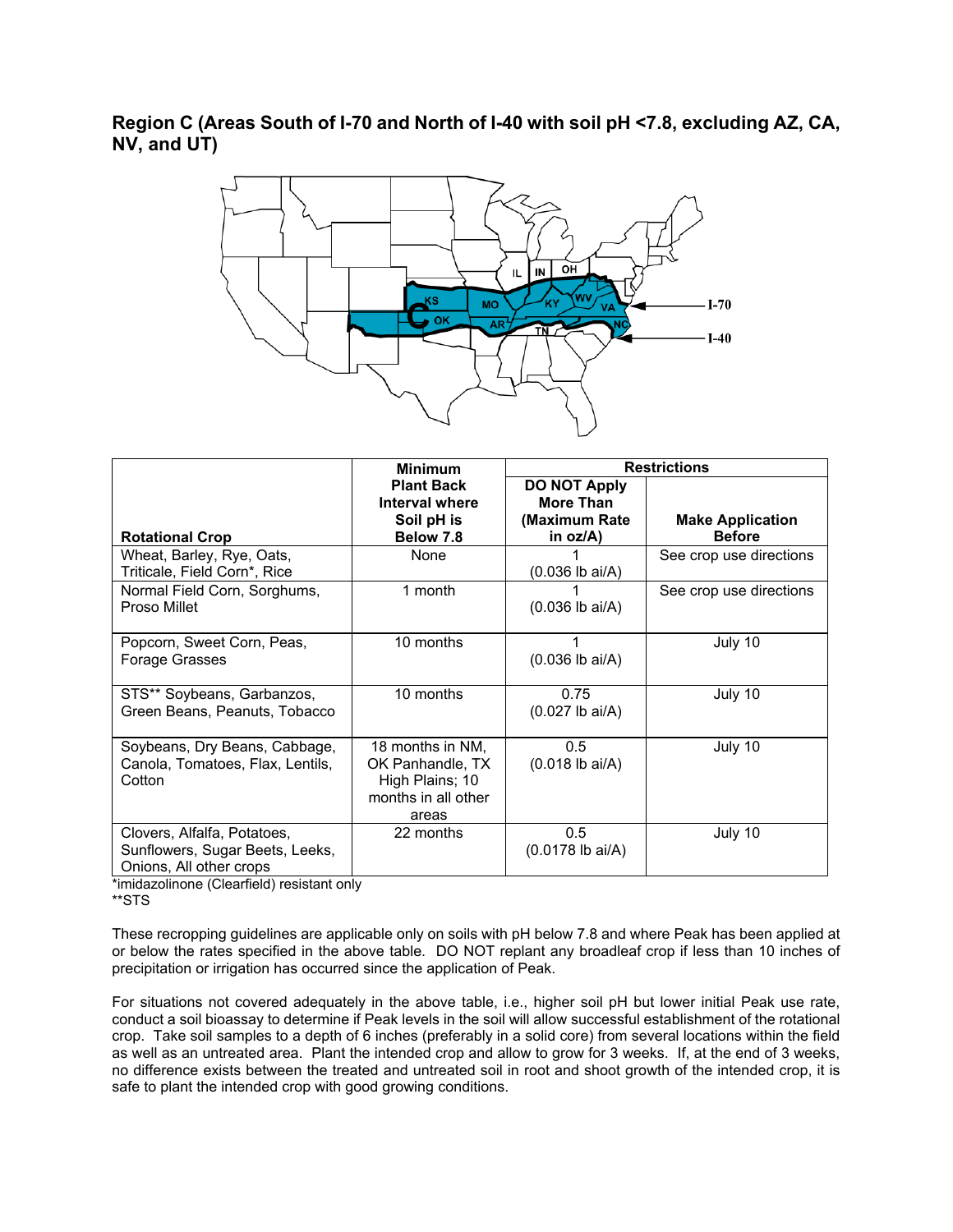

### **Region D (All Areas South of I-40 with soil pH <7.8, except AZ and CA)**

|                                                                             | <b>Minimum</b>                                                                          | <b>Restrictions</b>                                                                            |                                |
|-----------------------------------------------------------------------------|-----------------------------------------------------------------------------------------|------------------------------------------------------------------------------------------------|--------------------------------|
|                                                                             | <b>Plant Back</b><br>Interval where<br>Soil pH is                                       | <b>DO NOT Apply</b><br><b>More Than</b><br>(Maximum Rate)                                      |                                |
| <b>Rotational Crop</b>                                                      | Below 7.8                                                                               | in $oz/A$ )                                                                                    | <b>Make Application Before</b> |
| Wheat, Barley, Rye, Oats,<br>Triticale, Field Corn*, Rice                   | None                                                                                    | $(0.036$ lb ai/A)                                                                              | See crop use directions        |
| Normal Field Corn, Sorghums,<br>Proso Millet                                | 1 month                                                                                 | $(0.036$ lb ai/A)                                                                              | See crop use directions        |
| Popcorn, Sweet Corn, Peas,<br>Forage Grasses, STS** Soybeans                | 10 months                                                                               | $(0.036$ lb ai/A)                                                                              | July 10                        |
| Soybeans, Dry Beans,<br>Garbanzos, Green Beans,<br>Peanuts, Cotton, Tobacco | 18 months in NM, TX<br>High Plains, TX South<br>Plains; 10 months in<br>all other areas | 0.75<br>$(0.0267$ lb ai/A)                                                                     | July 10                        |
| Cabbage, Canola, Tomatoes,<br>Flax, Lentils                                 | 10 months                                                                               | 0.5<br>$(0.018$ lb ai/A)                                                                       | July 10                        |
| Clovers, Alfalfa                                                            | 15 months                                                                               | 0.5<br>$(0.018$ lb ai/A)<br>$(0.38 (0.014 lb)$ ai/A)<br>in west TX, western<br>OK, NM, and AZ) | July 10                        |
| Potatoes, Sunflowers, Sugar<br>Beets, Leeks, Onions                         | 22 months                                                                               | 0.5<br>$(0.018$ lb ai/A)                                                                       | July 10                        |
| All other crops                                                             | 18 months                                                                               | 0.5<br>$(0.018$ lb ai/A)                                                                       | July 10                        |

\*imidazolinone (Clearfield) resistant only

\*\*STS

Exception to requirement for pH <7.8 – In MS, LA, AR, and southern and eastern TX, including South Texas, the Lower Rio Grande Valley, the Coastal Bend, and the Blacklands; cotton, rice, STS soybeans which have enhanced resiliency to certain sulfonylurea herbicides, normal soybeans, dry beans, and peanuts can be planted on all soils (at least 10 months after application) provided there are at least 10 inches of rainfall or irrigation during the 6 months after application of Peak.

These recropping guidelines are applicable only on soils with pH below 7.8 and where Peak has been applied at or below the rates specified in the above table. DO NOT replant any broadleaf crop if less than 10 inches of precipitation or irrigation has occurred since the application of Peak.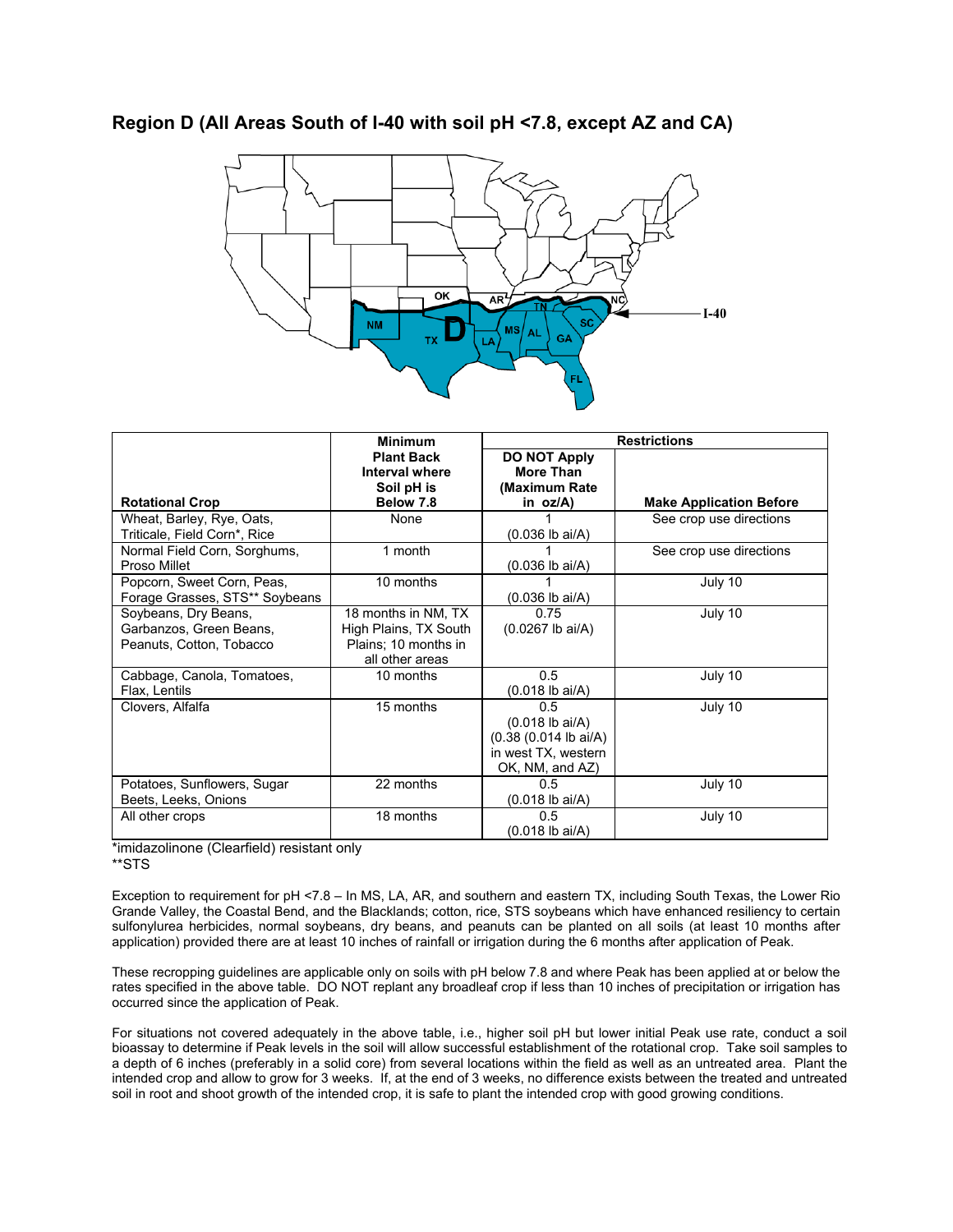



|                                                                                                                                                   | <b>Minimum</b>                                                 | <b>Restrictions</b>                                               |                                |
|---------------------------------------------------------------------------------------------------------------------------------------------------|----------------------------------------------------------------|-------------------------------------------------------------------|--------------------------------|
| <b>Rotational Crop</b>                                                                                                                            | <b>Plant Back</b><br>Interval where<br>Soil pH is<br>Below 7.8 | <b>DO NOT Apply</b><br>More Than<br>(Maximum Rate)<br>in $oz/A$ ) | <b>Make Application Before</b> |
| Wheat, Barley, Rye, Oats, Triticale,<br>Field Corn*                                                                                               | None                                                           | 0.75<br>$(0.027$ lb ai/A)                                         | See crop use directions        |
| Normal Field Corn, Sorghums,<br>Proso Millet                                                                                                      | 1 month                                                        | 0.75<br>$(0.027$ lb ai/A)                                         | See crop use directions        |
| Grasses Grown for Seed                                                                                                                            | 4 months                                                       | 0.5<br>(0.027 lb ai/A)                                            | June 15                        |
| Popcorn, Sweet Corn, Rice, Peas,<br>Forage Grasses, STS** Soybeans                                                                                | 10 months                                                      | 0.5<br>(0.027 lb ai/A)                                            | July 1                         |
| Soybeans, Dry Beans, Garbanzos,<br>Green Beans***, Peanuts,<br>Tobacco, Cabbage***, Canola***,<br>Tomatoes***, Flax***, Lentils***,<br>Mustard*** | 10 months                                                      | 0.5<br>$(0.027$ lb ai/A)                                          | June 15                        |
| Clovers, Alfalfa, Potatoes                                                                                                                        | 15 months                                                      | 0.5<br>(0.027 lb ai/A)                                            | May 15                         |
| Sunflowers, Sugar Beets, Leeks,<br>Onions                                                                                                         | 22 months                                                      | 0.5<br>(0.027 lb ai/A)                                            | May 15                         |
| All other crops                                                                                                                                   | 18 months                                                      | 0.5<br>(0.027 lb ai/A)                                            | May 15                         |

\*imidazolinone (Clearfield) resistant only

\*\*STS

\*\*\*DO NOT rotate to green beans, cabbage, canola, tomatoes, flax, lentils, or mustard unless 6 inches of rainfall or irrigation is received within 6 months after application of Peak and the soil is tilled to a minimum of 4 inches deep prior to seeding the rotational crop.

These recropping guidelines are applicable only on soils with pH below 7.2 and where Peak has been applied at or below the rates specified in the above table.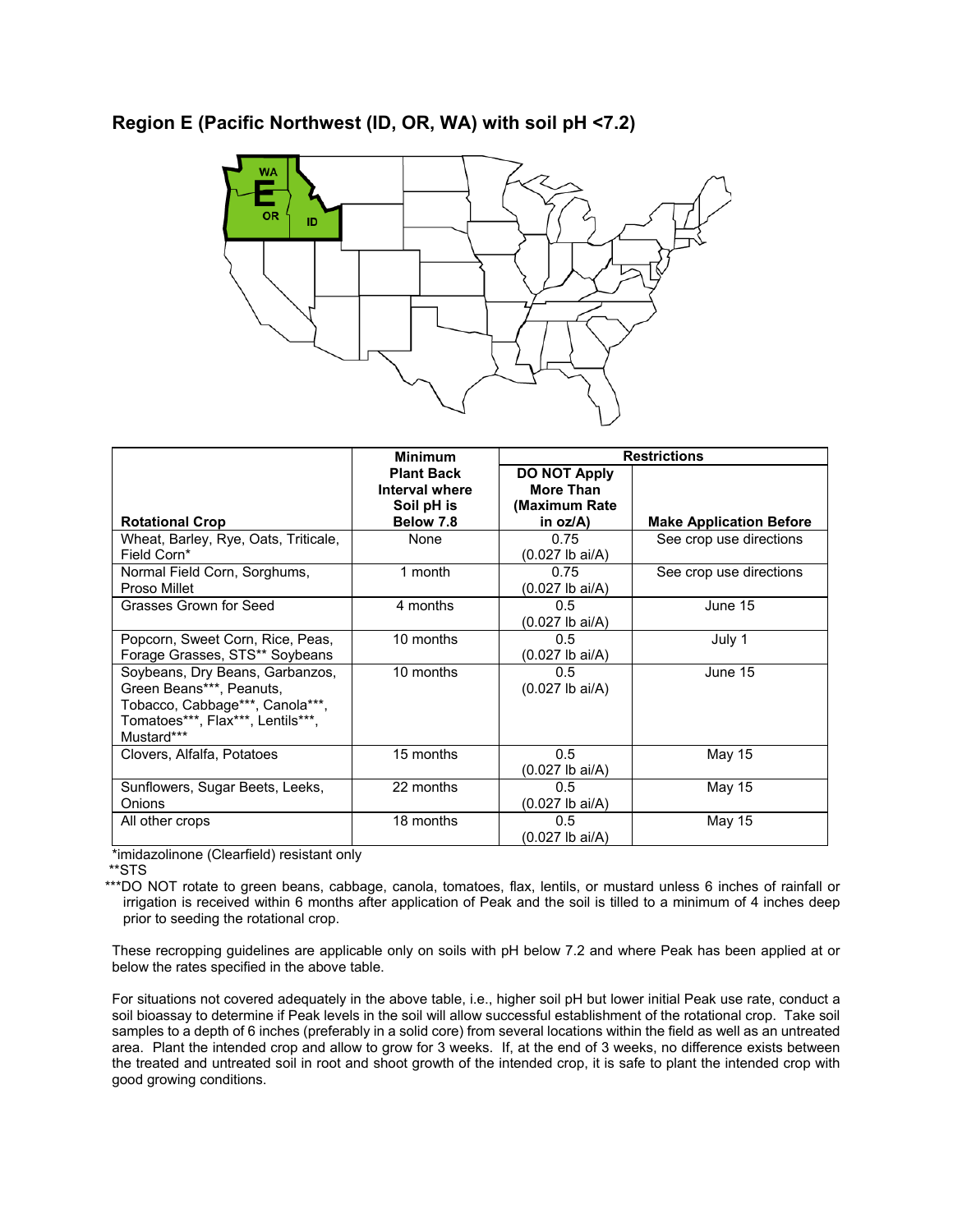# **STORAGE AND DISPOSAL**

Do not contaminate water, food, or feed by storage or disposal.

### **Pesticide Storage**

Store in a cool, dry place. Do not store this product under wet conditions.

### **Pesticide Disposal**

Pesticide wastes are toxic. Improper disposal of excess pesticide, spray mixture, or rinsate is a violation of Federal law. If these wastes cannot be disposed of by use according to label instructions, contact your State Pesticide or Environmental Control Agency, or the Hazardous Waste Representative at the nearest EPA Regional Office for guidance.

### **Container Handling [less than or equal to 5 gallons]**

**Non-refillable container.** Do not reuse or refill this container. Triple rinse container (or equivalent) promptly after emptying. Triple rinse as follows: Empty the remaining contents into application equipment or a mix tank and drain for 10 seconds after the flow begins to drip. Fill the container ¼ full with water and recap. Shake for 10 seconds. Pour rinsate into application equipment or a mix tank or store rinsate for later use or disposal. Drain for 10 seconds after the flow begins to drip. Repeat this procedure two more times. Then offer for recycling if available or puncture and dispose of in a sanitary landfill, or by other procedures approved by state and local authorities.

### **Container Handling [greater than 5 gallons]**

**Non‐refillable container.** Do not reuse or refill this container. Triple rinse container (or equivalent) promptly after emptying. Triple rinse as follows: Empty the remaining contents into application equipment or a mix tank. Fill the container ¼ full with water. Replace and tighten closures. Tip container on its side and roll it back and forth, ensuring at least one complete revolution, for 30 seconds. Stand the container on its end and tip it back and forth several times. Turn the container over onto its other end and tip it back and forth several times. Empty the rinsate into application equipment or a mix tank or store rinsate for later use or disposal. Repeat this procedure two more times. Then offer for recycling if available or puncture and dispose of in a sanitary landfill, or by incineration, or by other procedures approved by state and local authorities.

# **Container Handling [greater than 5 gallons]**

**Refillable container.** Refill this container with pesticide only. Do not reuse the container for any other purpose. Cleaning the container before final disposal is the responsibility of the person disposing of the container. Cleaning before refilling is the responsibility of the refiller. To clean container before final disposal, empty the remaining contents from container into application equipment or mix tank. Fill the